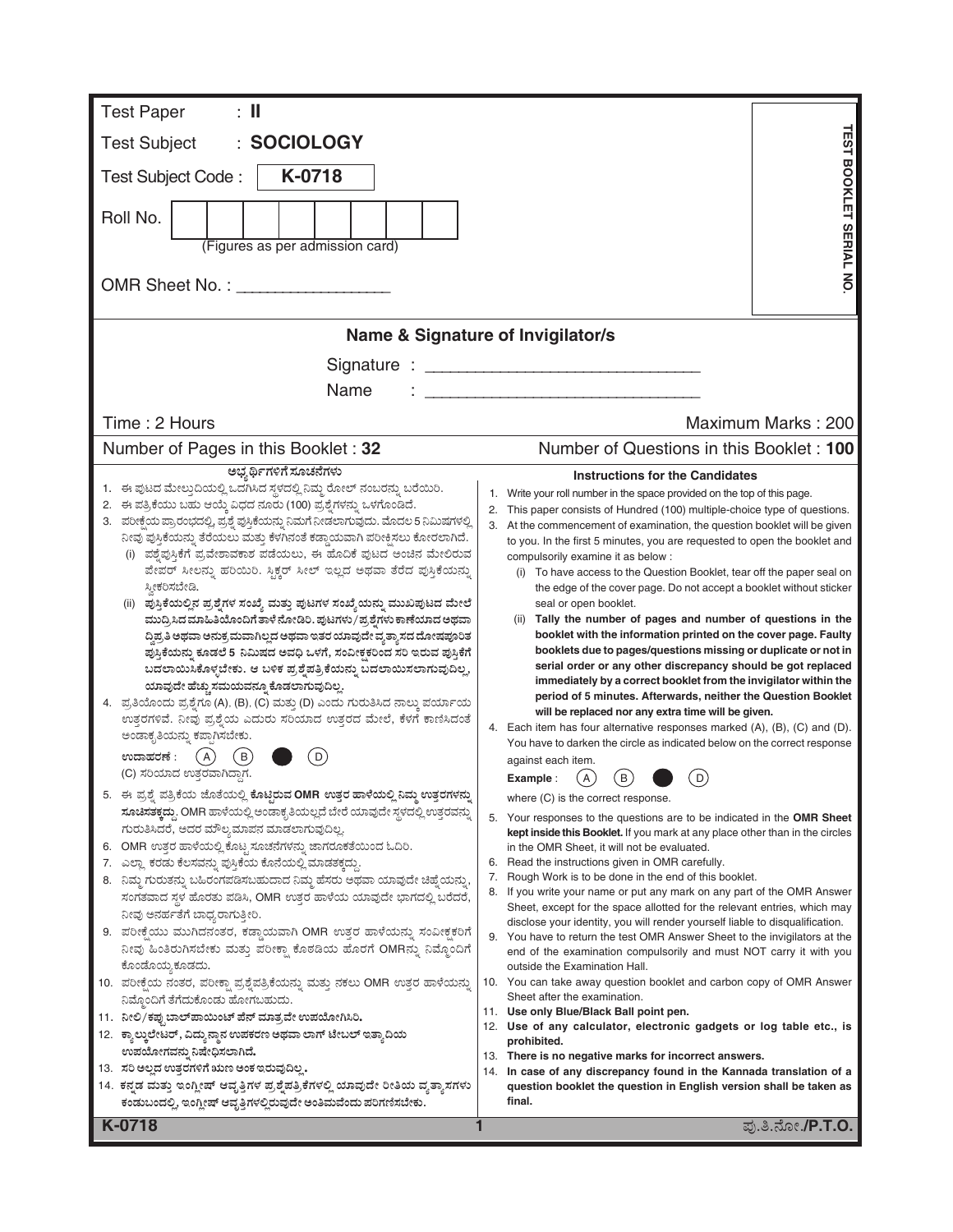## ಸಮಾಜಶಾಸ್ತ್ರ *±æà±ÜÃ…* **– II**

*WÜÊÜá¯Ô : D ±Ü£ÅPæ¿áá ®ÜãÃÜá* **(100)** ÊÜÓÜ᤯ÐÜu ÊÜÞ¨ÜÄ¿á ±ÜÅÍæ°WÜÙÜ®æã°ÙÜWæãíw¨Üáª, *±ÜÅ£Áãí¨Üá* ±ÜÅÍæ°¿áã *GÃÜvÜá (***2***)*  ಅಂಕಗಳನ್ನು ಹೊಂದಿದೆ. **ಎಲ್ಲಾ** ಪ್ರಶ್ನೆಗಳನ್ನೂ <mark>ಕಡ್ಡಾಯವಾಗಿ</mark> ಉತ್ತರಿಸಬೇಕು.

- 1. "ಸೈದ್ಧಾಂತಿಕ ಪರಿಪೂರ್ಣತೆ"ಯು ಒಂದು ಪರಿಕಲ್ಪನೆಯಾಗಿ ಯಾವುದಕ್ಕೆ ಸಂಬಂಧಿಸಿದೆ ?
	- (A) ಘಟಕವೊಂದರ ಲಕ್ಷಣಗಳನ್ನು ರೂಪಿಸಲು ಹೆಚ್ಚಿನ ದತ್ತಾಂಶವು ಲಭ್ಯವಿರದ ಸ್ಥಿತಿ
	- (B) ಮಾದರಿಯ ಗಾತ್ರವನ್ನು ಯಾವ ಸಂದರ್ಭದಲ್ಲಿ ಹೆಚ್ಚಿಸಬೇಕು ಎಂಬುದನ್ನು ನಿರ್ಧರಿಸಲು ಇರುವ ಮಾನದಂಡ
	- (C) ಮಾದರಿಯ ಗಾತ್ರವನ್ನು ಪುನರ್ ರಚಿಸಲು ಸಂಶೋಧಕನು ವಿಶ್ವಾಸವನ್ನು ಹೊಂದುವ ಸ್ಥಿತಿ
	- (D) ಸಂಶೋಧನೆಯ ಮಾದರಿಯು ಪಕ್ಷಪಾತದಿಂದ ಕೂಡಿದೆ ಎಂದು ಸಂಶೋಧಕನು ತಿಳಿದುಕೊಳ್ಳುವ ್ದಿತಿ
- 2. ಮಾರ್ಕ್ನಿಯನ್ ದೃಷ್ಟಿಕೋನದ ಪ್ರಕಾರ ಸಮಾಜದಲ್ಲಿ ಅಧಿಕಾರದ ಮೂಲವು ಇರುವುದು
	- (A) ಶೋಷಣೆ (B) ಬಡತನ
	- (C) ದಬ್ಲಾಳಿಕೆ (D) ನ್ಯಾಯಸಮ್ಧತತೆ
- 3. " ಸಾಪೇಕ್ಷ ವಂಚಿತತೆ ದೃಷ್ಠಿಕೋನ "ವು ಏನನ್ನು ವಿವರಿಸಲು ಪ್ರಯತ್ನಿಸುವುದು ?
	- (A) ಬಡತನದ ರೇಖೆಯ ಕೆಳಗಿರುವ ಬಡತನವನ್ನು ಮಾಪನ ಮಾಡಲು
	- (B) ಶ್ರೀಮಂತರ ಸವಲತ್ತುಗಳನ್ನು ತೀರ್ಮಾನಿಸಲು
	- (C) ಕನಿಷ್ಠ ಆಹಾರದ ಅವಶ್ಯಕತೆಗಳನ್ನು ನಿರ್ಣಯಿಸಲು
	- (D) ಒಂದು ಭಾಗದ ಜನರನ್ನು ಬೇರೆಯ ಜನರಿಗೆ ಹೋಲಿಸಿ ಅವಕಾಶ ವಂಚಿತತೆಯನ್ನು ನಿರ್ಣಯಿಸಲು
- 4. "ದಿ ಒರಿಜಿನ್ ಆಫ್ ಫ್ಯಾಮಿಲಿ, ಪ್ರೈವೇಟ್ ಪ್ರಾಪರ್**ಟಿ** ಆ್ಯಂಡ್ ಸ್ಪೇಟ್" ಈ ಗ್ರಂಥವನ್ನು ಬರೆದವರು ಯಾರು ?
	- (A) Öݸ…ÖèÓ… (B) Öݸ…Õ
	- (C) ಫೈಡ್ಸಿಕ್ ಏಂಜೆಲ್ಸ್ (D) ಪಾವ್**ನೇ**
- 5. ಗುಂಪಿನ ಸನ್ನಿವೇಶದಲ್ಲಿ "ಗೌಪ್ಯತೆ " ಮತ್ತು "ಪಾತ್ರ ವಹಿಸುವಿಕೆ "ಯನ್ನು ಎಲ್ಲಿ ಕಾಣಬಹುದು?
	- (A) ಸಹಭಾಗೀ ಅವಲೋಕನದಲ್ಲಿ
	- (B) ಸಹಭಾಗೀಯಲ್ಲದ ಅವಲೋಕನದಲ್ಲಿ
	- (C) ಸಂದರ್ಶನದಲ್ಲಿ
	- (D) ಗುಂಪು ಚರ್ಚೆಯಲ್ಲಿ
- **6.** ನವ-ಮಾರ್ಕ್ಸ್ಎಾದವು ಅರೆ-ಸ್ವಾಯತ್ತತೆಯಲ್ಲಿ ಕನಿಷ್ಣವಾದರೂ ನಂಬಿಕೆಯನ್ನರಿಸುವುದು
	- (A) ಧಾರ್ಮಿಕ ಕ್ಷೇತ್ರದಲ್ಲಿ
	- (B) ರಾಜಕೀಯ ಕ್ಷೇತ್ರದಲ್ಲಿ
	- (C) ಉತ್ಪಾದನ ಕ್ಷೇತ್ರದಲ್ಲಿ
	- (D) ಸಾಮಾಜಿಕ ಕ್ಷೇತ್ರದಲ್ಲಿ
- 7. "ಉಪ-ವಿಭಕ್ತ ಕುಟುಂಬ"ವು ಒಳಗೊಳ್ಳುವುದು
	- (A) ಒಬ್ಬಗಂಡ ಮಾತ್ರ
	- (B) ಒಬ್ಬಹೆಂಡತಿ ಮಾತ್ರ
	- (C) ಗಂಡ ಮತ್ತು ಹೆಂಡತಿ ಮಾತ್ರ
	- (D) ಗಂಡ, ಹೆಂಡತಿ ಮತ್ತು ಮಗ ಮಾತ್ರ

**Paper II 2 K-0718**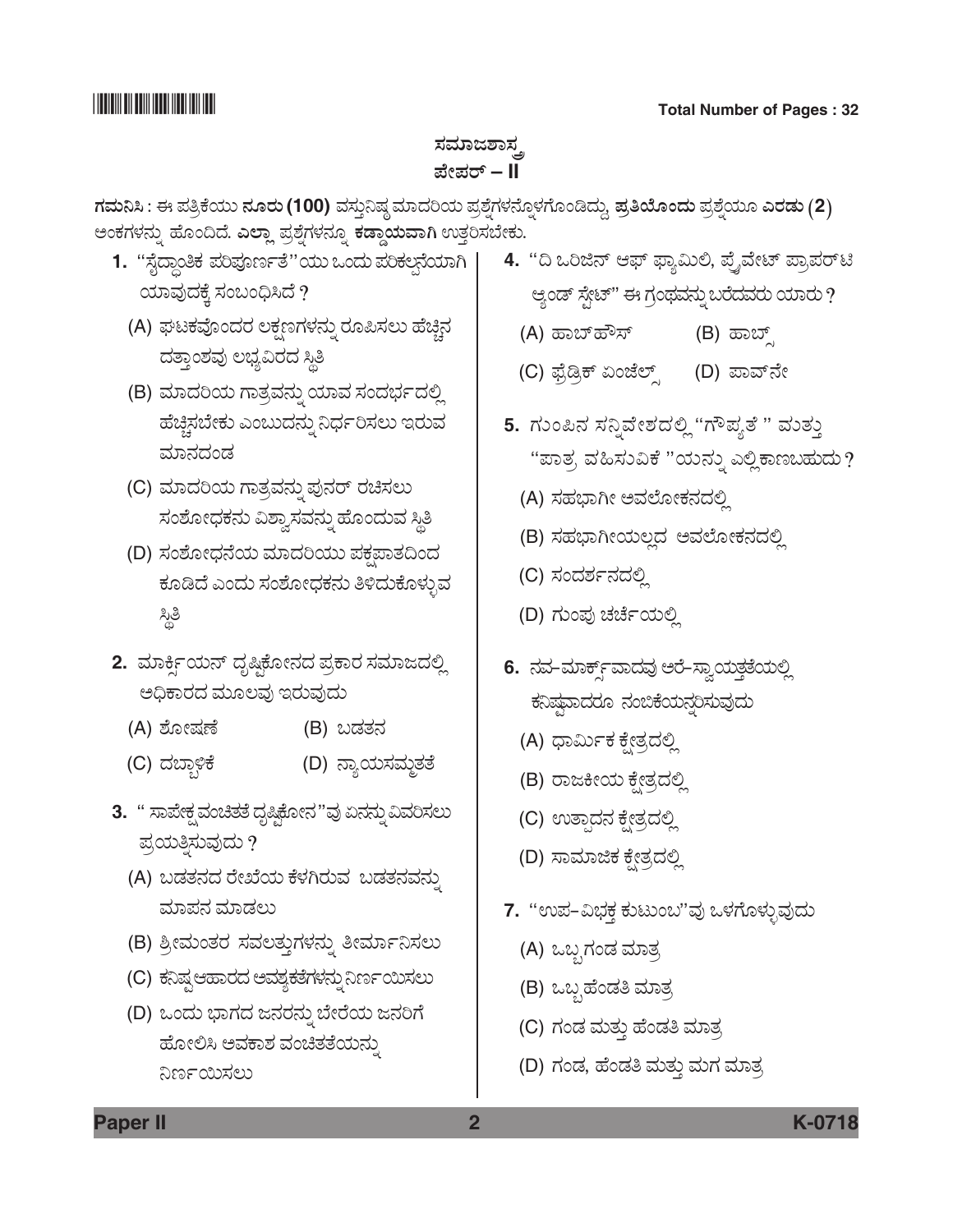## **Sociology**

## **Paper – II**

**Note** : This paper contains **Hundred** (**100**) objective type questions. **Each** question carries **two** (**2**) marks. **All** questions are **compulsory**.

- **1.** 'Theoretical Saturation' as a concept refers to
	- (A) a state where no additional data are being found to develop properties of the category
	- (B) a criterion for judging when to increase sample size
	- (C) a state where researcher feels confident of redrawing the sample size
	- (D) a state researcher finds his sampling as biased
- **2.** From a Marxian Perspective, the source of power in society lies in the
	- (A) Exploitation (B) Poverty
	- (C) Coercion (D) Legitimacy
- **3.** The relative deprivation approach attempts to
	- (A) Measure poverty of those below the poverty line
	- (B) Determine privileges of the rich
	- (C) Assess the minimum food requirements
	- (D) Assess the deprivation of a section of population as compared to the others
- **4.** Who has written the book "The Origin of Family, Private Property and State" ?
	- (A) Hobhouse (B) Hobbes
	- (C) Fredric Engels (D) Pavne
- **5.** "Secrecy" and "taking a role" in group setting is seen in
	- (A) Participant observation
	- (B) Non-participant observation
	- (C) Interview
	- (D) Group discussion
- **6.** Neo-Marxism believes in at least Semiautonomy of
	- (A) The religious sphere
	- (B) The political sphere
	- (C) The production sphere
	- (D) The social sphere
- **7.** "Sub-nuclear family" consists of
	- (A) a husband only
	- (B) a wife only
	- (C) husband and wife only
	- (D) husband, wife and son only

**Paper II 3 K-0718**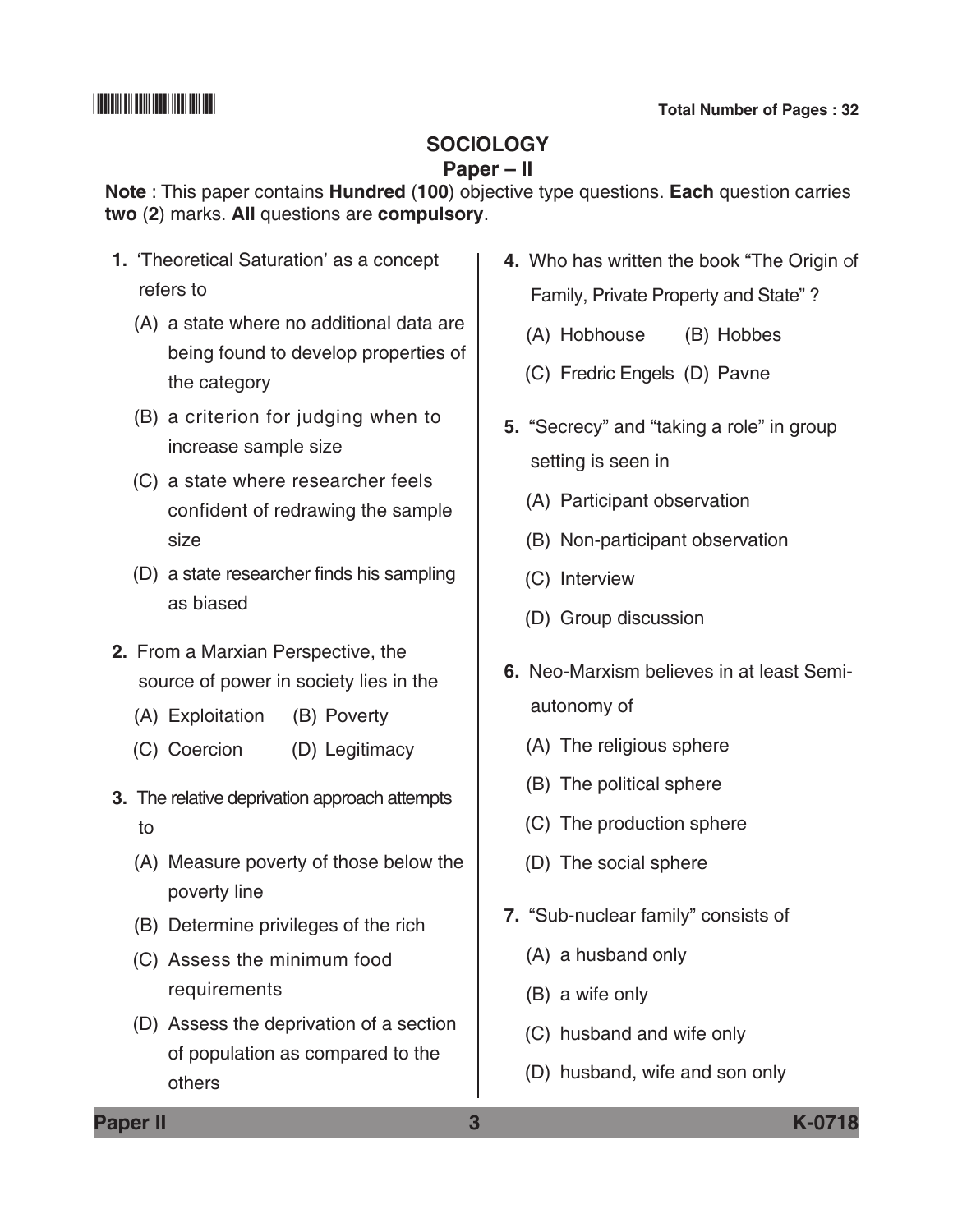- **8.** ಲೀ ಮತ್ತು ನ್ಯೂಬಿ ಅವರು ಗುರುತಿಸಿರುವಂತೆ 'ಆಧುನಿಕತೆ'ಯಲ್ಲಿ ಸಂಭವಿಸಿದ ನಾಲ್ಕು ವಿಶಿಷ್ಟ ಪರಿವರ್ತನೆಗಳಾವುವು ?
	- (A) ಕೈಗಾರಿಕತ್ವ, ಬಂಡವಾಳಶಾಹಿ, ನಗರತ್ವ ಮತ್ತು ಉದಾರವಾದಿ ಪ್ರಜಾಪ್ರಭುತ್ವ
	- (B) ಕೈಗಾರಿಕತ್ವ, ಬಂಡವಾಳಶಾಹಿ, ವಸಾಹತುಶಾಹಿ ಮತ್ತು ಉದಾರವಾದಿ ಪ್ರಜಾಪ್ರಭುತ್ವ
	- (C) ನಗರತ್ನ, ಬಂಡವಾಳಶಾಹಿ, ವಸಾಹತುಶಾಹಿ ಮತ್ತು ಕೈಗಾರಿಕತ್ವ
	- (D) ವಸಾಹತುಶಾಹಿ, ಬಂಡವಾಳಶಾಹಿ, ನಗರತ್ವ ಮತ್ತು ಉದಾರವಾದ
- 9. 'ಸ್ಟೀಟ್ ಕಾರ್ನರ್ ಸೊಸೈಟಿ : ದಿ ಸೋಷಿಯಲ್ ಸ್ಟಕ್ಚರ್ ಆಫ್ ಇಟಾಲಿಯನ್ ಸ್ಲಮ್ 'ಎಂಬ ಅಭಿಜಾತ ಕೃತಿಯನ್ನು ರಚಿಸಿದವರು ಯಾರು ?
	- (A) ಪಾವ್ಲೈನ್ ವಿ.ಯಂಗ್
	- (B) ವಿಲಿಯಮ್ ಜೆ. ಗೂಡೆ
	- (C) ವಿಲಿಯಮ್ ಎಫ್. ವೈಟ್
	- (D) ಹರ್ಬರ್ಟ್ ಜಿ. ಬ್ಲೂಮರ್
- 10. "ಸಿಮೆಟ್ರಿಕಲ್ ಫ್ಯಾಮಿಲಿ" ಪರಿಕಲ್ಪನೆಯನ್ನು ಪ್ರತಿಪಾದಿಸಿದವರು
	- (A) ಯಂಗ್ ಮತ್ತು ವಿಲ್*ಮೊ*ಟ್
	- (B) ಟಾಲ್ ಕಾಟ್ ಪಾರ್ಸನ್
	- (C) ರಾಬಿನ್ ಫಾಕ್
	- (D) ಡೇವಿಡ್ ಮತ್ತು ಮೂರ್
- 11. "ಟೋಟಲ್ ಇನ್ಸ್ಟಿಟ್ಯೂಷನ್ಸ್' 'ಈ ಪರಿಕಲನೆಯೊಂದಿಗೆ ಈ ಕೆಳಗಿನ ಯಾರು ಸಂಬಂಧ ಹೊಂದಿದ್ದಾರೆ ?
	- (A) ಎಮಿಲಿ ಡರ್ಖೀಂ
	- (B) ಗೋಲ್ಡ್ ತ್ಯೋಪೆ ಜೆ. ಹೆಚ್.
	- (C) ಎರ್ವಿಂಗ್ ಗಾಫ್*ಮನ್*
	- (D) ರಾಲ್ಪ್ ಡೆಹರೆನ್*ಡಾರ್ಫ್*
- \*K0718\* **Total Number of Pages : 32** 
	- **12.** 'ಏನು ಸಂಭವಿಸಿತು ಎಂಬ ವಿವರಣೆ ಹಾಗೂ ಆ ಘಟನೆಯ ಕುರಿತು ಸಂಶೋಧಕನು ಏನು ಆಲೋಚಿಸಿದನು 'ಎಂಬುದನ್ನು ಪ್ರತ್ಯೇಕವಾಗಿರಿಸಬೇಕು ಎಂದು ಸಲಹೆ ನೀಡಿದವರು ಈ ಕೆಳಗಿನವರಲ್ಲಿ ಯಾರು ?
		- (A) ಲೋಫ್ ಲ್ಯಾಂಡ್
		- (B) ಹೊವರ್ಡ್ ಬೆಕರ್
		- (C) ಪಾಲ್ ಅಟಕಿನ್ಸನ್
		- (D) ಕ್ಲಿಪೊರ್ಡ್ ಗೀರ್
	- 13. "ಘಟಕ ಅಧ್ಯಯನ ವಿಧಾನ" ವನ್ನು ಸಾಮಾಜಿಕ ಸಂಶೋಧನೆಯಲ್ಲಿ ಪರಿಚಯಿಸಿದ ಕೀರ್ತಿ ಯಾರಿಗೆ ಸಲ್ಲುತ್ವದೆ ?
		- (A) ವಿಲಿಯಮ್ ಗೂಡೆ
		- (B) ಎಮೊರಿ ಬೊಗಾರ್ಡಸ್
		- (C) ಫ್ರೆಡ್ರಿಕ್ ಲೀ ಪ್ಲೇ
		- (D) ಪೌಲ್ ಲಾಸರ್@ಭೆಲ್ಡ್
	- 14. ಭೂಮಿಯ ಗುಣವು ಕಳಪೆಯಾಗುವ ಮತ್ತು ಅದರ ಮೌಲ್ಯಯುತ ನೈಸರ್ಗಿಕ ಘಟಕಗಳು ಅತಿಯಾದ ಬಳಕೆ, ಕ್ಷಾಮ ಅಥವಾ ಅಸಮರ್ಪಕ ಫಲೀಕರಣದಿಂದ ನಾಶವಾಗುವ ಪ್ರಕ್ರಿಯೆ
		- (A) ಮರುಭೂಮೀಕರಣ
		- (B) ಅರಣ್ಯನಾಶೀಕರಣ
		- (C) ಮಣ್ಣಿನ ಗುಣದ ಅವನತೀಕರಣ
		- (D) ತ್ಯಾಜ್ಯಗುಂಡಿ

**Paper II 4 K-0718**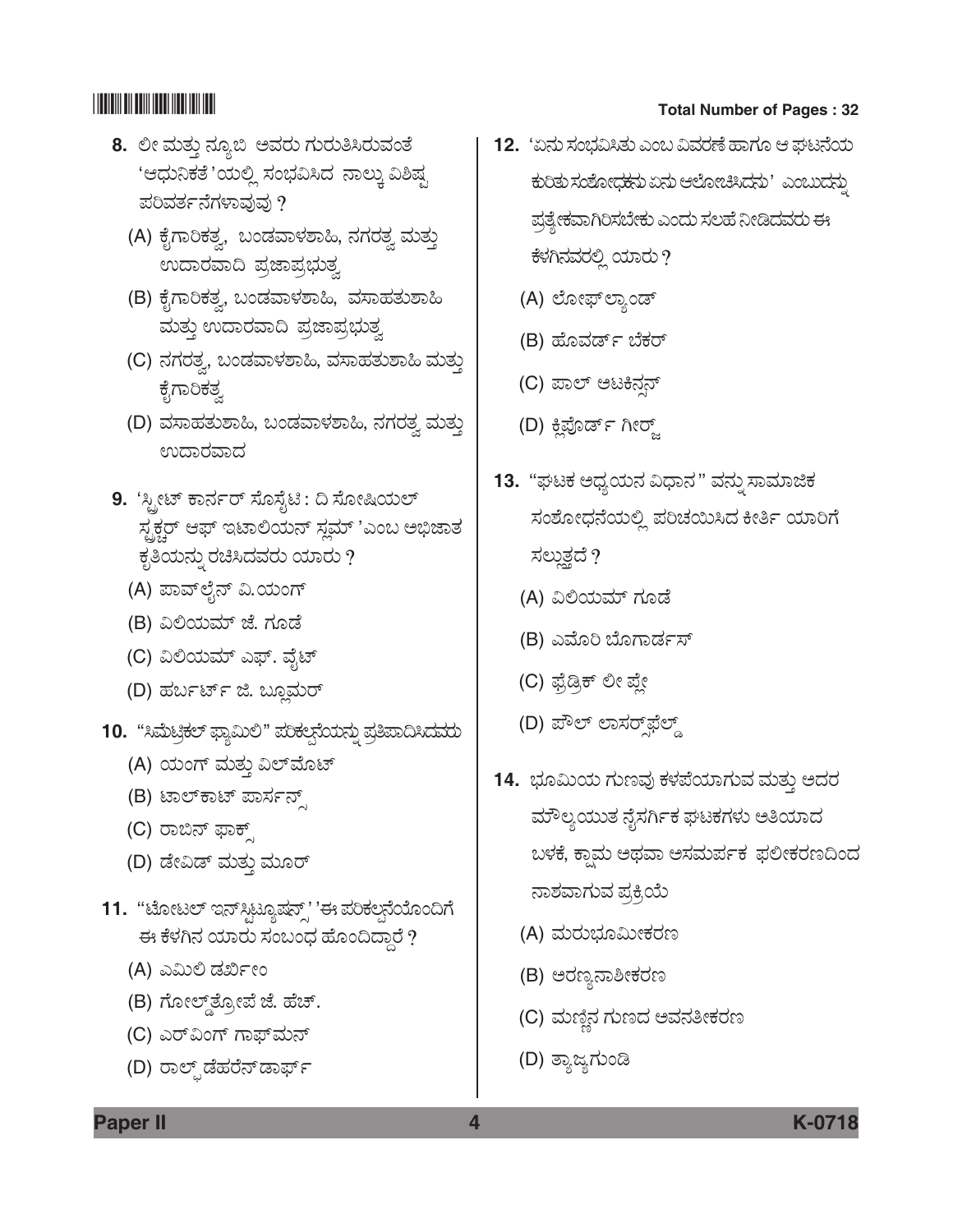- **8.** What are the four distinguishing transformations that took place in "Modernity" according to Lee and Newby ?
	- (A) Industrialization, Capitalism, Urbanism and Liberal democracy
	- (B) Industrialization, Capitalism, colonialism, and Liberal democracy
	- (C) Urbanism, capitalism, colonialism and Industrialization
	- (D) Colonialism, Capitalism, Urbanism and Liberalism
- **9.** Who authored a sociological classic "Street Corner Society: The Social Structure of Italian Slum'?
	- (A) Pauline V. Young
	- (B) William J. Goode
	- (C) William F. Whyte
	- (D) Herbert G. Blumer
- 10. The concept of 'Symmetrical Family' was propounded by
	- (A) Young and Willmott
	- (B) Talcott Parsons
	- (C) Robin Fox
	- (D) David and Moore
- **11.** Who among the following is associated with the concept of 'Total Institutions' ?
	- (A) Emile Durkheim
	- (B) Goldthrope J.H.
	- (C) Erving Goffman
	- (D) Ralf Dahrendorf
- 
- **12.** Who among the following advocated a separation between 'an account of what happened and of what the researcher thought about event' ?
	- (A) Lofland
	- (B) Howard Becker
	- (C) P. Atkinson
	- (D) C. Geertz
- **13.** The major credit for introducing 'case study method' in social research goes
	- to
	- (A) William Goode
	- (B) Emory Bogardus
	- (C) Fredrick Le play
	- (D) Paul Lazarsfeld
- **14.** Identify the process by which the quality of earth is worsened and its valuable natural elements are stripped away through overuse, drought or inadequate fertilization.
	- (A) Desertification
	- (B) Deforestation
	- (C) Soil Degredation
	- (D) Landfil

**Paper II 5 K-0718**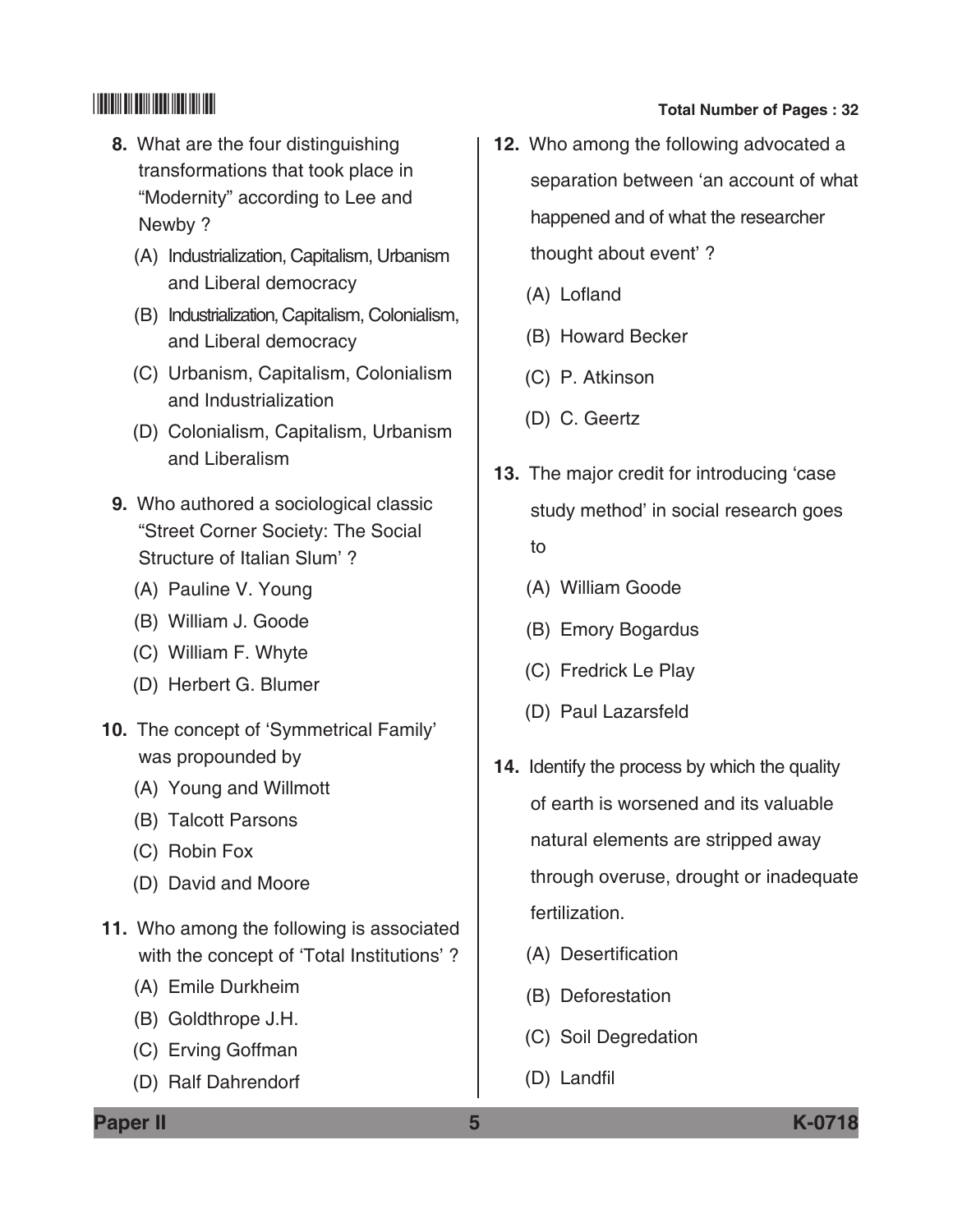- 15. 'ಅವರ್ ಫೈನಲ್ ಸೆಂಚುರಿ : ವಿಲ್ ದಿ ಹ್ಯೂಮನ್ ರೇಸ್ ಸರ್ವೈವ್ ದಿ ಟ್ವೆಂಟಿ ಫಸ್ಟ್ ಸೆಂಚುರಿ' ಎಂಬ ಕೃತಿಯನ್ನು ಬರೆದವರು
	- (A) ಅಲ್**ರಿಚ್** ಬೆಕ್
	- (B) ಮಾರ್ಟಿನ್ ರೀಸ್
	- (C) ಬೌಮನ್ ಜಿಗ್**ಮಂಟ್**
	- (D) ಡೇನಿಷ್ ಮೆಖೈಲ್
- 16. ಕಾರ್ಲ್ ಮಾರ್ಕ್ಸ್ ಆಮರಪ್ಪಾರಶಮದ"ಆನ್ಞಕ್ರಾಂತತೆ"ಯ ಕಲ್ಪನೆಯು ಮೊದಲು ಬರುವುದು
	- (A) ವರ್ಗ ಸಂಘರ್ಷದಲ್ಲಿ
	- (B) ಮಾರುಕಟ್ಟೆಯಲ್ಲಿ ವಿನಿಮಯಕ್ಕಾಗಿ ವಸ್ತುಗಳ ಉತ್ಪಾದನೆಯಲ್ಲಿ
	- (C) ಅತೀ ಅಭಿವೃದ್ಧಿಯಾದ ಶ್ರಮ ವಿಭಜನೆಯಲ್ಲಿ
	- (D) ಮಿಗುತೆಯ ಮೌಲ್ಯದಲ್ಲಿ
- 17. "ಗಂಡಾಂತರ ಸಮಾಜ"ದ ಪರಿಕಲನೆಯು ಈ ಕೆಳಗಿನ ಯಾರೊಂದಿಗೆ ಸಂಬಂಧಿಸಿದೆ  $?$ 
	- (A) ಬಿಲ್ ದೇವಲ್
	- (B) ಮ್ಯಾನುಯಲ್ ಕಾಸ್ಟೆಲ್
	- (C) ಡೇನಿಯಲ್ ಬೆಲ್
	- (D) ಅಲ್**ರಿಚ್** ಬೆಕ್
- 18. *'*ಸುಸ್ಥಿರ ಅಭಿವೃದ್ಧಿ'ಪರಿಕಲ್ಪನೆಯನ್ನು ವಿಶ್ವಸಂಸ್ಥೆಯ  $\alpha$ ಯಾವ ವರದಿಯಲ್ಲಿ ಪರಿಚಯಿಸಲಾಗಿದೆ ?
	- (A) ಅವರ್ ಕಾಮನ್ ಫ್ಯೂಚರ್
	- (B) ಹ್ಯೂಮನ್ ರೈಟ್ಸ್ ಡೆವಲಪ್*ಮೆಂಟ್*
	- (C) ಮಿಲೇನಿಯಂ ಡೆವಲಪ್*ಮೆಂಟ್ ಗೋಲ್*
	- (D) ವರ್ಲ್ಡ್ ಸಮ್ಮಿಟ್ ರಿಪೋರ್ಟ್ ಆನ್ ಸಸ್ಟೈನೇಬಲ್ ಡೆವಲಪ್*ಮೆಂ*ಟ್

- **19.** ಕಾರ್ಲ್ ಮಾರ್ಕ್ಸ್ ಅವರ ಪ್ರಕಾರ ಈ ಕೆಳಗಿನವುಗಳಲ್ಲಿ ಯಾವುದು 'ಬಳಕೆಯ ಮೌಲ್ಯ' ಹಾಗೂ 'ವಿನಿಮಯದ ಮೌಲ್ಯ'ವನ್ನು ಹೊಂದಿದೆ  $\overline{?}$ 
	- (A) ಕ್ಯಾಪಿಟಲ್
	- (B) ಕಮಾಡಿಟಿ
	- (C) ಲೇಬರ್ ಪವರ್
	- (D) ಮಾರ್ಕೆಟ್
- **20.** ವ್ಯಕ್ತಿಯ ಕ್ರಿಯೆಯಲ್ಲಿ ಅರ್ಥದ ಪ್ರಾಮುಖ್ಯವನ್ನು ವಿವರಿಸುವಾಗ 'ವಸ್ತುಗಳು ಹೊಂದಿರುವ ಅರ್ಥದ ಆಧಾರದ ಮೇಲೆ ಅವುಗಳೆಡೆಗೆ ವ್ಯಕ್ತಿಗಳು ಕ್ರಿಯೆಯಲ್ಲಿ ತೊಡಗುತ್ತಾರೆ 'ಎಂಬ ನೆಲೆಯನ್ನು ರೂಪಿಸಿದವರು  $\cos \theta$ 
	- (A) ಜಾರ್ಜ್ ಹರ್ಬರ್ಟ್ ಸೆನ್ಷರ್
	- (B) ಜಾರ್ಜ್ ಸಿಮ್ಮೆಲ್
	- (C) ಟಾಲ್ಕಾಟ್ ಪಾರ್ಸನ್ಸ್
	- (D) ಹರ್ಬರ್ಟ್ ಬ್ಲೂಮರ್
- 21. ಸಂಘರ್ಷವನ್ನು ಬಾಹ್ಯ ಮತ್ತು ಆಂತರಿಕ ಸಂಘರ್ಷವೆಂದು ವರ್ಗೀಕರಿಸಿದವರು ಯಾರು ?
	- (A) ಕಾರ್ಲ್ ಮಾರ್ಕ್
	- (B) ರಾಲ್ಪ್*ಡೆ*ಹರೆನ್*ಡಾರ್ಫ್*
	- (C) ಲಿವಿಸ್ ಕೋಸರ್
	- (D) ಆ್ಯಂಥೋನಿ ಗಿಡೆನ್ಸ್

**Paper II 6 K-0718**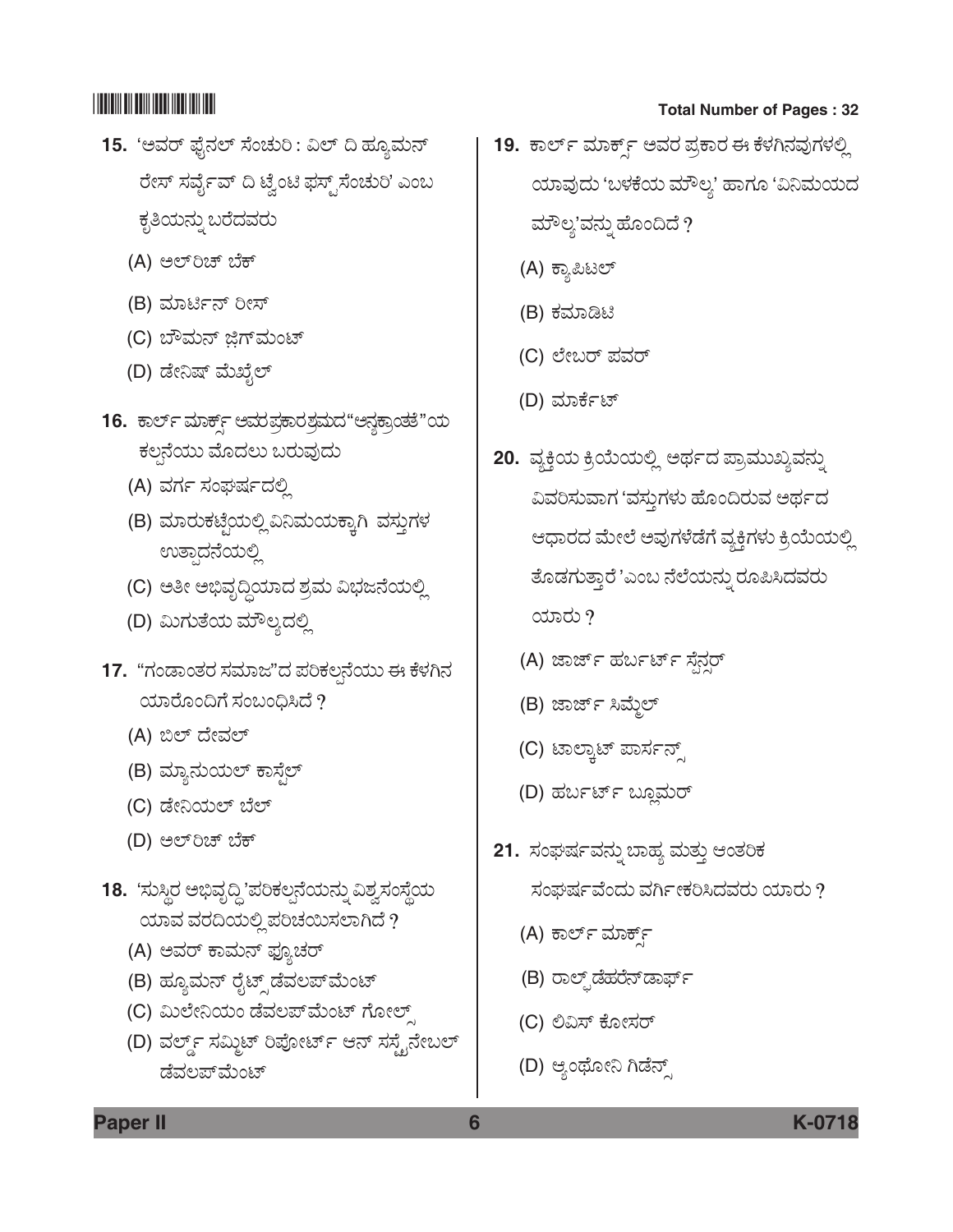- **15.** Who authored the book "Our Final Century : Will The Human Race Survive The Twenty First Century" ?
	- (A) Ulrich Beck
	- (B) Martin Rees
	- (C) Bauman Zygmunt
	- (D) Denish Mcquail
- **16.** According to Karl Marx the notion of 'Alienation' of labour first comes in
	- (A) Class struggle
	- (B) Production of objects for exchange in the market
	- (C) Highly developed division of labour
	- (D) Surplus value
- **17.** Which of the following names is associated with the concept of 'Risk Society' ?
	- (A) Bill Deval (B) Manuel Castell
	- (C) Daniel Bell (D) Ulrich Beck
- **18.** In which of the following reports published by United Nations the concept of "Sustainable Development" was introduced ?
	- (A) Our Common Future
	- (B) Human Rights Development
	- (C) Millennium Development Goals
	- (D) World Summit Report on Sustainable Development
- \*K0718\* **Total Number of Pages : 32**
	- **19.** According to Karl Marx which of the following has 'Use Value' and 'Exchange' value' ?
		- (A) Capital
		- (B) Commodity
		- (C) Labour Power
		- (D) Market
	- **20.** While describing the importance of meaning in human action, who developed a premise that human beings act towards things on the basis of the meanings that the things have for them.
		- (A) George Herbert Spencer
		- (B) George Simmel
		- (C) Talcott Parsons
		- (D) Herbert Blumer
	- **21.** Who distinguished conflict as External Conflict and Internal Conflict?
		- (A) Karl Marx
		- (B) Ralf Dahrendorf
		- (C) Lewis Coser
		- (D) Anthony Giddens

**Paper II 7 K-0718**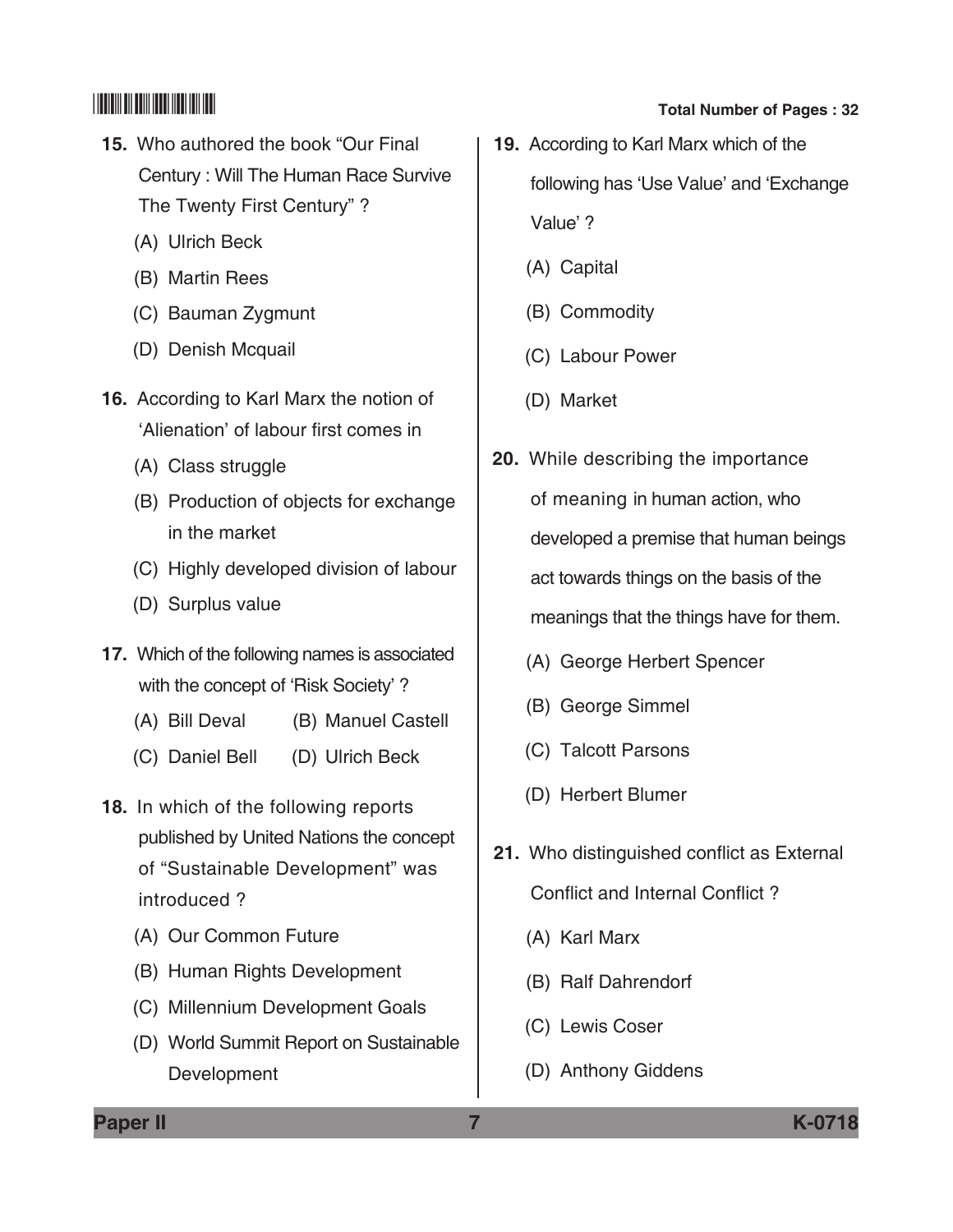22. ಸಾಮಾಜಿಕ ಗುಂಪಿನ ವರ್ಗೀಕರಣದಲ್ಲಿ  $\vec{a}$ ಟಿ. – III ಚಿಂತರಕನ್ನು ಪಟ್ಟಿ – IIರಲ್ಲಿ ಅವರ ಪರಿಕಲ್ಪನೆಗಳೊಂದಿಗೆ ಹೋಲಿಸಿ ಮತ್ತು ಕೆಳಗಿನ ಸಂಕೇತಗಳಿಂದ ಸರಿಯಾದ ಉತ್ತರವನ್ನು ಆಯ್ಕೆ ಮಾಡಿ.  $\vec{B}$ ಟೈ – I  $($  ಚಿಂತಕರು) a. ಎಫ್. ಹೆಚ್. ಗಿಡ್ಡಿಂಗ್ಸ್ b. ಜಿ. ಸಿಮ್ಮೆಲ್ c. ಪಿ. ಎ. ಸೊರೊಕಿನ್ d. ಮುಝಫರ್ ಶೆರಿಫ್ e. ಡಬ್ಲ್ಯೂ. ಜಿ. ಸಮ್ನೆರ್  $\vec{E}$ ಪಟೈ – II *(ಪ*ರಿಕಲ್ಪನೆ) 1. ಒಳಗಂಪು ಮತ್ತು ಹೊರಗುಂಪು 2. ತಳಿ ಆಧಾರಿತ ಗುಂಪು ಮತ್ತು ಒಂದುಗೂಡಿದ ಗುಂಪು 3. ಪರಮಾರ್ಶಿತ ಗುಂಪು 4. ಸಣ್ಣಗುಂಪು ಮತ್ತು ದೊಡ್ಡ ಗುಂಪು 5. ಪ್ರಾಥಮಿಕ ಮತ್ತು ಮಾಧ್ಯಮಿಕ ಗುಂಪು 6. ಲಂಬ ಮತ್ತು ಸಮತಲ ಗುಂಪು  $\vec{z}$ ಂಕೇತಗಳು : **a b c d e** (A) 3 4 6 1 5 (B) 2 5 6 3 1 (C) 2 4 6 3 1

(D) 4 6 5 2 3

# \*K0718\* **Total Number of Pages : 32**

|                       |                          |                                     |                                                                                                                                           |                | 23. "ಮನೆತನಗಳು, ಮಾನವ ವ್ಯಕ್ತಿತ್ವಗಳನ್ನು ಉತ್ಪಾದಿಸುವ       |  |
|-----------------------|--------------------------|-------------------------------------|-------------------------------------------------------------------------------------------------------------------------------------------|----------------|-------------------------------------------------------|--|
|                       |                          |                                     |                                                                                                                                           |                | ಕಾರ್ಖಾನೆಗಳು " ಎಂದು ಹೇಳಿರುವವರು ಯಾರು ?                  |  |
|                       |                          | (A) ಟಾಲ್ಕಾಟ್ ಪಾರ್ಸನ್ಸ್              |                                                                                                                                           |                |                                                       |  |
|                       |                          | (B) ವಿಲಿಯಮ್ ಗೂಡೆ                    |                                                                                                                                           |                |                                                       |  |
|                       |                          | (C) ಫಿಲಿಪ್ ಎನ್. ಕೊಹೆನ್              |                                                                                                                                           |                |                                                       |  |
|                       |                          | (D) ಜಾರ್ಜ್ ಮರ್ಡಾಕ್                  |                                                                                                                                           |                |                                                       |  |
|                       |                          |                                     | 24. ಸಮಾಜಶಾಸ್ತ್ರವನ್ನು ಅರ್ಥಮಾಡಿಕೊಳ್ಳುವಲ್ಲಿ<br><b>ಪಟ್ಸಿ – I</b> ರಲ್ಲಿನ ಸಮಾಜಶಾಸ್ತ್ರದ  ಸ್ವರೂಪವನ್ನು<br>ಸಂಕೇತಗಳಿಂದ ಸರಿಯಾದ ಉತ್ತರವನ್ನು ಆಯ್ತೆ ಮಾಡಿ. |                | <b>ಪಟ್ಟ– II</b> ರಲ್ಲಿನ ಪ್ರತಿಪಾದಕರೊಂದಿಗೆ ಹೋಲಿಸಿ ಕೆಳಗಿನ |  |
|                       | ಪಟ್ಟಿ – I (ಸ್ವರೂಪ)       |                                     |                                                                                                                                           |                |                                                       |  |
|                       |                          | a. ಸಾರ್ವಜನಿಕ ಸಮಾಜಶಾಸ್ತ್ರ            |                                                                                                                                           |                |                                                       |  |
|                       |                          | b. ಚ <del>ಿಕಿತ್</del> ದ ಸಮಾಜಶಾಸ್ತ್ರ |                                                                                                                                           |                |                                                       |  |
|                       |                          | c. ಗುಣಾ <i>ತ್ಥ</i> ಕ ಸಮಾಜಶಾಸ್ತ್ರ    |                                                                                                                                           |                |                                                       |  |
|                       |                          | d. ಪ್ರತ್ಯಕ್ಷಪ್ರಮಾಣ ಸಮಾಜಶಾಸ್ತ್ರ      |                                                                                                                                           |                |                                                       |  |
|                       |                          | e. ಕ್ರಿಯಾ ಸಮಾಜಶಾಸ್ತ್ರ               |                                                                                                                                           |                |                                                       |  |
|                       |                          | ಪಟ್ಟಿ – II (ಪ್ರತಿಪಾದಕರು)            |                                                                                                                                           |                |                                                       |  |
|                       | 1. ಆಲ್ಗಿಯನ್ ಸ್ಮಾಲ್       |                                     |                                                                                                                                           |                |                                                       |  |
|                       |                          | 2. ಬಿಂದೇಶ್ವರ್ ಪಾಠಕ್                 |                                                                                                                                           |                |                                                       |  |
|                       |                          | 3. ಹರ್ಬರ್ಟ್ ಗ್ಯಾನ್ಸ್                |                                                                                                                                           |                |                                                       |  |
|                       | 4. ಲೂಯಿಸ್ ವಿರ್ತ್         |                                     |                                                                                                                                           |                |                                                       |  |
| 5. ಹರ್ಬರ್ಟ್ ಸ್ಪೆನ್ಸರ್ |                          |                                     |                                                                                                                                           |                |                                                       |  |
|                       | 6. ಆಗಸ್ಟ್ ಕಾಮ್ಟ್         |                                     |                                                                                                                                           |                |                                                       |  |
| ಸಂಕೇತಗಳು :            |                          |                                     |                                                                                                                                           |                |                                                       |  |
|                       | a                        | b                                   | C                                                                                                                                         | d              | e                                                     |  |
| (A)                   | $\mathbf{3}$             | 4                                   | 1                                                                                                                                         | 6              | 2                                                     |  |
| (B) 2                 |                          | $\overline{4}$                      | 6                                                                                                                                         | 5              | 1                                                     |  |
| (C)                   | $\overline{\phantom{a}}$ | $\overline{4}$                      | 6                                                                                                                                         | 3              | 1                                                     |  |
| (D)                   | $\mathbf{1}$             | 4                                   | 5                                                                                                                                         | $\overline{2}$ | 3                                                     |  |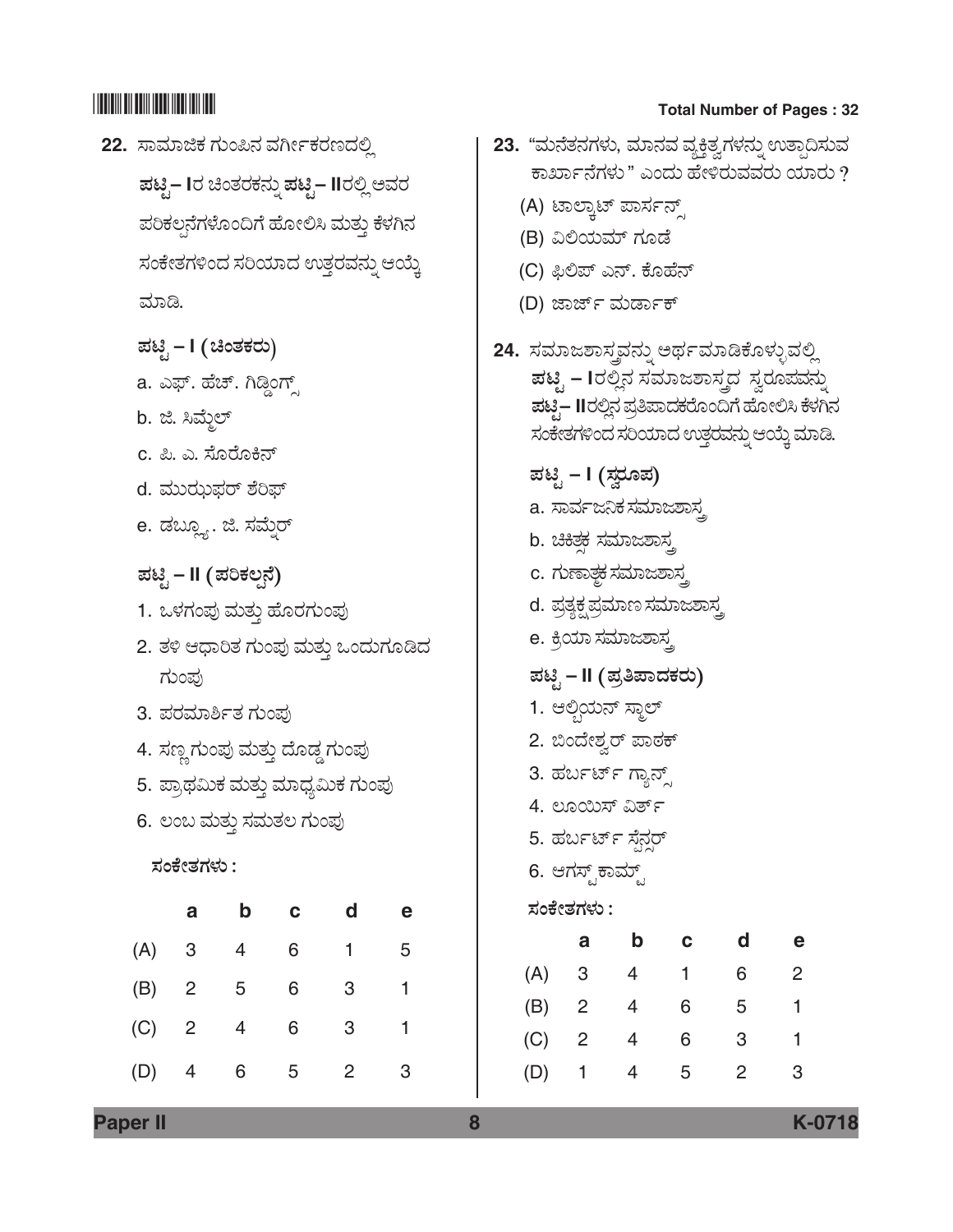**22.** In terms of the classification of social groups, match the thinkers in **List – I** with their concepts in **List – II** and choose the correct answer from the codes given below.

## **List – I (Thinkers)**

- a. F. H. Giddings
- b. G. Simmel
- c. P. A. Sorokin
- d. Muzafer Sheriff
- e. W. G. Sumner

## **List – II (Concepts**)

- 1. In-groups and out-groups
- 2. Genetic and congregate groups
- 3. Reference group
- 4. Small groups and Large groups
- 5. Primary and Secondary group
- 6. Vertical and Horizontal group

## **Codes :**

|     | a                       | b | C | d | е |
|-----|-------------------------|---|---|---|---|
| (A) | 3                       | 4 | 6 |   | 5 |
| (B) | $\overline{\mathbf{c}}$ | 5 | 6 | 3 | 1 |
| (C) | $\overline{\mathbf{c}}$ | 4 | 6 | 3 |   |
| (D) | 4                       | 6 | 5 | 2 | 3 |

# $\begin{array}{|c|c|c|c|}\hline \text{small} & \text{small} & \text{small} \end{array}$  Total Number of Pages : 32

- **23.** Who among the following has said "Householdes are factories which produce human personalities" ?
	- (A) Talcott Parsons
	- (B) William Goode
	- (C) Philip N. Cohen
	- (D) George Murdock
- **24.** In understanding sociology, match the nature of sociology in **List – I** with the proponents in **List – II** and choose the correct answer from the codes given below.

### **List – I (Nature)**

- a. Public Sociology
- b. Clinical Sociology
- c. Qualitative Sociology
- d. Positive Sociology
- e. Action Sociology

## **List – II (Proponents)**

- 1. Albion Small
- 2. Bindeshwar Pathak
- 3. Herbert Gans
- 4. Louis Wirth
- 5. Herbert Spencer
- 6. Auguste Comte
- **Codes :**

|     | а              | b | с | d | е |
|-----|----------------|---|---|---|---|
| (A) | 3              | 4 |   | 6 | 2 |
| (B) | $\overline{2}$ | 4 | 6 | 5 |   |
| (C) | $\overline{2}$ | 4 | 6 | 3 |   |
| (D) | 1              |   | 5 | 2 | 3 |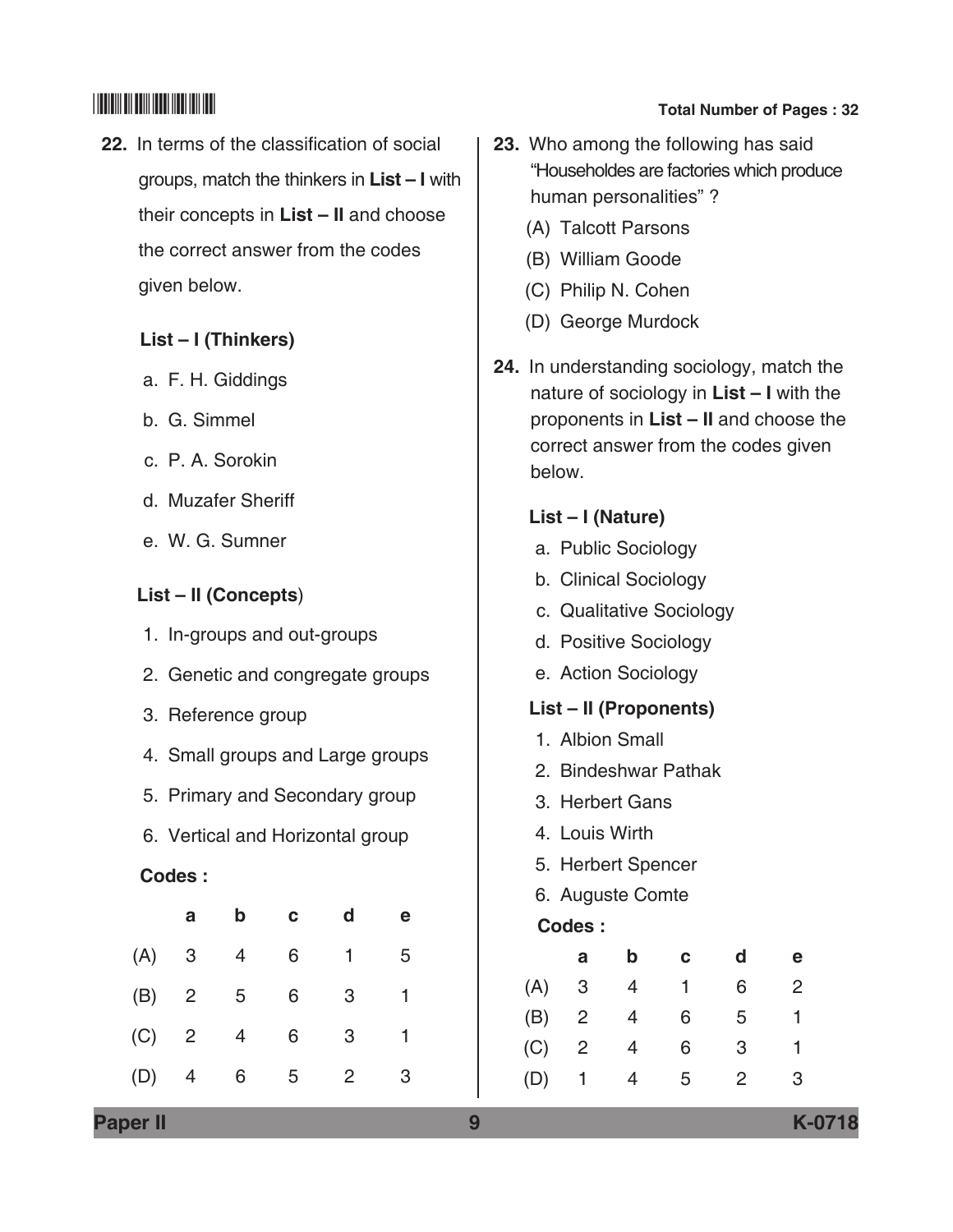| 25.  ಕೆಳಗಿನವುಗಳಲ್ಲಿ ಯಾರು "ಸಾಮಾಜಿಕ–ಸಾಂಸ್ಕೃತಿಕ                               | 27.  ಪಟೃ– Iರಲ್ಲಿರುವ ಸಮಾಜಶಾಸ್ತ್ರಜ್ಞರನ್ನು                  |
|----------------------------------------------------------------------------|----------------------------------------------------------|
| ಬದಲಾವಣೆ "ಯ ಸಿದ್ಧಾಂತವನ್ನು ರಚಿಸಿರುತ್ತಾರೆ ?                                   | <b>ಪಟ್ಪ– II</b> ರಲ್ಲಿರುವ ಪರಿಕಲ್ಪನೆಗಳೊಂದಿಗೆ ಹೋಲಿಸಿ        |
| (A) ರಾಬರ್ಟ್ ರೆಡ್ಫೀಲ್ಡ್                                                     | ಕೆಳಗಿನ ಸಂಕೇತಗಳಿಂದ ಸರಿಯಾದ ಉತ್ತರವನ್ನು ಆಯ್ಕೆ                |
| (B) ಪಿತಿರಿಮ್ ಸೊರೊಕಿನ್                                                      | ಮಾಡಿ.                                                    |
| (C) ಚಾರ್ಲ್ಡ್ ಹೆಚ್. ಕೂಲೆ                                                    | ಪಟಿ <sub>:</sub> – I(ಚಿಂತಕರು)                            |
| (D) ಎಡ್ವರ್ಡ್ ಬಿ. ಟೇಲರ್                                                     | a. ಆಸ್ಚರ್ ಲಿವಿಸ್                                         |
|                                                                            | b. ಕೇಟ್ ಮಿಲೆಟ್                                           |
| 26.  ಪಟ್ಟಿ– Iರಲ್ಲಿರುವ ಸಮಾಜಶಾಸ್ತ್ರಜ್ಞರನ್ನು ಪಟ್ಟಿ– IIರಲ್ಲಿರುವ                | c. ಡಯಾನಾ ಪಿಯರ್ಸ್                                         |
| ಅವರ ರಾಷ್ಟ್ರೀಯತೆಯೊಂದಿಗೆ ಹೋಲಿಸಿ ಕೆಳಗಿನ<br>ಸಂಕೇತಗಳಿಂದ ಸರಿಯಾದ ಉತ್ತರವನ್ನು ಆಯ್ಕೆ | d. ಸ್ಯಾಮ್ಯುಯೆಲ್ ಸ್ಥುಫರ್                                  |
| ಮಾಡಿ.                                                                      | e. ಥೋರ್ನ×್ಬೀನ್ ವೆಬ್ಲನ್                                   |
|                                                                            | ಪಟಿೖ – II (ಪರಿಕಲ್ಪನೆಗಳು)                                 |
| ಪಟ್ಟಿ – I(ಸಮಾಜಶಾಸ್ತ್ರಜ್ಞರು)                                                | 1. ಸಾಪೇಕ್ಷ್ಮವಂಚಿತತೆ                                      |
| a. ಜೆಫ್ರಿ ಅಲೆಕ್ಷಾಂಡರ್                                                      | 2. ತರಬೇತಿತ ಅಸಾಮರ್ಥ್ಯ                                     |
| b. ಪಿಯೆರೆ ಬೋರ್ಡಿಯೋ                                                         | 3. ಬಡತನದ ಸಂಸ್ಥತಿ                                         |
| c. ಜಾರ್ಜ್ ಸಿಮ್ಮೆಲ್                                                         | 4. ಬಡತನದ ಸ್ತ್ರೀಕರಣ                                       |
| d. ಅಂದ್ರೆ ಬೆಥೆಲ್ಲೆ                                                         | 5. ಲೈಂಗಿಕ ರಾಜಕೀಯ                                         |
| e. ಮೊರಿಸ್ ಗಿನ್ಸ್ <b>ಬರ್ಗ್</b>                                              | 6. ತಮಗೇ ಅಪರಿಚಿತರು                                        |
| ಪಟಿೖ – II (ರಾಷ್ಟ್ರೀಯತೆ)                                                    | ಸಂಕೇತಗಳು :                                               |
| 1. ಭಾರತೀಯ                                                                  | b c<br>d<br>a<br>е                                       |
| 2. ಜರ್ಮನ್                                                                  | (A) 3 4 6 1<br>2                                         |
| 3. ಇಟಾಲಿಯನ್                                                                | (B) 3 5 4 1<br>2                                         |
| 4. ಬ್ರಿಟಿಷ್                                                                | (C)<br>$2^{\circ}$<br>$5^{\circ}$<br>$4 \quad$<br>3<br>1 |
| 5. ಫ್ರೆಂಚ್                                                                 | (D)<br>6<br>5<br>$\overline{2}$<br>3<br>4                |
| 6. ಅಮೇರಿಕನ್                                                                | 28. ಜಾರ್ಜ್ ಸಿಮ್ಮೆಲ್ ರವರ 'ಮೊನಾಡ್', 'ಡಯಾಡ್',               |
| ಸಂಕೇತಗಳು :                                                                 | 'ಟ್ರಯಾಡ್ 'ಗುಂಪು ವರ್ಗೀಕರಣವು ಕೆಳಗಿನವುಗಳಲ್ಲಿ                |
| $\mathbf b$<br>d<br>$\mathbf c$<br>a<br>e                                  | ಯಾವುದನ್ನು ಆಧರಿಸಿದೆ ?                                     |
| 3<br>6 <sup>1</sup><br>(A)<br>$4\overline{ }$<br>$1 -$<br>5                | (A) ದೈಹಿಕ ಸಾಮೀಪ್ಯ                                        |
| (B)<br>$3\qquad 5$<br>$6\overline{6}$<br>$4\overline{ }$<br>1              | (B) ಸದಸ್ಯತ್ವದ ಸ್ವಭಾವ                                     |
| 6<br>(C)<br>$\overline{2}$<br>4<br>3<br>1                                  | (C) ಸಾಮಾಜಿಕ ಸಂಬಂಧಗಳು                                     |
| $\overline{2}$<br>$\overline{4}$<br>(D)<br>6<br>5<br>1                     | (D) ಗಾತ್ರ                                                |
|                                                                            |                                                          |

**Paper II 10 K-0718**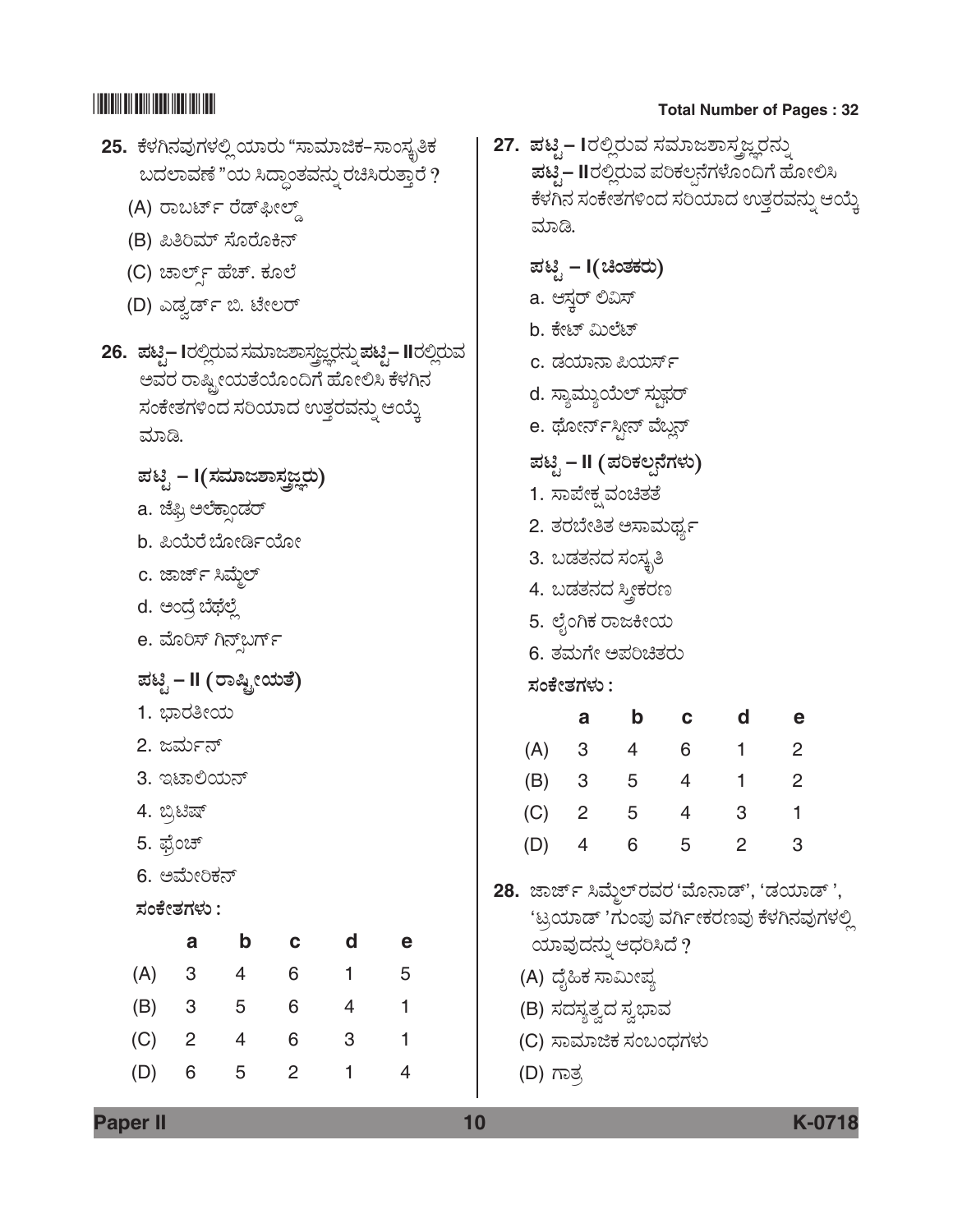# $\begin{array}{|c|c|c|c|}\hline \text{small} & \text{small} & \text{small} \end{array}$  Total Number of Pages : 32

- **25.** Who among the following expounded the theory of "Socio-Cultural Change" ?
	- (A) Robert Redfield
	- (B) Pitirim Sorokin
	- (C) Charles H. Cooley
	- (D) Edward B. Taylor
- **26.** Match the Sociologists in **List I** with their nationality in **List – II** and choose the correct answer from the codes given below.

### **List – I (Sociologists)**

- a. Jeffrey Alexander
- b. Pierre Bourdieu
- c. George Simmel
- d. Andre Beteille
- e. Morris Ginsberg

## **List – II (Nationality)**

- 1. Indian
- 2. German
- 3. Italian
- 4. British
- 5. French
- 6. American

### **Codes :**

|     | a              | b | с | d | е |
|-----|----------------|---|---|---|---|
| (A) | 3              | 4 | 6 | 1 | 5 |
| (B) | 3              | 5 | 6 | 4 |   |
| (C) | $\overline{2}$ | 4 | 6 | 3 |   |
| (D) | 6              | 5 | 2 |   | 4 |
|     |                |   |   |   |   |

**27.** Match the thinkers in **List – I** with their concepts in **List – II** and choose the correct answer from the codes given below.

### **List – I (Thinkers)**

- a. Oscar Lewis
- b. Kate Millet
- c. Diana Pearce
- d. Samuel stouffer
- e. Thornstein Veblen

### **List – II (Concepts)**

- 1. Relative deprivation
- 2. Trained Incapacity
- 3. culture of poverty
- 4. Feminization of poverty
- 5. Sexual politics
- 6. Strangers to Ourselves

### **Codes :**

|     | а              | b | с | d | $\mathbf e$    |
|-----|----------------|---|---|---|----------------|
| (A) | 3              | 4 | 6 | 1 | $\overline{2}$ |
| (B) | 3              | 5 | 4 |   | $\overline{2}$ |
| (C) | $\overline{2}$ | 5 | 4 | 3 |                |
| (D) | 4              | 6 | 5 | 2 | 3              |

- **28.** George Simmel's classification of groups as 'monad', 'dyad', 'triad' is based on
	- (A) Physical proximity
	- (B) Nature of membership
	- (C) Social relations
	- (D) Size

**Paper II 11 K-0718**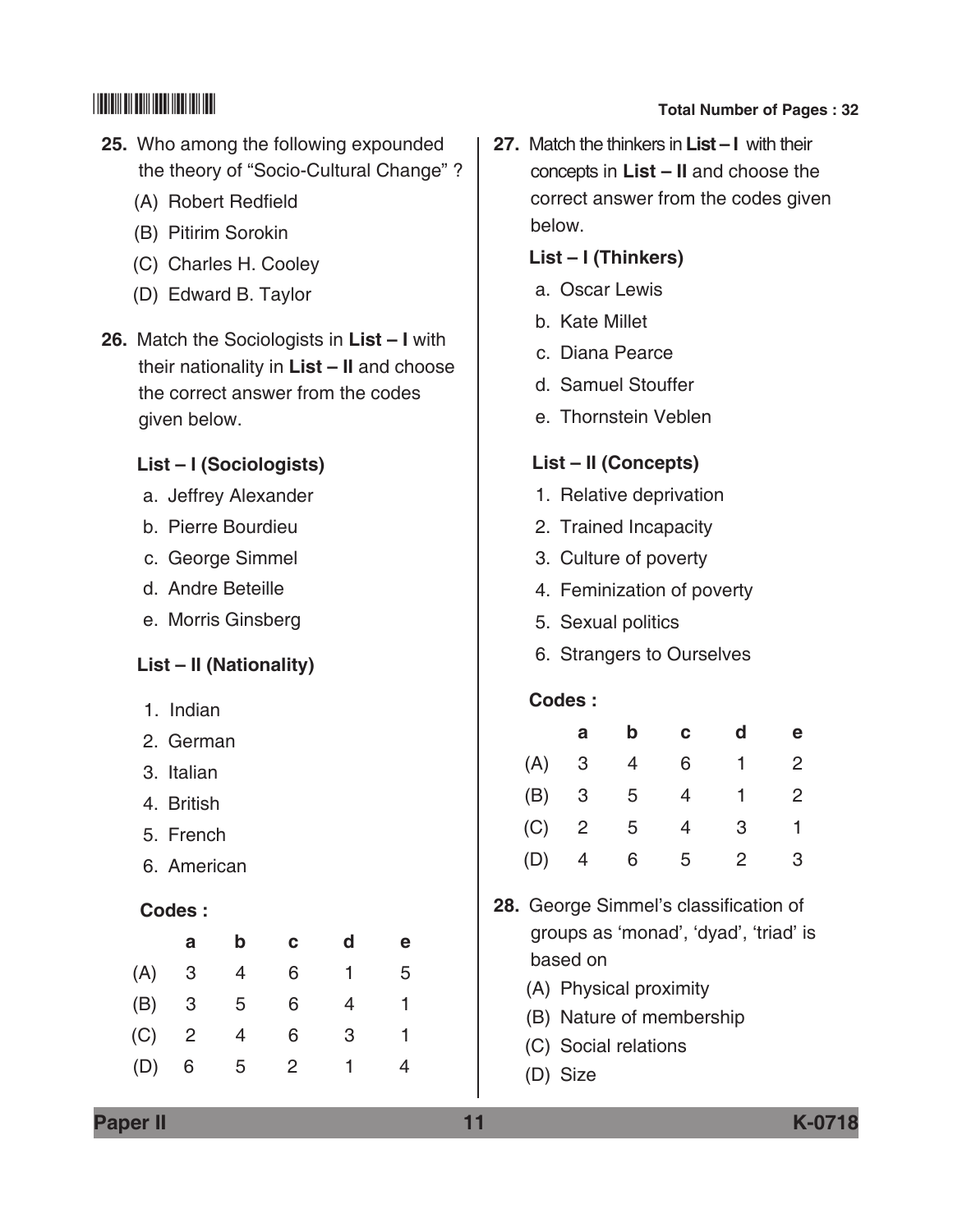- **29.** ಸಾಮಾಜಿಕ ನಿಯಂತ್ರಣದ ರೂಪಗಳಿಗೆ ಸಂಬಂಧಿಸಿದಂತೆ,  $\vec{u}$ ಪಟೈ – Iರಲ್ಲಿರುವ ಚಿಂತಕರನ್ನು ಪಟೈ – IIರಲ್ಲಿರುವ ಸಾಮಾಜಿಕ–ನಿಯಂತ್ರಣದ ರೂಪಗಳೊಂದಿಗೆ ಹೊಂದಿಸಿ ಕೆಳಗಿನ ಸಂಕೇತಗಳಿಂದ ಸರಿಯಾದ ಉತ್ತರವನ್ನು ಆಯ್ಕೆ ಮಾಡಿ.
	- *±Üqr*  **I***(bíñÜPÜÃÜá)*
	- a. ಕಾರ್ಲ್ ಮ್ಯಾನ್**ಹೇಮ್**
	- b. ಸಿ. ಎಚ್. ಕೂಲೆ
	- c. ಕಿಂಬಲ್ ಯಂಗ್
	- d. ಹೇಯ್
	- e.  $\omega$ on
	- *±Üqr*  **II** *(¯¿áíñÜÅ|¨Ü ÃÜã±Ü)*
	- 1. ಆನುಮೋದನೆ ಮತ್ತು ಸಾಮಾಜೀಕರಣದ ಮೂಲಕ
	- 2. ಧನಾತ್ಮಕ ಮತ್ತು ಋಣಾತ್ಮಕ
	- 3. ಭೌತಿಕ ಶಕ್ತಿ ಮತ್ತು ಮಾನವ ಚಿಹ್ನೆ
	- 4. ನೇರ ಮತ್ತು ಪರೋಕ್ಷ
	- 5. ಔಪಚಾರಿಕ ಮತ್ತು ಅನೌಪಚಾರಿಕ
	- 6. ಜಾಗೃತ ಮತ್ತು ಜಾಗೃತವಲ್ಲದ

## *ÓÜíPæàñÜWÜÙÜá :*

|     | a              | b              | С              | d            | е |
|-----|----------------|----------------|----------------|--------------|---|
| (A) | 4              | 6              | $\overline{2}$ | 1            | 3 |
| (B) | 4              | 5 <sup>5</sup> | $\overline{2}$ | 3            |   |
| (C) | $\overline{2}$ | 4              | 6              | 1            | 3 |
| (D) | $\overline{4}$ | 6              | 5              | $\mathbf{2}$ | 3 |

# \*K0718\* **Total Number of Pages : 32**

- **30. '**'ಅಂತರ–ಪೀಳಿಗೆಯ ಚಲನಾಶೀಲತೆ 'ಎಂದರೆ
	- (A) ವ್ಯಕ್ತಿಯ ಜೀವಿತಾವಧಿಯಲ್ಲಿ ವಿಭಿನ್ನ ಔದ್ಯೋಗಿಕ ವರ್ಗಗಳಿಗೆ ಚಲನೆ
	- (B) ಪೀಳಿಗೆಗಳ ನಡುವೆ ವಿಭಿನ್ನ ಉದ್ಯೋಗಗಳಿಗೆ ಚಲನೆ
	- (C) ಉನ್ನತ ಔದ್ಯೋಗಿಕ ವರ್ಗಕ್ಕೆ ಚಲನೆ
	- (D) ಕಡಿಮೆ ಆದಾಯವನ್ನು ಉತ್ಪಾದಿಸುವ ಒಂದು ಉದ್ಯೋಗಕ್ಕೆ ಚಲನೆ
- $31.$  ಪಟ್ಟಿ– I ಮತ್ತು ಪಟ್ಟಿ IIನ್ನು ಸರಿಯಾಗಿ ಹೊಂದಿಸಿ ಸರಿಯಾದ ಉತ್ತರವನ್ನು ಕೆಳಗೆ ಕೊಟ್ಟಿರುವ ಸಂಕೇತಗಳಿಂದ ಗುರುತಿಸಿ.
	- *±Üqr*  **I**
	- a. ಎಲೈಟ್ಸ್ ಆ್ಯಂಡ್ ಸೊಸೈಟಿ
	- b. 'ವೋಟಿಂಗ್ ಬಿಹೇವಿಯರ್ ಇನ್ ಆನ್ ಇಂಡಿಯನ್ ವಿಲೇಜ್ '
	- c. 'ರಿಪೋರ್ಟ್ಸ್ ಆನ್ ದಿ ಇಂಡಿಯನ್ ಜನರಲ್ ಎಲೆಕ್ಷನ್'
	- d. 'ಪಾರ್ಲಿಮೆಂಟ್ ಇನ್ ಇಂಡಿಯಾ'

## *±Üqr* **– II**

- $1.$  ಟಿ. ಬಿ. ಬೊಟೊಮೋರ್
- 2. ಎಸ್. ವಿ. ಕೋಗೆಕರ್
- 3. ಡಬ್ಲ್ಯೂ. ಹೆಚ್. ಮೋರಿಸ್ ಜೋನ್ಸ್
- 4. ಎ. ಹೆಚ್. ಸೋಮ್ಜಿ

## *ÓÜíPæàñÜWÜÙÜá :*

|     | а | b | С | d |  |
|-----|---|---|---|---|--|
| (A) | 1 | 2 | 4 | 3 |  |
| (B) | 3 | 4 | 2 | 1 |  |
| (C) | 1 | 4 | 2 | 3 |  |
| (D) | 3 | 2 | 4 |   |  |

**Paper II 12 K-0718**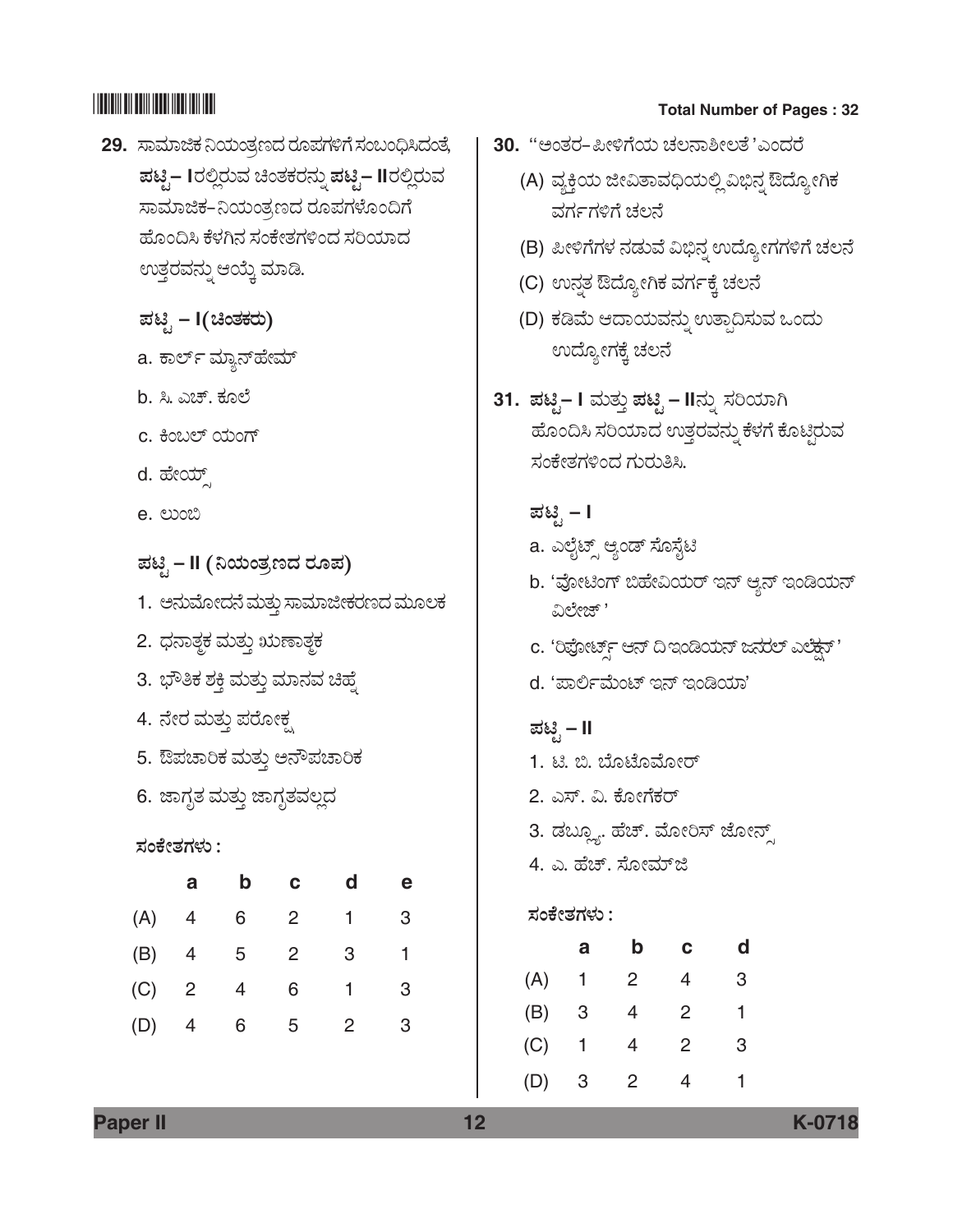**29.** With regards to the forms of social control, match the thinkers in **List – I** with the forms of social control in **List – II** and choose the correct answer from the codes given below.

## **List – I (Thinker)**

- a. Karl Manheim
- b. C. H. Cooley
- c. Kimbal Young
- d. Hayes
- e. Lumby

## **List – II (Control form)**

- 1. By sanction and by socialization
- 2. Positive and Negative
- 3. Physical force and human symbol
- 4. Direct and Indirect
- 5. Formal and Informal
- 6. Conscious and unconscious

## **Codes :**

|     | a              | b | C | d | е |
|-----|----------------|---|---|---|---|
| (A) | 4              | 6 | 2 | 1 | 3 |
| (B) | 4              | 5 | 2 | 3 | 1 |
| (C) | $\overline{2}$ | 4 | 6 |   | 3 |
| (D) | 4              | 6 | 5 | 2 | 3 |

# \*K0718\* **Total Number of Pages : 32**

- **30.** The term 'inter-generational mobility' is
	- (A) Movement into a different occupational category over a person's lifetime
	- (B) Movement into different occupational categories between generations
	- (C) Movement into a higher occupational category
	- (D) Movement into an occupation that generates a lower income
- **31.** Match the **List** I with the **List II** and indicate the correct the answer using the codes given below.

## **List – I**

- a. 'Elites and Society'
- b. 'Voting Behaviour in an Indian Village'
- c. 'Reports on the Indian General Election'
- d. 'Parliament in India'

## **List – II**

- 1. T.B. Bottomore
- 2. S.V. Kogekar
- 3. W.H. Morris Jones
- 4. A.H. Somjee

## **Codes :**

|     | a | b | с | d |
|-----|---|---|---|---|
| (A) | 1 | 2 | 4 | 3 |
| (B) | 3 | 4 | 2 | 1 |
| (C) | 1 | 4 | 2 | 3 |
| (D) | 3 | 2 | 4 | 1 |

**Paper II 13 K-0718**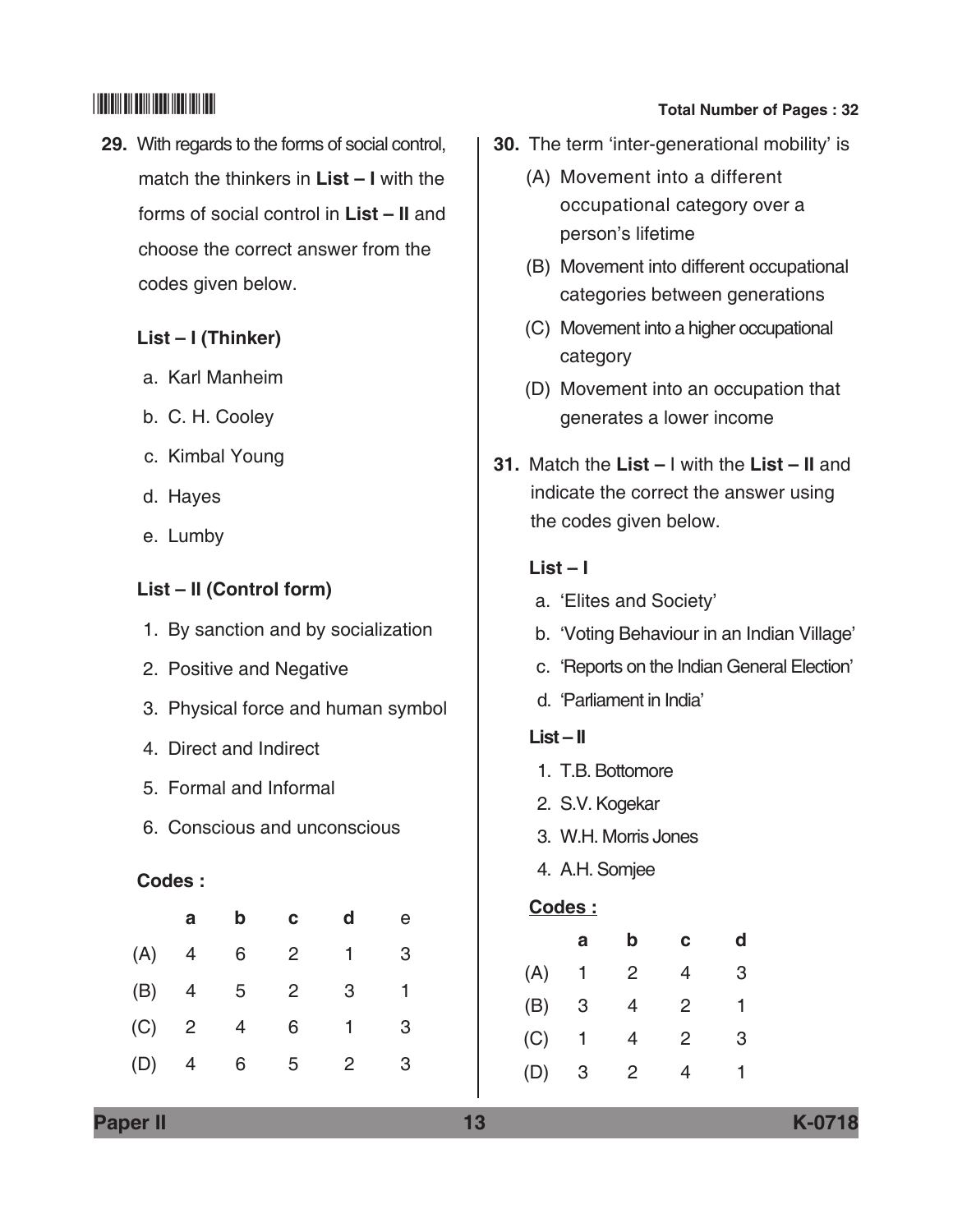**32.** ಕೆಳಗೆ ಕೊಟ್ತಿರುವ ಎರಡು ಹೇಳಿಕೆಗಳಲ್ಲಿ ಒಂದು ಸಮರ್ಥನೆ (A) ಮತ್ತು ಮತ್ತೊಂದನ್ನು ಕಾರಣ (R) ಎಂದು ಹೆಸರಿಸಲಾಗಿವೆ. ಹೇಳಿಕೆಗಳನ್ನು ಪರಿಶೀಲಿಸಿ ಕೆಳಗೆ ನೀಡಲಾದ ಸಂಕೇತಗಳನ್ನು ಆರಿಸುವುದರ ಮೂಲಕ ಸರಿಯಾದ ಉತ್ತರವನ್ನು ಸೂಚಿಸಿ.

 $\vec{a}$  *x*  $\vec{b}$  *A* : ಮಹಿಳೆಯರ ವಿರುದ್ಧದ ಹಿಂಸಾಚಾರ ಭಾರತೀಯ ಕುಟುಂಬಗಳಲ್ಲಿ ಹೆಚ್ಚಾಗಿವೆ.

 $\overline{P}$ ಕಾರಣ (R) : ಮಹಿಳಾ ಸಬಲೀಕರಣದಿಂದ ಅವರ ಪತಿಯಂದಿರ ಮೇಲಿನ ಆರ್ಥಿಕ ಅವಲಂಬನೆ ಕಡಿಮೆಯಾಗಬಹುದು.

### *ÓÜíPæàñÜWÜÙÜá :*

- (A) 'A' ಮತ್ತು 'R' ಎರಡೂ ಪ್ರತ್ಯೇಕವಾಗಿ ನಿಜವಾಗಿದ್ದು 'A' ಗೆ 'R' ಸರಿಯಾದ ವಿವರಣೆಯಾಗಿದೆ
- (B) 'A' ಮತ್ತು 'R' ಎರಡೂ ಪ್ರತ್ಯೇಕವಾಗಿ ನಿಜವಾಗಿವೆ ಆದರೆ 'A' ಗೆ 'R' ಸರಿಯಾದ ವಿವರಣೆ ಅಲ್ಲ
- (C) 'A' ನಿಜ ಆದರೆ 'R' ತಪು
- (D) 'A' ತಪ್ಪುಆದರೆ 'R' ನಿಜ
- 33. ಈ ಕೆಳಗಿನವುಗಳಲ್ಲಿ ಯಾವುದು ರಾಬರ್ಟ್ ಬ್ಲೌನರ್ ಅವರು ಗುರುತಿಸಿರುವಂತೆ ಕೈಗಾರಿಕಾ ಸಮಾಜಗಳಲ್ಲಿ ಅನ್ಯಕ್ರಾಂತತೆಯ ನಾಲ್ತು ಘಟಕಗಳಲ್ಲಿ ಒಂದಲ್ಲ ?
	- (A) ಶಕ್ತಿಹೀನ ಸ್ಥಿತಿ
	- (B) ನಿರೋಧನ ಸ್ಥಿತಿ
	- (C) ಅರ್ಥಹೀನ ಸ್ಥಿತಿ
	- (D) ಪ್ರತ್ಯೇಕತೆ ಸ್ಥಿತಿ

# \*K0718\* **Total Number of Pages : 32**

- **34.** ಸಾಮಾಜಿಕ ವಿಕಾಸದ ಪ್ರಮುಖ ನಿರ್ಧಾರಕ ಅಂಶವಾಗಿ ಜನಸಂಖ್ಯಾ ಸಾಂದ್ರತೆಯನ್ನು ಗುರುತಿಸಿದವರು ಈ ಕೆಳಗಿನವರಲ್ಲಿ ಯಾರು ?
	- (A) ಜಾರ್ಜ್ ಸಿಮ್ಮೆಲ್
	- (B) ಎಮಿಲಿ ಡರ್ಖೀಂ
	- (C) ಟಾಲ್ಕಾಟ್ ಪಾರ್ಸನ್ಸ್
	- (D) ಲಿವಿಸ್ ಕೋಸರ್
- **35.** ಕೆಳಗೆ ಕೊಟ್ತಿರುವ ಎರಡು ಹೇಳಿಕೆಗಳಲ್ಲಿ ಒಂದು ಸಮರ್ಥನೆ (A) ಮತ್ತು ಮತ್ತೊಂದನ್ನು ಕಾರಣ (R) ಎಂದು ಹೆಸರಿಸಲಾಗಿದೆ. ಹೇಳಿಕೆಗಳನ್ನು ಪರಿಶೀಲಿಸಿ ಕೆಳಗೆ ನೀಡಲಾದ ಸಂಕೇತಗಳನ್ನು ಆರಿಸುವುದರ ಮೂಲಕ ಸರಿಯಾದ ಉತ್ತರವನ್ನು ಸೂಚಿಸಿ.

 $\vec{a}$ ಮರ್ಥನೆ (A) : ಭಾರತದಲ್ಲಿ ಸ್ತ್ರೀ ಸಾಕ್ಷರತೆ ಇನ್ನೂ ತೃಪ್ತಿಕರವಾಗಿಲ್ಲ.

 $\overline{\textbf{r}}$ ಾರಣ (R) : ಮಹಿಳಾ ಉದ್ಯೋಗವು ಹುಡುಗಿಯ ಶಿಕ್ಷಣವನ್ನು ಸುಧಾರಿಸಬಹುದು.

 *ÓÜíPæàñÜWÜÙÜá :*

- (A) 'A' ಮತ್ತು 'R' ಎರಡೂ ಪ್ರತ್ಯೇಕವಾಗಿ ನಿಜವಾಗಿದ್ದು 'A' ಗೆ 'R' ಸರಿಯಾದ ವಿವರಣೆಯಾಗಿದೆ
- (B) 'A' ಮತ್ತು 'R' ಎರಡೂ ಪ್ರತ್ಯೇಕವಾಗಿ ನಿಜವಾಗಿದೆ ಆದರೆ 'A' ಗೆ 'R' ಸರಿಯಾದ ವಿವರಣೆ ಅಲ್ಲ
- (C) 'A' ನಿಜ ಆದರೆ 'R' ತಪ್ಪು
- (D) 'A' ತಪ್ಪು ಆದರೆ 'R' ನಿಜ
- **36.** ಸಂಸ್ಥತಿಯೊಂದು ಪ್ರಬಲವಾದ ಮತ್ತೊಂದು ಸಂಸ್ಥತಿಯೊಂದಿಗೆ ಅದರಷ್ಕಕ್ಕೇ ವಿಲೀನವಾಗುವ ಪ್ರಕ್ರಿಯೆಯು
	- (A) ಸಾಂಸ್ಕೃತಿಕ ಹೊಂದಿಕೊಳ್ಳುವಿಕೆ
	- (B) ಸಾಂಸ್ಥೃತಿಕ ಅಳವಡಿಕೆ
	- (C) ಸಾಂಸ್ಥೃತಿಕ ಸಮೀಕರಣ
	- (D) ಸಾಂಸ್ಕೃತಿಕ ಹೀರಿಕೊಳ್ಳುವಿಕೆ

**Paper II 14 K-0718**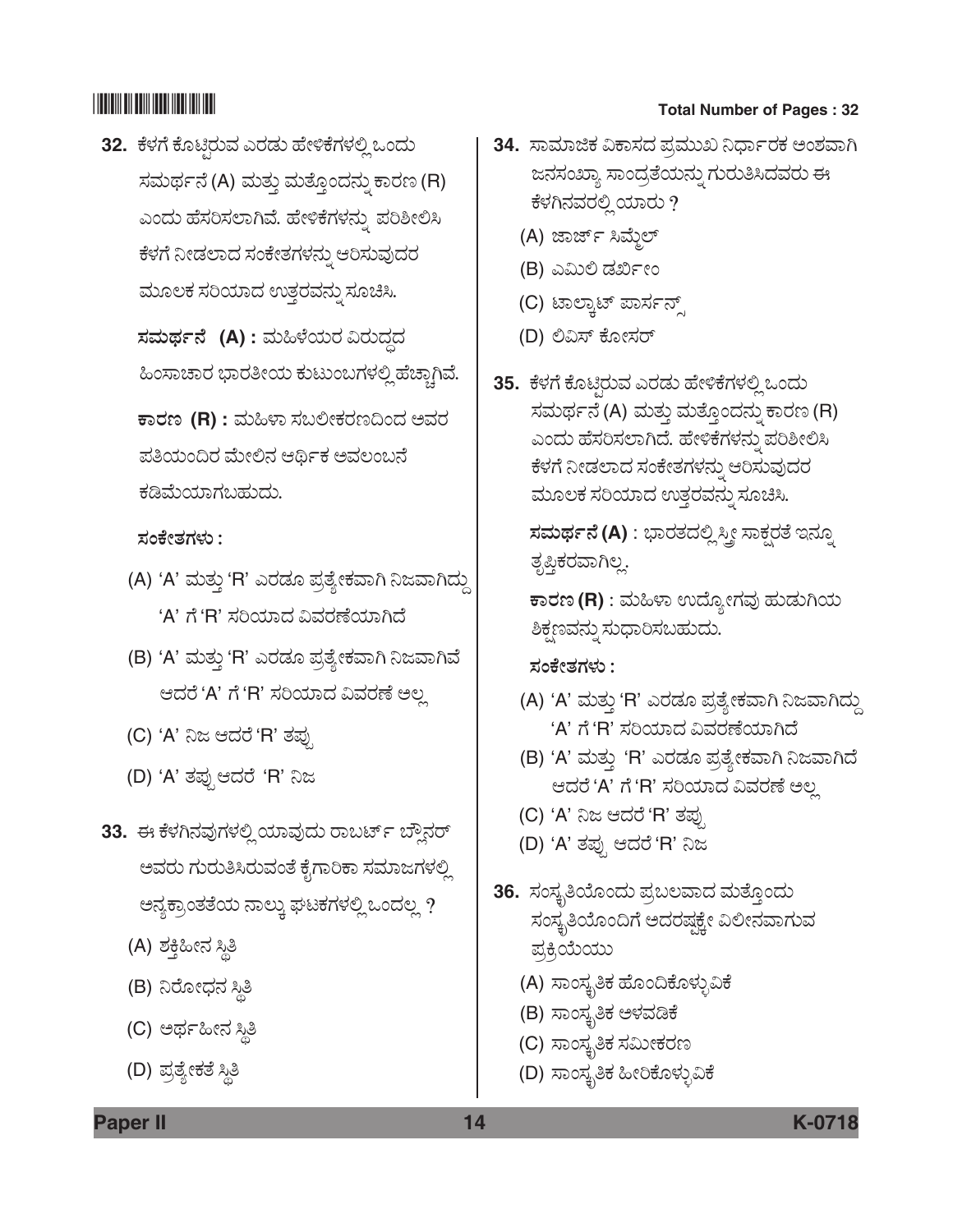**32.** Given below are two statements, one labelled as Assertion (A) and the other as Reason (R). Examine the statements and indicate the correct answer by choosing the codes below.

> **Assertion (A) :** Violence against women is on the increase in Indian families.

 **Reason (R) :** Economic dependence of women on there husbands may be reduced by women empowerment.

### **Codes :**

- (A) Both 'A' and 'R' are individually true and 'R' is the correct explanation of 'A'
- (B) Both 'A' and 'R' are individually true but 'R' is not the correct explanation of 'A'
- (C) 'A' is true but 'R' is false
- (D) 'A' is false but 'R' is true
- **33.** Which one of the following is NOT one of the four elements of alienation in industrial societies according to Robert Blauner ?
	- (A) Powerlessness
	- (B) Insulation
	- (C) Meaninglessness
	- (D) Isolation

# \*K0718\* **Total Number of Pages : 32**

- **34.** Who among the following expressed the view that demographic density is a major determinant of societal evolution ?
	- (A) Georg Simmel
	- (B) Emile Durkheim
	- (C) Talcott Parsons
	- (D) Lewis Coser
- **35.** Given below are two statements, one labelled as Assertion (A) and the other as Reason (R). Examine the statements. and indicate the correct answer by choosing the codes below.

 **Assertion (A) :** Female literacy in India is still not satisfactory.

 **Reason (R)** : Women employment may improve girl education.

### **Codes :**

- (A) Both 'A' and 'R' are individually true and 'R' is the correct explanation of 'A'
- (B) Both 'A' and 'R' are individualy true but 'R' is not the correct explanation of 'A'
- (C) 'A' is true but 'R' is false
- (D) 'A' is false but 'R' is true
- **36.** The process in which a culture merges itself with the dominant is known as
	- (A) Cultural adaptation
	- (B) Cultural adoption
	- (C) Cultural assimilation
	- (D) Cultural absorption

**Paper II 15 K-0718**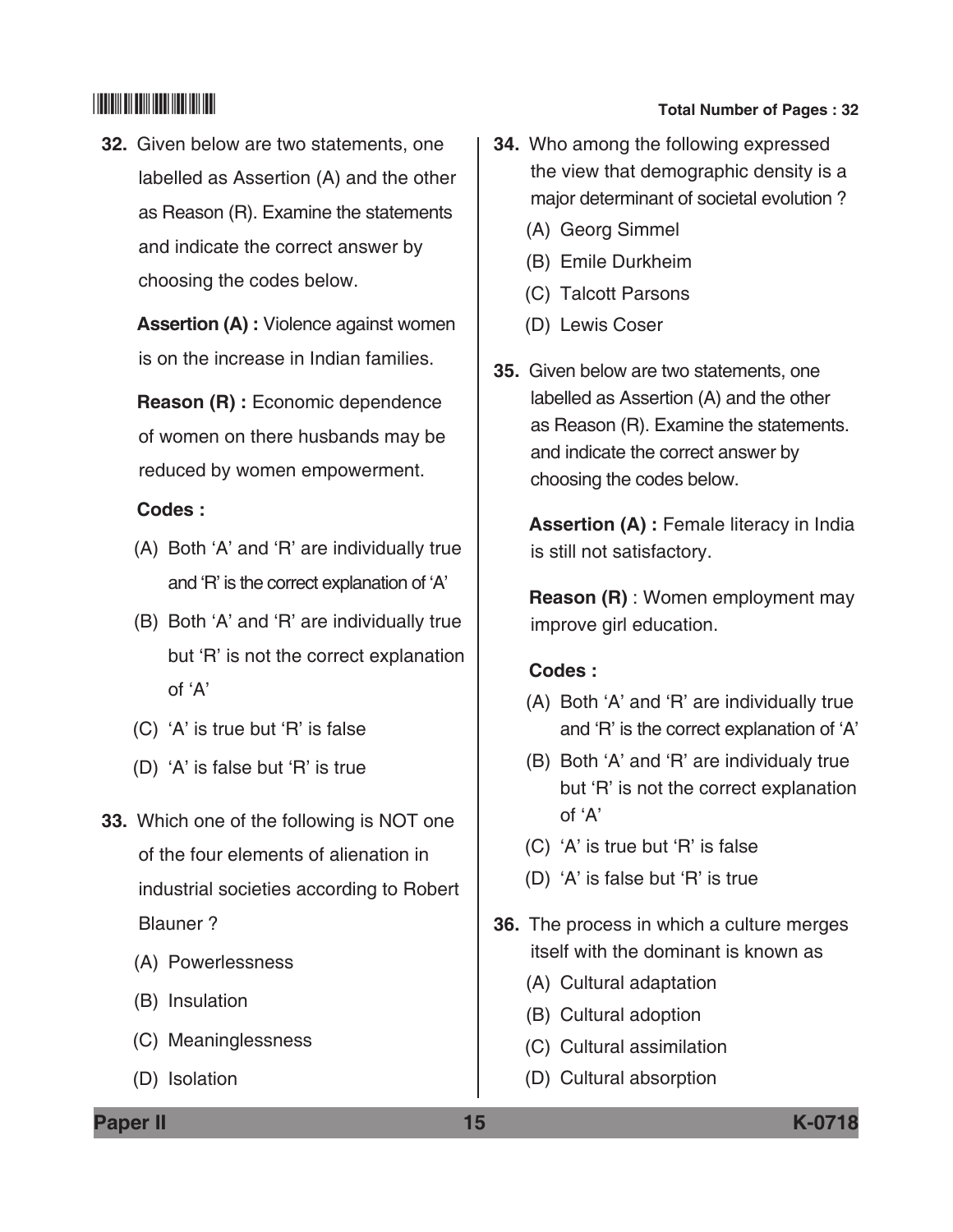- **37.** ಇಂದ್ರಿಯಗೋಚರಾನುಭವ ವಿಧಾನಕ್ಕೆ ಈ ಕೆಳಗಿನವುಗಳಲ್ಲಿ ಯಾವುದು ಕೇಂದ್ರೀಯವಾಗಿದೆ?
	- (A) ಮೊದಲ ವ್ಯಕ್ತಿಯ ನೋಟ
	- (B) ಎರಡನೇ ವ್ಯಕ್ತಿಯ ನೋಟ
	- (C) ಮೂರನೇ ವ್ಯಕ್ತಿಯ ನೋಟ
	- (D) ಸಾಮಾಜಿಕ ನೋಟ
- 38. ಕೆಳಗೆ ಕೊಟ್ಟಿರುವ ಎರಡು ಹೇಳಿಕೆಗಳಲ್ಲಿ ಒಂದು ಸಮರ್ಥನೆ (A) ಮತ್ತು ಮತ್ತೊಂದನ್ನು ಕಾರಣ (R) ಎಂದು ಹೆಸರಿಸಲಾಗಿದೆ. ಹೇಳಿಕೆಗಳನ್ನು ಪರಿಶೀಲಿಸಿ ಕೆಳಗೆ ನೀಡಲಾದ ಸಂಕೇತಗಳನ್ನು ಆರಿಸುವುದರ ಮೂಲಕ ಸರಿಯಾದ ಉತ್ತರವನ್ನು ಸೂಚಿಸಿ.

 $\vec{x}$ ಮರ್ಥನೆ (A) : ಇಂದು ಬೋಧನಾ ವಿಧಾನವು ವಿದ್ಯಾರ್ಥಿಯ ಸ್ತೇಹ ಸಂಬಂಧವನ್ನು ಬಯಸುತ್ತದೆ.

 $\overline{P}$ ಕಾರಣ (R) : ತರಬೇತಿ ಪಡೆದ ಶಿಕ್ಷಕರು ವಿದ್ಯಾರ್ಥಿಗಳನ್ನು ನಿಭಾಯಿಸಲು ಕಷ್ಯಪಡುತ್ತಾರೆ.

 *ÓÜíPæàñÜWÜÙÜá :*

- (A) 'A' ಮತ್ತು 'R' ಎರಡೂ ಪ್ರತ್ಯೇಕವಾಗಿ ನಿಜವಾಗಿದ್ದು 'A' ಗೆ 'R' ಸರಿಯಾದ ವಿವರಣೆಯಾಗಿದೆ
- (B) 'A' ಮತ್ತು 'R' ಎರಡೂ ಪ್ರತ್ಯೇಕವಾಗಿ ನಿಜವಾಗಿದೆ ಆದರೆ 'A' ಗೆ 'R' ಸರಿಯಾದ ವಿವರಣೆ ಅಲ್ಲ
- (C) 'A' ನಿಜ ಆದರೆ 'R' ತಪ್ಪು
- (D) 'A' ತಪ್ಪು ಆದರೆ 'R' ನಿಜ
- 39. ಈ ಕೆಳಗಿನವುಗಳಲ್ಲಿ ಯಾವುದು ಜಾತಿಯ ಲಕ್ಷಣವಲ್ಲ?
	- (A) ಚಲನೆ
	- (B) ಏಣಿ–ಶ್ರೇಣಿ
	- (C) ಉದ್ಯೋಗ
	- (D) ಅನುವಂಶೀಯತೆ

# \*K0718\* **Total Number of Pages : 32**

- **40.** ಈ ಕೆಳಗೆ ಕೊಟ್ಟಿರುವ ಪರಿಕಲ್ಪನೆಗಳಲ್ಲಿ ಯಾವುದು ಭೌತಿಕ ಸಂಸ್ಕೃತಿಯು ಅಭೌತಿಕ ಸಂಸ್ಕೃತಿಗಿಂತ ವೇಗವಾಗಿ ಬದಲಾಗುತ್ತದೆ ಎಂದು ಸೂಚಿಸುತ್ತದೆ ?
	- (A) ಸಾಂಸ್ಕೃತಿಕ ಸಾಪೇಕ್ಷತೆ
	- (B) ಸಾಂಸ್ಕೃತಿಕ ಚಲನತ್ವ
	- (C) ಸಾಂಸ್ಥ್ರತಿಕ ಅಸಮತೋಲನ
	- (D) ಸಾಂಸ್ಕೃತಿಕ ಹಿಂಬೀಳುವಿಕೆ
- 41. ಕೆಳಗೆ ಕೊಟ್ಟಿರುವ ಎರಡು ಹೇಳಿಕೆಗಳಲ್ಲಿ ಒಂದು ಸಮರ್ಥನೆ (A) ಮತ್ತು ಮತ್ತೊಂದನ್ನು ಕಾರಣ (R) ಎಂದು ಹೆಸರಿಸಲಾಗಿವೆ. ಹೇಳಿಕೆಗಳನ್ನು ಪರಿಶೀಲಿಸಿ ಕೆಳಗೆ ನೀಡಲಾದ ಸಂಕೇತಗಳನ್ನು ಆರಿಸುವುದರ ಮೂಲಕ ಸರಿಯಾದ ಉತ್ತರವನ್ನು ಸೂಚಿಸಿ.

 $\vec{a}$ ಮರ್ಥನೆ (A) : ದಲಿತ ವಿದ್ಯಾರ್ಥಿಗಳ ಭವಿಷ್ಯ ಉನ್ನತ ಶಿಕ್ಷಣದ ಸಾಧನೆ ಮೇಲೆ ಅವಲಂಬಿಸಿದೆ.

 $\overline{\textbf{r}}$ ಾರಣ (R) : ಮೀಸಲಾತಿ ದಲಿತ ವಿದ್ಯಾರ್ಥಿಗಳಿಗೆ ಉನ್ನತ ಶಿಕ್ಷಣಕ್ಕಾಗಿ ಅವಕಾಶಗಳನ್ನು ಒದಗಿಸುತ್ತದೆ.

 *ÓÜíPæàñÜWÜÙÜá :*

- (A) 'A' ಮತ್ತು 'R' ಎರಡೂ ಪ್ರತ್ಯೇಕವಾಗಿ ನಿಜವಾಗಿದ್ದು 'A' ಗೆ R' ಸರಿಯಾದ ವಿವರಣೆಯಾಗಿದೆ
- (B) 'A' ಮತ್ತು 'R' ಎರಡೂ ಪ್ರತ್ಯೇಕವಾಗಿ ನಿಜವಾಗಿದೆ ಆದರೆ 'A' ಗೆ 'R' ಸರಿಯಾದ ವಿವರಣೆ ಅಲ್ಲ
- (C) 'A' ನಿಜ ಆದರೆ 'R' ತಪ್ಪು
- (D) 'A' ತಪ್ಪು ಆದರೆ 'R' ನಿಜ

**Paper II 16 K-0718**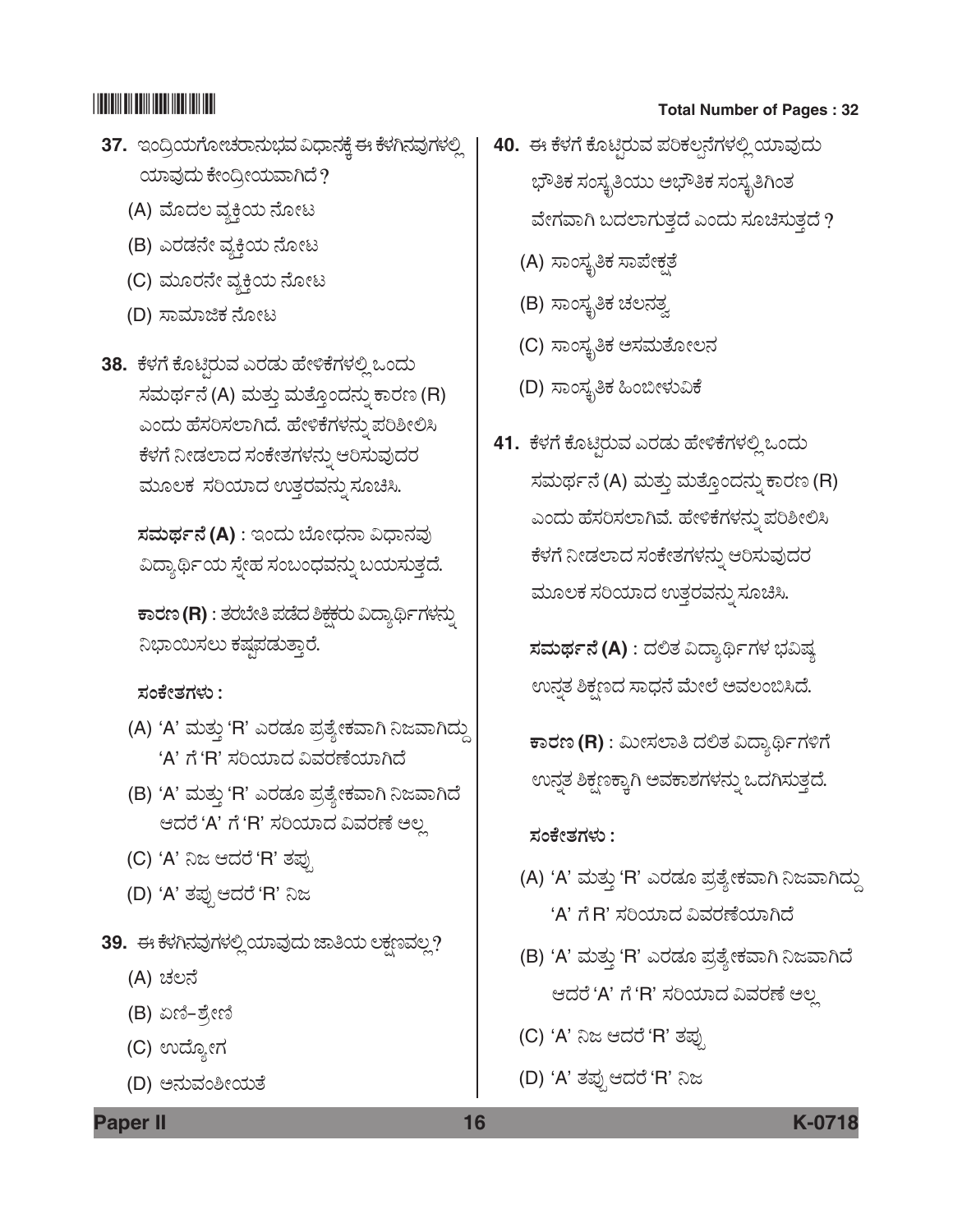- **37.** Which one of the following is central to phenomenological method ?
	- (A) First person point of view
	- (B) Second person point of view
	- (C) Third person point of view
	- (D) Social point of view
- **38.** Given below are two statements, one labelled are Assertion (A) and the other are Reason(R). Examine the statemens and indicate the correct answer by choosing the codes below.

 **Assertion (A) :** Teaching method today required student – friendly relations.

 **Reason (R) :** Trained teachers find difficulty to handle the students.

### **Codes :**

- (A) Both 'A' and 'R' are individually true and 'R' in the correct explanation of 'A'
- (B) Both 'A' and 'R' are individually true but 'R' is not the correct explanation of 'A'
- (C) 'A' is true but 'R' is false
- (D) 'A' is false but 'R' is true
- **39.** Which one of the following is NOT a feature of caste ?
	- (A) Mobility
	- (B) Hierarchy
	- (C) Occupation
	- (D) Heredity
- **40.** Which one of the concepts given below refers to material culture changing faster than non-material culture ?
	- (A) Cultural relativity
	- (B) Cultural dynamism
	- (C) Cultural imbalance
	- (D) Cultural lag
- **41.** Given below are two statements, one labelled as Assertion (A) and the other are  $Reason(R)$ . Examine the statements and indicate the correct answer by choosing the codes below.

 **Assertion (A) :** Better prospects among dalit students depends on attainment of higher education.

**Reason (R) : Reservation policy provides** opportunities for higher education for dalit students.

### **Codes :**

- (A) Both 'A' and 'B' are individually true and 'R' is the correct explanation of 'A'
- (B) Both 'A' and 'R' are individually true but 'R' is not the correct explanation of 'A'
- (C) 'A' is true but 'R' is false
- (D) 'A' is false but 'R' is true

**Paper II 17 K-0718**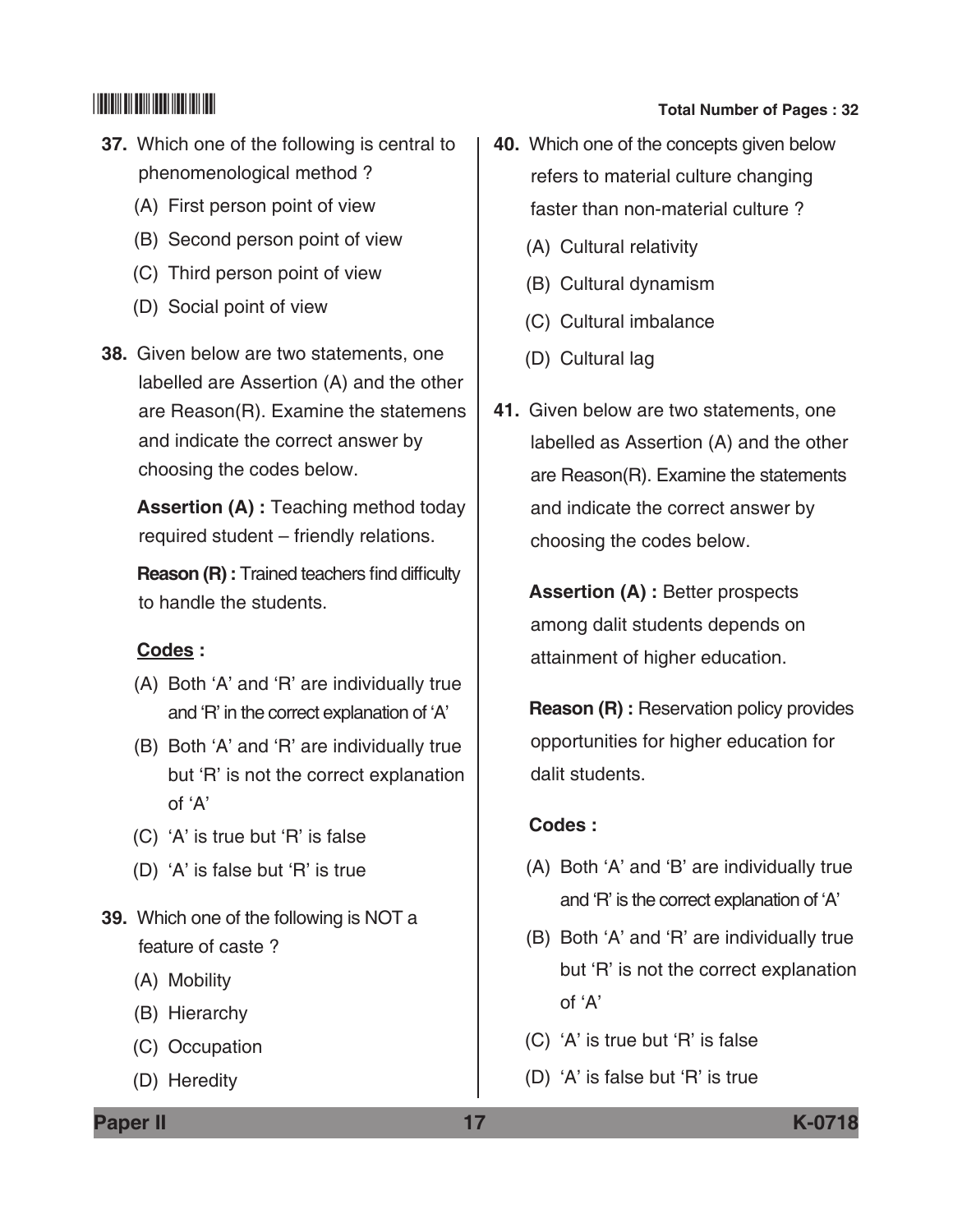- **42.** hÝ£¿á PÜáÄñÝ¨Ü ±ÜâÓܤPÜWÜÙÜ®Üá° ±ÜÄWÜ~Ô, *±Üqr*  **I**  ರಲ್ಲಿರುವ ಪುಸ್ತಕಗಳ ಶೀರ್ಷಿಕೆಗಳನ್ನು **ಪಟ್ನ− II**ರಲ್ಲಿರುವ ಲೇಖಕರನ್ನು ಹೊಂದಿಸಿ ಕೆಳಗಿನ ಸಂಕೇತಗಳಿಂದ ಸರಿಯಾದ ಊತ್ತರವನ್ನು ಆಯ್ಕೆ ಮಾಡಿ.
	- $\vec{E}$ ಟೈ I $(\hat{\theta}$ ರ್ೀರ್ಷಿ
	- a. ದಕ್ಷಿಣ ಭಾರತದ ಜಾತಿ ಮತ್ತು ಬುಡಕಟ್ಟು ಜನಾಂಗ
	- b. ವಿಚಾರಣಾ ಜಾತಿ
	- c. ಜಾತಿ, ವರ್ಗ ಮತ್ತು ಅಧಿಕಾರ
	- d. ಆನೆಗಳ ನಡುವೆ ಇರುವೆಗಳು
	- e. ಸಮಕಾಲೀನ ಭಾರತದಲ್ಲಿ ಜಾತಿ

 *±Üqr* **– II** *(ÇæàSPÜ)*

- 1. ಆಂದ್ರೆ ಬೆಥೆಲ್ಲೆ
- 2. ಸುಜಾತಾ ಗಿಡ್ಡ
- 3. ಜಿ. ಎಸ್. ಘುರ್ಯ
- 4. ಸುರಿಂದರ್ ಎಸ್. ಜೋಧಾ,
- 5. ದಿಪನ್ಕರ್ ಗುಪಾ
- 6. ಎಡ್ಡರ್ ಥರ್ಸ್ಗನ್

 *ÓÜíPæàñÜWÜÙÜá :*

|     | a              | b | C            | d              | е |
|-----|----------------|---|--------------|----------------|---|
| (A) | 3              | 4 | $1 \quad$    | $\overline{2}$ | 5 |
| (B) | $\overline{2}$ | 5 | $1 -$        | 3              |   |
| (C) | $\overline{2}$ | 4 | 6            | 3              | 5 |
| (D) | 6              | 5 | $\mathbf{1}$ | 2              |   |

# \*K0718\* **Total Number of Pages : 32**

- **43.** "ಉತ್ಪಾದನೆಯ ಫೋರ್ಡೋತ್ತರ" ವ್ಯವಸ್ಥೆಗಳನ್ನು ಹೀಗೆ ವರ್ಣಿಸಲಾಗಿದೆ.
	- (A) ಹೆಚ್ಚು ಉತ್ಪಾದಕತೆ
	- (B) ಹೆಚ್ಚುಏಕರೂಪತೆ
	- (C) ಹೆಚ್ಚುಕಾರ್ಯಕ್ಷಮತೆ
	- (D) ಹೆಚ್ಚುನಮ್ಗವಾದುದು
- 44. ಈ ಕೆಳಗಿನವುಗಳಲ್ಲಿ ಯಾವುದು "ಸಂಭವನೀಯ ನಮೂನೆ"ಯಲ್ಲ?
	- (A) ಸರಳ ಯಾದೃಚ್ಚಿಕ ನಮೂನೆ
	- (B) ವ್ಯವಸ್ಥಿತ ನಮೂನೆ
	- (C) ಗುಚ್ಚನಮೂನೆ
	- (D) ಕೋಟಾ ನಮೂನೆ
- 45. ಕೆಳಗೆ ಕೊಟ್ಗರುವ ಎರಡು ಹೇಳಿಕೆಗಳಲ್ಲಿ ಒಂದು ಸಮರ್ಥನೆ (A) ಮತ್ತು ಮತ್ತೊಂದನ್ನು ಕಾರಣ (R) ಎಂದು ಹೆಸರಿಸಲಾಗಿವೆ. ಹೇಳಿಕೆಗಳನ್ನು ಪರಿಶೀಲಿಸಿ ಕೆಳಗೆ ನೀಡಲಾದ ಸಂಕೇತಗಳನ್ನು ಆರಿಸುವುದರ ಮೂಲಕ ಸರಿಯಾದ ಉತ್ತರವನ್ನು ಸೂಚಿಸಿ.

 $\vec{z}$ ಮರ್ಥನೆ (A) : ನಗರ ನಿವಾಸಿಗಳು ಮಾಧ್ಯಮಿಕ ಗುಂಪುಗಳ ಮೂಲಕ ತಮ್ಮ ಅಗತ್ಯಗಳನ್ನು ಪೂರೈಸುತ್ತಾರೆ.

 $\overline{\phantom{a}}$ ಕಾರಣ (R): ಪ್ರಾಥಮಿಕ ಗುಂಪುಗಳಿಂದ ನಗರ ಸಮಸ್ಯೆಗಳನ್ನು ಪರಿಹರಿಸಲಾಗುವುದಿಲ್ಲ.

### *ÓÜíPæàñÜWÜÙÜá :*

- (A) 'A' ಮತ್ತು 'R' ಎರಡೂ ಪ್ರತ್ಯೇಕವಾಗಿ ನಿಜವಾಗಿದ್ದು 'A' ಗೆ R' ಸರಿಯಾದ ವಿವರಣೆಯಾಗಿದೆ
- (B) 'A' ಮತ್ತು 'R' ಎರಡೂ ಪ್ರತ್ಯೇಕವಾಗಿ ನಿಜವಾಗಿವೆ ಆದರೆ 'A' ಗೆ 'R' ಸರಿಯಾದ ವಿವರಣೆ ಅಲ್ಲ
- (C) 'A' ನಿಜ ಆದರೆ 'R' ತಪ್ಪು
- (D) 'A' ತಪ್ಪು ಆದರೆ 'R' ನಿಜ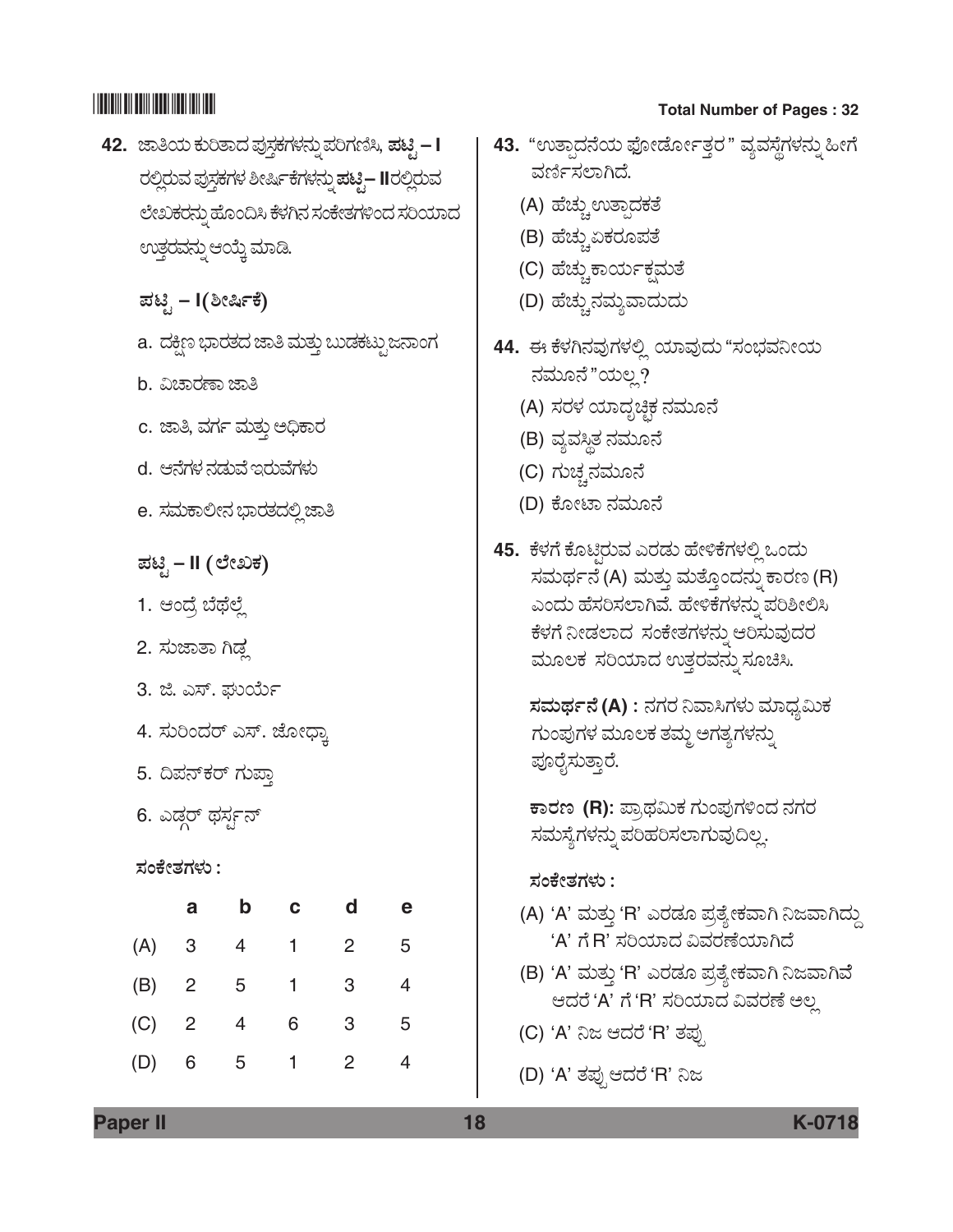**42.** Considering the books on caste, match the titles of books in **List – I** with the author in **List – II** and choose the correct answer from the codes given below.

## **List – I (Title)**

- a. Castes and Tribes of Southern India
- b. Interrogating Caste
- c. Caste, class and power
- d. Ants among Elephants
- e. Caste in contemporary India

## **List – II (Author)**

- 1. Andre Beteille
- 2. Sujatha Gidla
- 3. G.S. Ghurye
- 4. Surinder S. Jodhka
- 5. Dipankar Gupta
- 6. Edgar Thurston

## **Codes :**

|     | a              | b | c | d              | е |
|-----|----------------|---|---|----------------|---|
| (A) | 3              | 4 | 1 | 2              | 5 |
| (B) | $\overline{2}$ | 5 | 1 | 3              | 4 |
| (C) | $\overline{2}$ | 4 | 6 | 3              | 5 |
| (D) | 6              | 5 | 1 | $\overline{2}$ |   |

# \*K0718\* **Total Number of Pages : 32**

- **43.** "Post Fordist" systems of production are described as
	- (A) More productive
	- (B) More homogenous
	- (C) More efficient
	- (D) More flexible
- **44.** Which of the following is not a 'Probability sample' ?
	- (A) Simple random sample
	- (B) Systamatic sample
	- (C) Cluster sample
	- (D) Quota sample
- **45.** Given below are two statements, one labelled as Assertion (A) and the other are Reason (R). Examine the statements and indicate the correct answer by choosing the codes below.

**Assertion (A)** : City dwellers satisfy their needs through secondary groups.

 **Reason (R)** : The urban problems cannot be solved by primary groups.

## **Codes :**

- (A) Both 'A' and 'R' are individually true and 'R' is the correct explanation of 'A'
- (B) Both 'A' and 'R' are individually true but 'R' is not the correct explanation of 'A'
- (C) 'A' is true but 'R' is false
- (D) 'A' is false but 'R' is true

**Paper II 19 K-0718**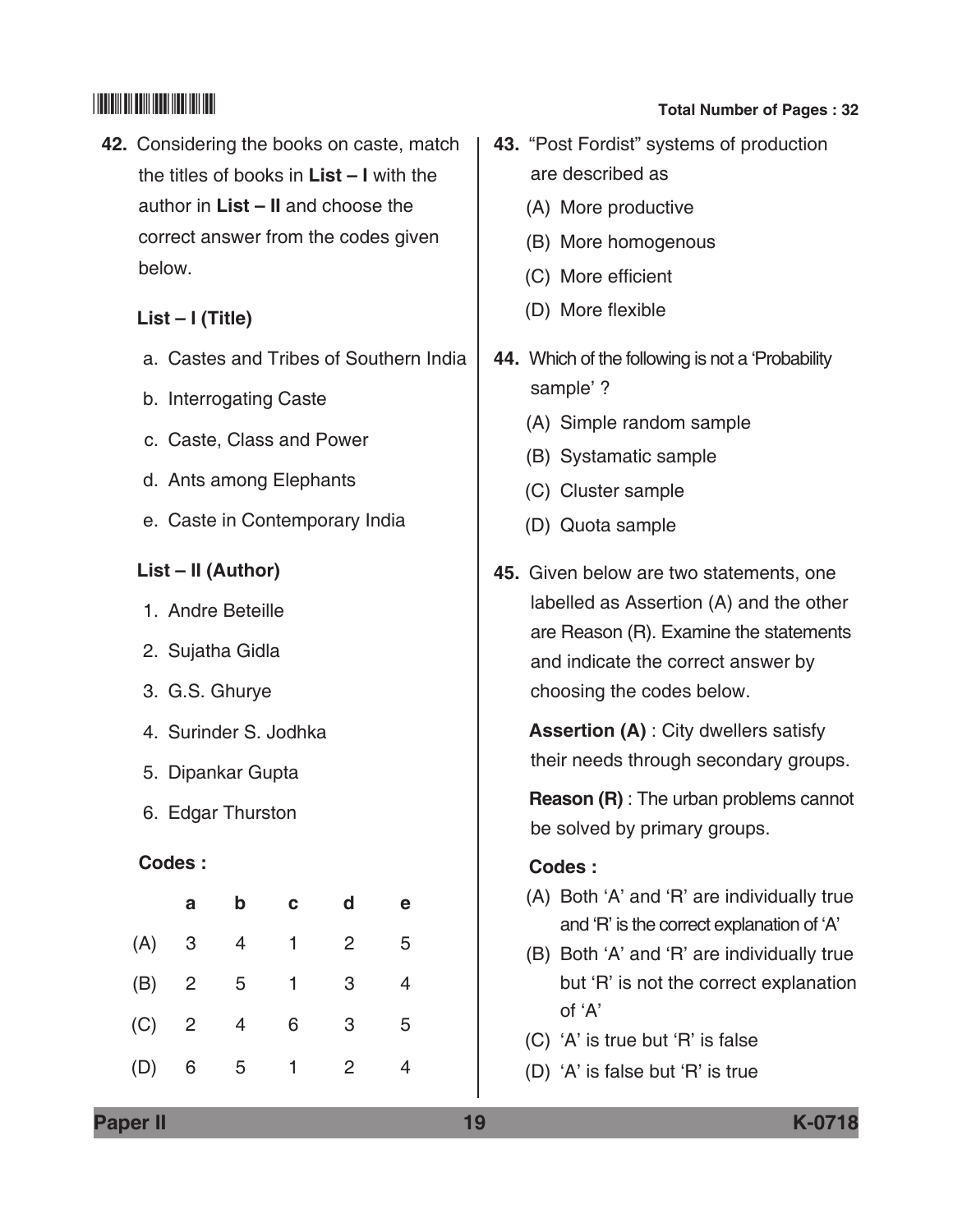- **46.** ಸಮಾಜ ಸುವ್ಯವಸ್ಥೆಯನ್ನು ನಿರ್ವಹಣೆ ಮಾಡಲಾಗದೆ ಇದ್ದಾಗ ಯಾವ ವಿಧದ ಆತ್ಮಹತ್ಯೆ ಸಂಭವಿಸುವುದು ?
	- (A) ಪರಹಿತ (B) ನಿಯಮರಹಿತ
	- (C) ÊÜÂQ¤Pæàí©ÅñÜ (D) «ÝËáìPÜ
- 47. ಕುಟುಂಬಗಳು ಸಮಾಜದ ಅಗತ್ಯತೆಗಳಾದ ಸಂತಾನೋತ್ಪತಿ ಮತ್ತು ಮಕ್ಕಳ ಸಾಮಾಜೀಕರಣವನ್ನು ಮಾಡುವುದು. ಈ ಹೇಳಿಕೆ ಅತ್ಯಂತ ನಿಕಟವಾಗಿ ಪ್ರತಿಬಿಂಬಿಸುವುದು
	- (A) ಮಾರ್ಕ್ ವಾದ
	- (B) ಸ್ತ್ರೀವಾದ
	- (C) ಕಾರ್ಯಾತ್ಮಕವಾದ
	- (D) ಅಂತರ್ಕಿಯಾವಾದ
- 48. ಜಾನ್ ಸ್ಕಾಟ್ ಅವರ "ನಿರ್ವಹಣೀಯ ಕ್ರಾಂತಿಯು" ಸೂಚಿಸುವುದು
	- $(A)$  ಮಾಲಿಕರು ವ್ಯವಸ್ಥಾಪಕರಾಗಿ ರೂಪುಗೊಳ್ಳುವಿಕೆ
	- (B) ವ್ಯವಸ್ಥಾಪನೆಯಿಂದ ಮಾಲಿಕತ್ವವು ಪ್ರತ್ಯೇಕವಾಗುವುದು
	- (C) ವ್ಯವಸ್ಥಾಪನೆಯಿಂದ ಕ್ರಾಂತಿಯಾಗುವುದು
	- (D) ವ್ಯವಸ್ಥಾಪಕರು ಮಾಲಿಕರಾಗುವುದು
- **49.** ಇಂದ್ರಿಯಗೋಚರಾನುಭವಶಾಸಜ್ಞರ ಪ್ರಕಾರ ಸಂಗತಿಯನ್ನು ಹೀಗೆ ಅಧ್ಯಯನ ಮಾಡಬಹುದು.
	- (A) ವ್ಯಕ್ತಿಗತವಾಗಿ (B) ವಸ್ತುನಿಷ್ಠವಾಗಿ
	- (C) PÝÆ³¯PÜÊÝX (D) PÝOæR¿ÞX
- 50. ಯಾವುದೇ ಜ್ಞಾನಶಾಖೆಯು ಸಾಮಾಜಿಕವಾಗಿ ವಾಸ್ತವವೆಂದು ಸ್ವೀಕರಿಸಲ್ಪಡುವ ಪ್ರಕ್ರಿಯೆಯನ್ನು ಏನೆಂದು ಗುರುತಿಸಲಾಗುವುದು ?
	- (A) ವಾಸ್ತವದ ಸಾಮಾಜಿಕ ಸೃಷ್ಟಿ
	- (B) ಜ್ಞಾನದ ಸಾಮಾಜಿಕ ಮನ್ನಣೆ
	- (C) ವಾಸ್ತವದ ಸಾಮಾಜಿಕ ಅನ್ವೇಷಣೆ
	- (D) ಜ್ಞಾನದ ಸಾಮಾಜಿಕ ವಿವರಣೆ

- **51.** ಪೀಟರ್ ಬರ್ಗರ್ ಹಾಗು ಥಾಮಸ್ ಲುಕ್*ಮನ್ ಅವ*ರ ಪ್ರಕಾರ ಸಾಮಾಜಿಕವಾಗಿ ರಚಿಸಲಟ್ಪ ಜ್ಞಾನದ ವ್ಯವಸ್ಥೆಯ ಅನೈಕ್ಯತೆಯು ಯಾವುದಕ್ಕೆ ಎಡೆ ಮಾಡಿಕೊಡುತ್ತದೆ  $\tilde{?}$ 
	- (A) ನಿಯಮರಹಿತತೆ
	- (B) ಅನ್ನಕ್ತಾಂತತೆ
	- (C) ದಿಕ್ಕು ತಪ್ಪಿಸುವಿಕೆ
	- (D) ಹೊಂದಿಕೊಳ್ಳುವಿಕೆ
- 52. ಗಾಫ್*ಮ್ಯಾನ್ ಅವರ* ಪ್ರಕಾರ, ಪ್ರದರ್ಶಕನಿಗೆ ಸಹಾಯವನ್ನೀಯುವ ಉದ್ದೇಶದಿಂದ ಪ್ರದರ್ಶನದಲ್ಲಿನ ಲೋಪಗಳನ್ನು ವೀಕ್ಷಕರು ನಿರ್ಲಕ್ಷಿಸುವ ಪ್ರಕ್ರಿಯೆಯು
	- (A) ಪ್ರಜ್ಞಾಪೂರ್ವಕವಾಗಿ ಅವಲೋಕಿಸದಿರುವುದು
	- (B) ರಂಗ ಕುರುಡುತನ
	- (C) ವರ್ಚಸ್ಪುಉಳಿಸುವ ವರ್ತನೆ
	- (D) ರಕ್ಷಣಾ ತಂತ್ರ
- **53.** ಆಹಾರ ಉದ್ಧಿಮೆಗಳಲ್ಲಿ ಫೋರ್ಡ್ ವಾದದ ಗುಣಲಕ್ಷಣಗಳನ್ನು ಅಳವಡಿಸಿಕೊಳ್ಳುವುದನ್ನು ಜಾರ್ಜ್ ರಿಟರ್ ಅವರು ಹೀಗೆ ಗುರುತಿಸುವರು
	- (A) ಆಹಾರ ವಸಾಹತುವಾದ
	- (B) ಆಹಾರ ಪೋರ್ಡ್**ವಾ**ದ
	- (C) ಮೆಕ್*ಡೊನಾಲ್ದ*
	- (D) ಬರ್ಗೆರ್**ವಾ**ದ
- **54.** ಒಂದು "ಉತ್ತಮ ನಮೂನೆ"ಯ ಪ್ರಮುಖ ಲಕ್ಷಣ
	- (A) ಚಿಕ್ಕ ಪ್ರಮಾಣ
	- (B) ದೊಡ್ಡ ಪ್ರಮಾಣ
	- (C) ಪ್ರತಿನಿಧಿತ್ನ
	- (D) ಸಾಕಷ್ಟುಸಂಖ್ಯೆ
- **55.** ರಚನಾತ್ಥಕ –ಕಾರ್ಯಾತ್ಥಕವಾದ ಈ ಕೆಳಗಿನ ಯಾವ ಮಿತಿಯಿಂದ ಹೊರಬರಲು ನವ–ಕಾರ್ಯಾತ್ಮಮಾದವು ಪಯತಿಸಿದೆ?
	- (A) ಅನುಭವಾತ್ಮಕವಾದ ಮತ್ತು ವ್ಯವಸ್ಥಿತವಾದ
	- (B) ಅತಿ ನಿರ್ಧಾರಾತ್ಮಕವಾದ ಮತ್ತು ಅತಿವಾದ
	- (C) ವ್ಯಕ್ತಿವಿರೋಧವಾದ ಮತ್ತು ಸಾಂಪ್ರದಾಯಿಕವಾದ
	- (D) ಆದರ್ಶವಾದ ಮತ್ತು ಚಲನಶೀಲವಾದ

**Paper II 20 K-0718**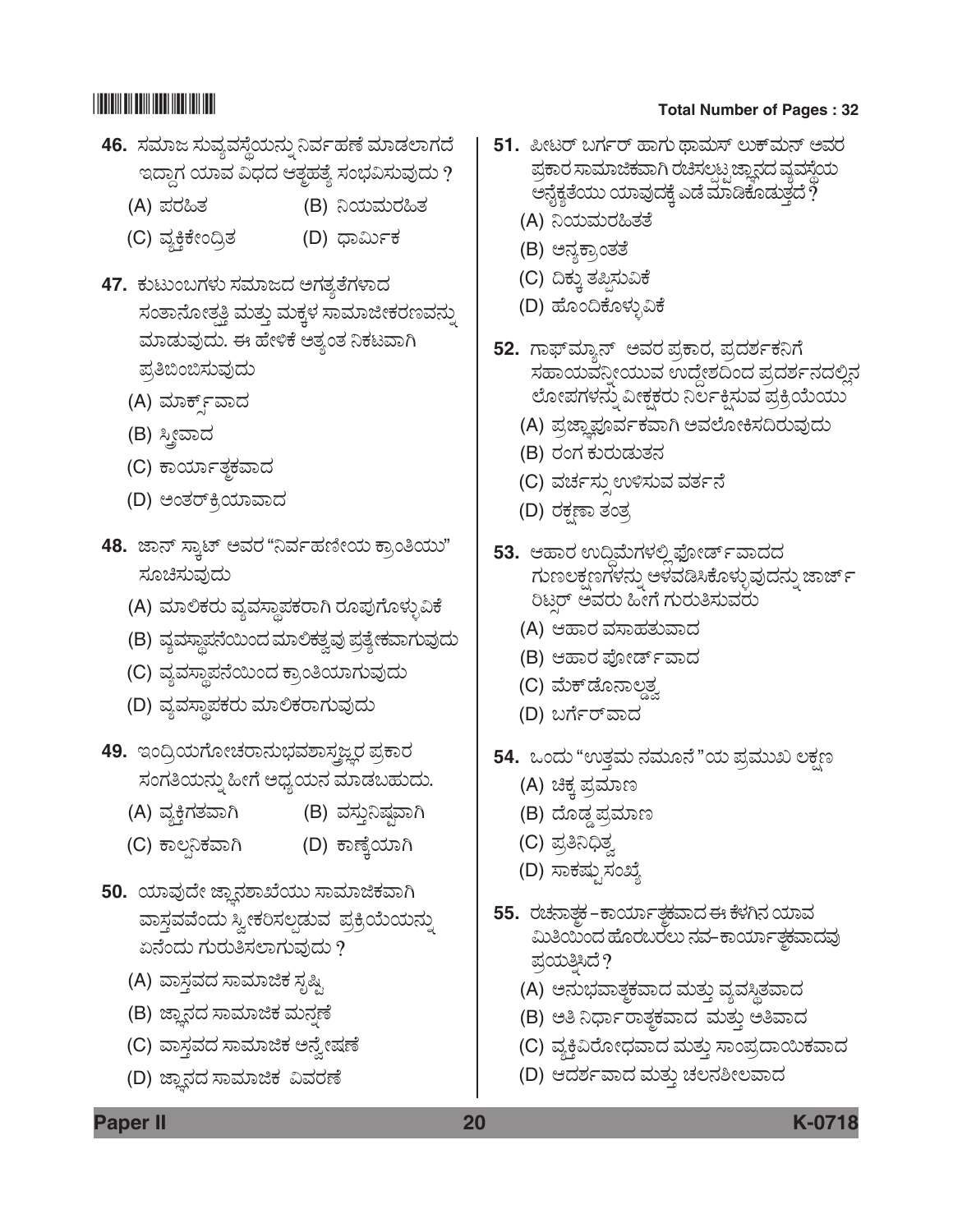- **46.** What kind of suicide results when society fails to maintain order ?
	- (A) Altruistic (B) Anomic
	- (C) Egoistic (D) Religious
- **47.** Families meet the needs of society to socialize children and reproduce new members. This statement most closely reflects
	- (A) Marxism
	- (B) Feminism
	- (C) Functionalism
	- (D) Interactionalism
- **48.** The "managerial revolution" of John Scott refers to
	- (A) Owners becoming managers
	- (B) Separation of ownership from management
	- (C) Revolution by management
	- (D) Managers becoming the owners
- **49.** According to phenomenologists, phenomena can only be studied
	- (A) Subjectively
	- (B) Objectively
	- (C) Imaginatively
	- (D) Insightfully
- **50.** The process by which any body of knowledge comes to be socially accepted as reality is known as
	- (A) Social construction of reality
	- (B) Social recognition of knowledge
	- (C) Social discovery of reality
	- (D) Social explanation of knowledge

- **51.** According to Peter Berger and Thomas Luckmann the disintegration of socially constructed knowledge system leads to
	- (A) Anomic
	- (B) Alienation
	- (C) Disorientation
	- (D) Adaptation
- **52.** According to Goffman, the process wherein the audience overlooks the flows in a performance to help the performer is known as
	- (A) Studied non-observance
	- (B) Stage blindness
	- (C) Face saving behaviour
	- (D) Defence mechanism
- **53.** George Ritzer refers to the adoption of characteristics of Fordism in food industries as
	- (A) Food Colonialism
	- (B) Food-Fordism
	- (C) McDonaldism
	- (D) Burgerism
- **54.** The important feature of a "good sample" is its
	- (A) Small size
	- (B) Large size
	- (C) Representativeness
	- (D) Enough number
- **55.** Neo-functionalism is an attempt to overcome which of the following shortcomings of structural functionalism ?
	- (A) Empiricism and systematism
	- (B) Overdeterminism and reductionism
	- (C) Anti-individualism and conservatism
	- (D) Idealism and dynamism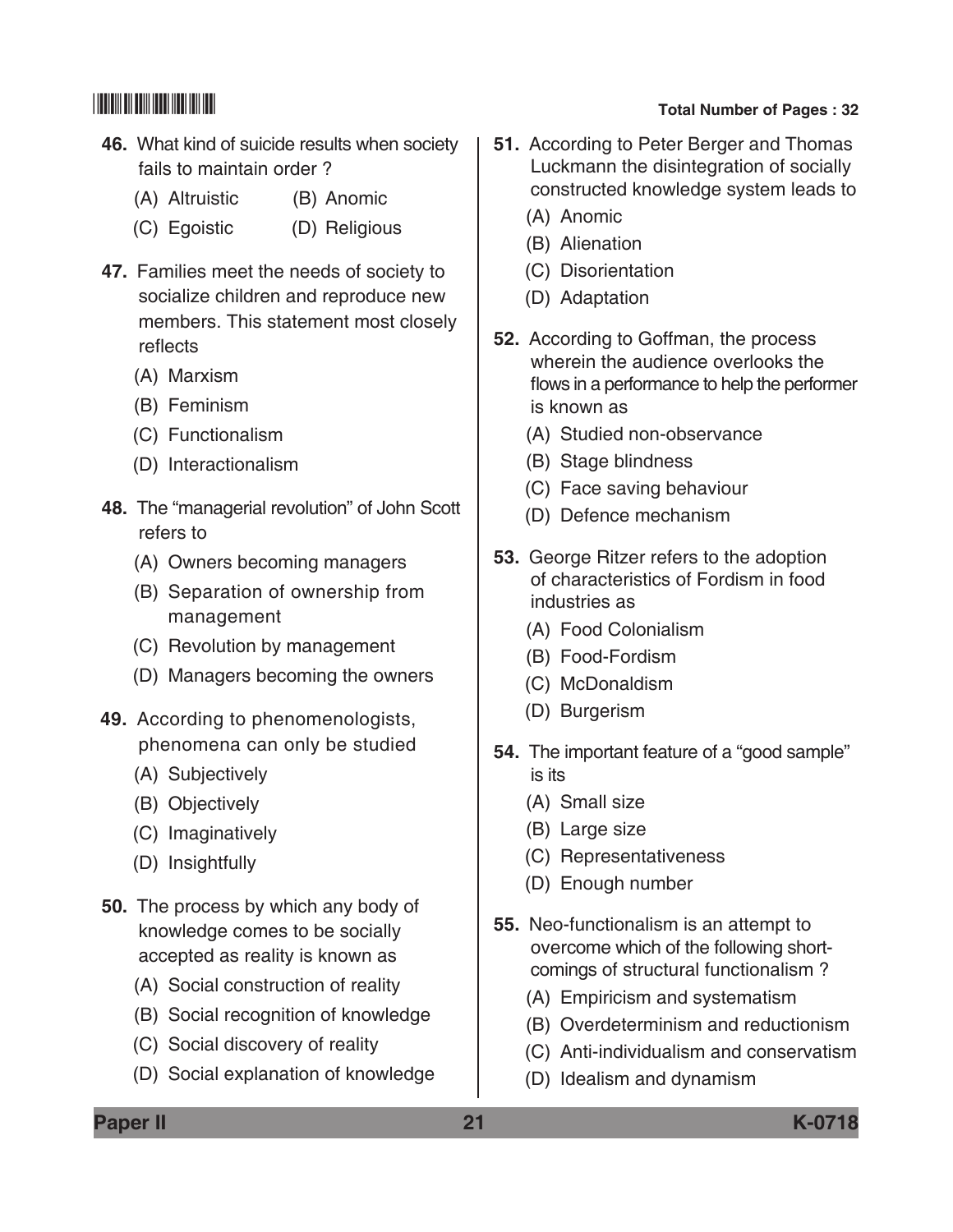- **56.** ®ÜÊÜ &ÊÜÞP…ÕìÊÝ©WÜÙÜá ®Üí¹ÃÜáÊÜíñæ BÙÜáÊÜ ವರ್ಗದ ಯಜಮಾನ್ವತೆಯು <sub>.</sub> ನಿರತವಾಗದಿದ್ದಾಗ ಹೆಚ್ಚು ಪರಿಣಾಮಕಾರಿಯಾಗಿರುತ್ತದೆ.
	- (A) ಧರ್ಮ (B) ರಾಜಕೀಯ
	- (C) ಸೈನ್ಯ (D) ಪೌರಾಡಳಿತ
- 57. ಸಾಮಾನ್ಯ ಪರಿಕಲ್ಪನೆಗಳನ್ನು ನಿರ್ದಿಷ್ಟ ಮಾಪನಕ್ಕೆ ಒಳಪಡಿಸಬಹುದಾದ ಪರಿವರ್ತಕಗಳನಾಗಿ ರೂಪಿಸುವ ಪ್ರಕ್ರಿಯೆಯನ್ನು ಏನೆಂದು ಕರೆಯಲಾಗಿದೆ $\,$ ?
	- (A) ಪರಿಕಲ್ಪನೆಗಳ ಕಾರ್ಯಾನ್ನಾಯಿಕರಣ
	- (B) ಪರಿವರ್ತಕಗಳ ಪರಿಕಲನೀಕರಣ
	- (C) ಪರಿಕಲ್ಪನೆಗಳ ಭಾಷಾಂತರ
	- (D) ವಾಸ್ತವಾಂಶಗಳ ಪರಿಕಲನೀಕರಣ
- 58. ಈ ಕೆಳಗಿನವುಗಳಲ್ಲಿ ಯಾವುದು "ಸಾಂಸ್ಥತಿಕ  $\infty$ ದ್ದಿಮೆ"ಯ ಪರಿಕಲನೆಗೆ ಸಂಬಂಧಿಸಿದೆ ?
	- (A) ಕೈಗಾರಿಕೆಯಾಗಿ ಸಂಸ್ಥತಿಯು ರೂಪುಗೊಳ್ಳುವುದು
	- (B) ಔದ್ಯಮಿಕ ಸಮಾಜದ ಸಂಸ್ಕೃತಿ
	- (C) ಲಾಭಕ್ಕಾಗಿ ಸಾಂಸ್ಕೃತಿಕ ವಸ್ತುಗಳನ್ನು ಕೊಳ್ಳುವುದು ಹಾಗೂ ಮಾರುವುದು
	- (D) ಉದ್ದಿಮೆಯುಸಂಸ್ಥತಿಯ ಭಾಗವಾಗಿ ಪರಿಣಮಿಸುವುದು
- 59. ಈ ಕೆಳಗಿನ ಯಾವ ಸಮಾಜಗಳಲ್ಲಿ, ಜ್ಞಾನವನ್ನು ಸ್ಥರವಿನ್ಯಾಸದ ಆಧಾರವನ್ನಾಗಿ ಕಾಣಬಹುದು ?
	- (A) ಔದ್ಯಮಿಕ ಸಮಾಜಗಳು
	- (B) ಔದ್ಯಮಿಕ ಪೂರ್ವ ಸಮಾಜಗಳು
	- (C) ಔದ್ಯಮಿಕೋತ್ತರ ಸಮಾಜಗಳು
	- (D) ಆಧುನಿಕ ಪೂರ್ವ ಸಮಾಜಗಳು
- 60. ಶ್ರಮಿಕ ವರ್ಗದ ಜನರು ಮಧ್ಯಮ ವರ್ಗಗಳ ಜೀವನಶೈಲಿ ಹಾಗೂ ವ್ಯಕ್ತಿವಾದದ ಮೌಲ್ಯಗಳನ್ನು ಸ್ವೀಕರಿಸುವ ಪ್ರಕ್ರಿಯೆಯನ್ನು ಏನೆಂದು ಕರೆಯಲಾಗಿದೆ  $\overline{\partial}$ 
	- (A) ಬಂಡವಾಳಶಾಹೀಕರಣ
	- (B) ವಿಮೋಚನೆ
	- (C) ಸಶಕೀಕರಣ
	- (D) ಉತ್ತಮೀಕರಣ

- **61.** "ಹೊರ–ಗುಂಪು" ಪರಿಕಲ ನೆಯು ಮೊದಲು ಯಾರಿಂದ ರಚಿಸಲ್ಪಟ್ಟದ್ದು?
	- (A) ಚಾರ್ಲ್ ಕೂಲೆ
	- (B) ಫರ್ಡಿನಂಡ್ ಟೋನ್ಷೀಸ್
	- (C) ಎಮಿಲಿ ಡರ್ಖೀಂ
	- (D) ವಿಲಿಯಂ ಸಮ್ತರ್
- **62.** "ರೈಟ್ಸ್ ಆಫ್ ಪ್ಯಾಸೇಜ್ " ನ ಶಾಸ್ತ್ರೀಯ ಅಧ್ಯಯನ ಮಾಡಿದವರು
	- (A) ಮಾರ್ಗರೇಟ್ ಮೀಡ್
	- (B) ಅರ್ನಾಲ್ಡ್ ಗೆನ್<del>ವ</del>ೆಪ್
	- (C) ಅಬ್ಬೆ ಡುಬಾಯ್ಡ್
	- (D) ಕರೋಲಿನ್ ಮಿಸ್
- **63.** 'ಪರಾಮರ್ಶಿತ ಗುಂಪ' ನು 'ಹಂಚಿಕೊಂಡ ಜಗತ್ತು ದೃಷ್ಟಿಕೋನ 'ಬಿಂದುವಿನಿಂದ ಗ್ರಹಿಸಿ 'ಸ್ವಯಂ' ಗೆ ಅರ್ಥ ನೀಡಿದರೆ ಅದು ಈ ಕೆಳಗಿನ ಯಾವ ಸಮಾಜಶಾಸ್ತ್ರೀಯ ದೃಷ್ಟಿಕೋನದಲ್ಲಿ ಒಳಗೊಳ್ಳಲ್ಪಡುತ್ತದೆ  $\bar{?}$ 
	- (A) ವ್ಯವಸ್ಥೆ ದೃಷ್ಠಿಕೋನ
	- (B) ರಚನಾತ್ತಕ ದೃಷ್ಠಿಕೋನ
	- (C) ಕಾರ್ಯಾತ್ಮಕ ದೃಷಿಕೋನ
	- (D) ಸಾಂಕೇತಿಕ ಅಂತಃಕ್ರಿಯೆ ದೃಷ್ಠಿಕೋನ
- **64.** ಭಾರತದ 2011ರ ಜನಗಣತಿಯ ಪ್ರಕಾರ ಯಾವ ವಲಸೆಯ ಪ್ರಕಾರವು ಇಂದಿಗೂ ಪ್ರಬಲವಾಗಿದೆ ?
	- (A) ಗ್ರಾಮದಿಂದ ನಗರದೆಡೆಗೆ
	- (B) ನಗರದಿಂದ ಗ್ರಾಮದೆಡೆಗೆ
	- (C) ಗ್ರಾಮದಿಂದ ಗ್ರಾಮದೆಡೆಗೆ
	- (D) ನಗರದಿಂದ ನಗರದೆಡೆಗೆ
- **65.** ಸೋಂಕು ರೋಗಶಾಸ್ತದೊಂದಿಗೆ ಈ ಕೆಳಗಿನ ಯಾರ ಹೆಸರು ಜೋಡಿಯಾಗಿದೆ  $\overline{\gamma}$ 
	- (A) ಮಾರ್ಗರೇಟ್ ಎಸ್. ಅರ್ಚರ್
	- (B) ಗ್ರಾಹಂ ಸ್ತೇಂಬ್ಲರ್
	- (C) ರಿಚರ್ಡ್ ಜಿ. ವಿಲ್ತಿನ್**ಸನ್**
	- (D) ಮೈಕ್ ಬರಿ

## **Paper II 22 K-0718**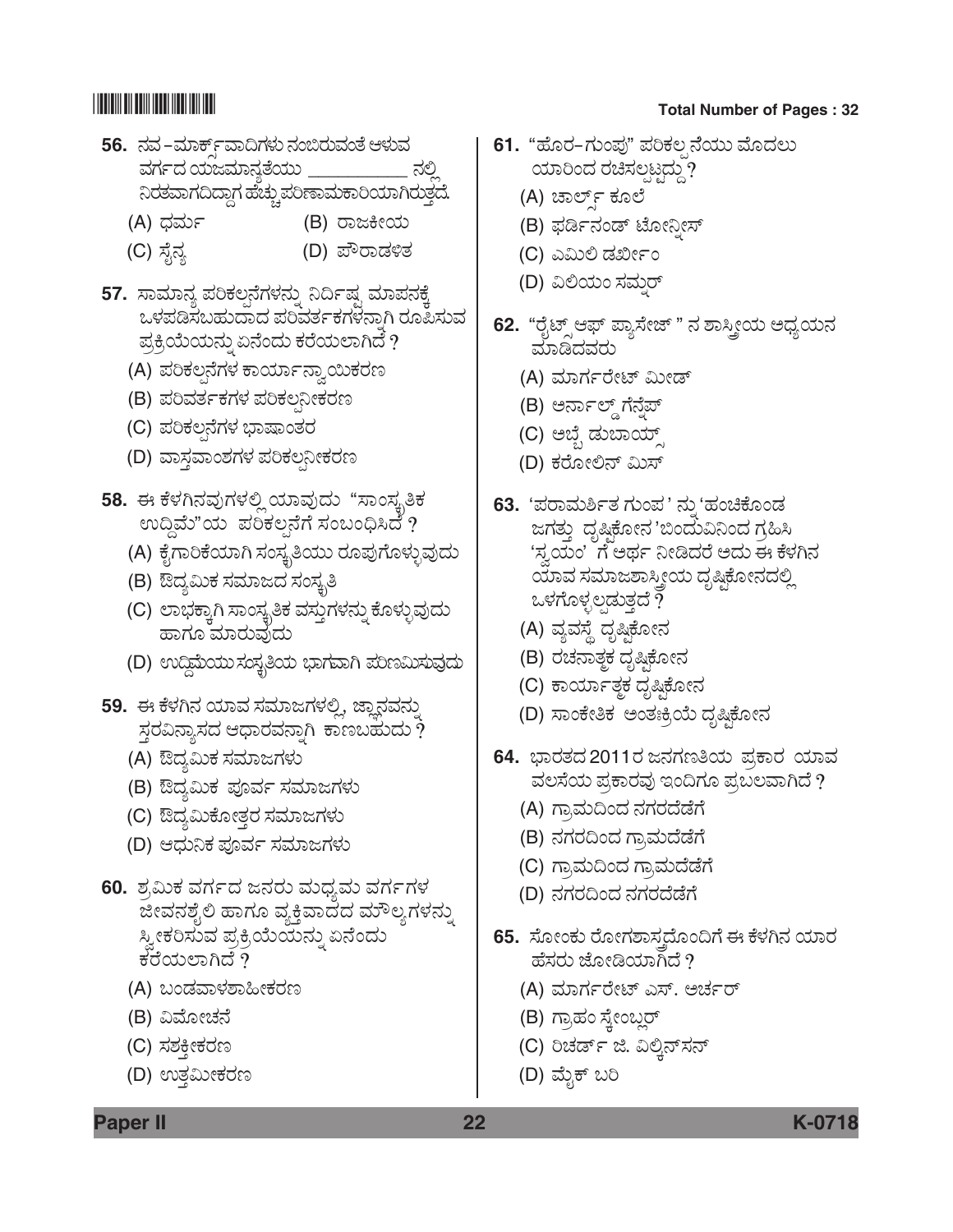### **56 .** Neo-Marxists believed that ruling class domination is more effective if it is NOT involved in

- (A) Religion (B) Politics
- (C) Militia (D) Civics
- **57.** The process through which the general concepts are translated into specific measurable variables is known as
	- (A) Operationalization of concepts
	- (B) Conceptualization of variables
	- (C) Translation of concepts
	- (D) Conceptualization of facts
- **58.** The concept of "Culture industry" pertains to which one of the following ?
	- (A) Development of culture as an industry
	- (B) Culture of industrial society
	- (C) Cultural products being bought and sold for profit
	- (D) Industry becoming a part of culture
- **59.** Knowledge as the basis of stratification is found in
	- (A) Industrial Societies
	- (B) Pre-industrial Societies
	- (C) Post-industrial Societies
	- (D) Pre-modern Societies
- **60.** The process by which working-class people assume life style and individualistic values of the so-called middle classes is known as
	- (A) Embourgeoisement
	- (B) Emancipation
	- (C) Empowerment
	- (D) Amelioration

# \*K0718\* **Total Number of Pages : 32**

- **61.** The concept "Out-group" was first coined by
	- (A) Charles Cooley
	- (B) Ferdinand Tonnies
	- (C) Emile Durkheim
	- (D) William Sumner
- **62.** Who made a classic study of "Rites of Passage" ?
	- (A) Margaret Mead
	- (B) Arnold Gennep
	- (C) Abbe Dubois
	- (D) Caroline Myss
- **63.** If a "reference group" is viewed from the point of "Shared World-perspective" providing meaning to the "Self" which of the following sociological perspectives encompasses that view
	- (A) System perspective
	- (B) Structuralist perspective
	- (C) Functionalist perspective
	- (D) Symbolic Interactionist Perspective
- **64.** According to 2011 census of India report, which type of stream of migration is still dominant ?
	- (A) Rural to Urban
	- (B) Urban to Rural
	- (C) Rural to Rural
	- (D) Urban to Urban
- **65.** Which of the following names is associated with the "Social Epidemiology"?
	- (A) Margaret S. Archer
	- (B) Graham Scambler
	- (C) Richard G. Wilkinson
	- (D) Mike Bury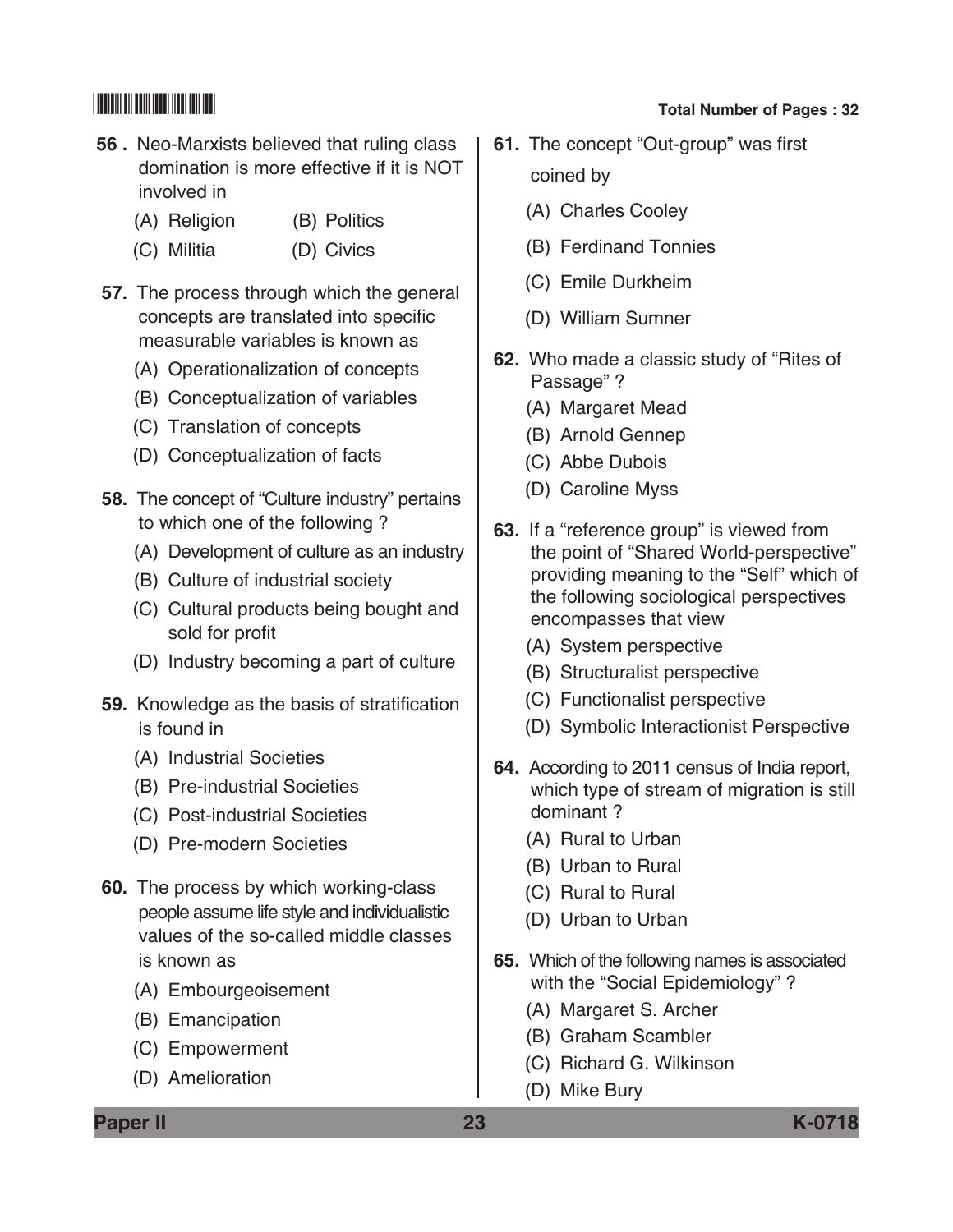- **66.** ಈ ಕೆಳಗಿನವರಲ್ಲಿ ಯಾರು ಪಾಶ್ಕಾತ್ಯ ಸಮಾಜದ ಇತಿಹಾಸವನ್ನು 'ಅಂತಸ್ತಿ' ನಿಂದ 'ಒಪ್ಪಂದ 'ಕ್ಕೆ ಸ್ಥಿತ್ಯಂತರಗೊಂಡಿದ್ದು ಎಂದು ಪರಿಕಲ್ಪಿಸಿದ್ದಾರೆ ?
	- (A) ಮ್ಯಾಕ್ ವೇಬರ್
	- (B) ಸರ್ ಹೆನ್ನಿ ಮೇನ್
	- (C) ರಾಲ್ಪ್ ಲಿಂಟನ್
	- (D) ರಾಬರ್ಟ್ ಮರ್ಟನ್
- **67.** ಈ ಕೆಳಗಿನವುಗಳಲ್ಲಿ ಯಾವುದು ಸಂಖ್ಯಾಶಾಸ್ತ್ರೀಯ ಘಟಕದ ಲಕ್ಷಣವಲ್ಲ?
	- (A) ಸಷ್ಠತೆಯ ಗುಣ
	- (B) ಮಾಪನಗೊಳ್ಳಬಹುದಾದ ಗುಣ
	- (C) ಹೋಲಿಕೆಗೊಳ್ಳಬಹುದಾದ ಗುಣ
	- (D) ಅಮೂರ್ತತೆಯ ಗುಣ
- **68.** 'ಮಹುಆ'ದ ಅವಿಭಕ್ತ ಕುಟುಂಬದ ರಚನಾತ್ತಕ, ಕಾರ್ಯಾತ್ಚಕ ಏಕತೆಯನ್ನು ಅಧ್ಯಯನ ಮಾಡಿದವರು ಯಾರು  $?$ 
	- (A) ಕೆ. ಎಂ. ಕಪಾಡಿಯಾ (B) ನೀರಾ ದೇಸಾಯಿ
	- (C) ಐ. ಪಿ. ದೇಸಾಯಿ (D) ಎ. ಎಮ್. ಷಾ

**69.** 'ಲಿಂಗ ವ್ಯವಸ್ಥೆ ಪಾತ್ರ 'ಏನನ್ನು ಸೂಚಿಸುತ್ತದೆ ?

- (A) ನಾವು ಪುರುಷ ಮತ್ತು ಮಹಿಳೆ ಎನ್ನುವ ಜೈವಿಕ ಸತ್ಯ
- (B) ಗುರುವಿನಿಂದ ನಮಗೆ ನೀಡಲಟ್ಟಪಾತ್ರ
- (C) ಆಟವೊಂದರಲ್ಲಿ ನಮಗೆ ನೀಡಲ್ಪಟ್ಟಪಾತ್ರ
- (D) ಸಮಾಜದಿಂದ ನಮಗೆ ನೀಡಲಟ್ಟಪಾತ್ರ
- 70. 'ವರ್ಲ್ಡ್ ಸಿಸ್ಚಮ್ ಥಿಯರಿ' ಗೆ ತಾನು ನೀಡಿದ ಕೊಡುಗೆಗಳಿಂದ ಪರಿಚಿತರಾದವರಲ್ಲಿ ಈ ಕೆಳಗಿನವರು ಯಾರು ?
	- (A) ಶಮೀರ್ ಆಮಿನ್
	- (B) ಇಮಾನ್ಯುಯಲ್ ವಾಲೆರ್ಸ್ಟೇನ್
	- (C) ಮ್ಯಾಕ್ಸ್*ವೇಬರ್*
	- (D) ಟಾಲ್ಕಾಟ್ ಪಾರ್ಸನ್

# \*K0718\* **Total Number of Pages : 32**

- 71. ಇಂದ್ರಿಯಗೋಚರಾನುಭವಶಾಸ್ತ್ರೀಯ ಸಂಶೋಧನೆಯಲ್ಲಿ ಈ ಕೆಳಗಿನ ಯಾವ ಸಂಶೋಧನಾ ವಿನ್ಯಾಸವನ್ನು ಬಳಸಲಾಗುತ್ತದೆ ? (A) ಪ್ರಯೋಗಾತ್ಮಕ ಮತ್ತು ವಿಶ್ಲೇಷಣಾತ್ಮಕ (B) ಪರೀಕ್ವಾರ್ತಕ ಮತ್ತು ವಿವರಣಾತ್ಮಕ (C) ಪ್ರಯೋಗಾತ್ಚಕ ಮತ್ತು ವರ್ಣನಾತ್ಚಕ (D) ವರ್ಣನಾತ್ಚಕ ಮತ್ತು ವಿವರಣಾತ್ಚಕ 72. ಸಮಾಜಗಳನ್ನು ಸಿಂಪಲ್, ಕಾಂಪೌಂಡ್, ಡಬ್ಜಿ ಕಾಂಪೌಂಡ್, ಟ್ರೆಬ್ಲಿಕಾಂಪೌಂಡ್ ಎಂದು ಯಾರು ವರ್ಗೀಕರಿಸಿದರು ? (A) ಮಾರ್ಕ್ (B) ಕಾಮೈ (C) ಹರ್ಬರ್ಟ್ ಸೈನ್ಸರ್ (D) ಸೊರೋಕಿನ್ 73. 'ಜಜಮಾನಿ' ಪದ್ಧತಿಯು ಏನನ್ನು ಸೂಚಿಸುತ್ತದೆ ? (A) ರಾಜಕೀಯ ಸಂಯೋಜನೆ (B) ಜಾತಿ ಪ್ರಾಬಲ್ಯ (C) ಆರ್ಥಿಕ ಸಂಬಂಧಗಳು (D) ಸಾಮಾಜಿಕ ಜವಾಬ್ದಾರಿ 74. ಕಾಸಿಗಳಲ್ಲಿನ ಕುಟುಂಬದ ಹೆಸರು (A) ಲೋಗ (B) ಲಿಂಗ್ (C) ಮಾಸ್ಟೆ (D) ಗುನಾ **75.** 'ದಿ ಡೆತ್ ಆಫ್ ದಿ ಫ್ಯಾಮಿಲಿ' ಈ ಪುಸ್ತಕವನ್ನು ಬರೆದವರು ? (A) ಆಸ್ತರ್ ಲೆವಿಸ್ (B) ಡೇವಿಡ್ ಕೂಪರ್ (C) ರಾಬರ್ಟ್ ರೆಡ್*ಫೀ*ಲ್ಸ್ (D) ಟಾಲ್ ಕಾಟ್ ಪಾರ್ಸನ್ 76. 'ಪೆಸೆಂಟ್ ಸ್ಟಗಲ್ ಇನ್ ಇಂಡಿಯಾ' ಎಂಬ ಕೃತಿಯನ್ನು ಬರೆದವರು. (A) ಬಿ. ಸಿ. ಬಿಸ್ವಾಸ್ (B) ಎ. ಆರ್. ದೇಸಾಯಿ (C) ಕಾಥ್ಲೀನ್ ಗಫ್
	- (D) ಬೆಲಾ ಭಾಟಿಯಾ

**Paper II 24 K-0718**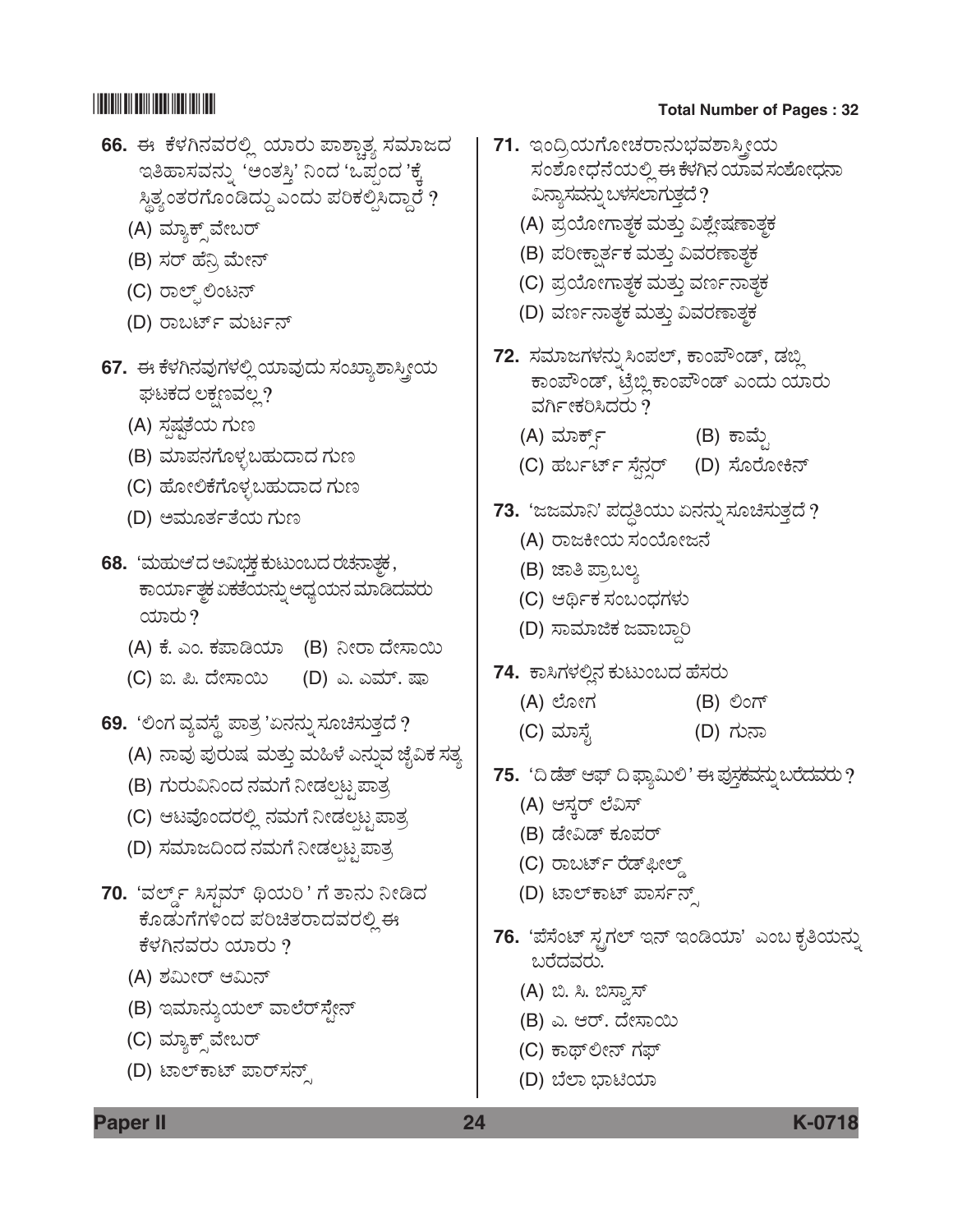- **66.** Who among the following conceptualized the history of western society as a transition from 'status' to 'contract' ?
	- (A) Max Weber
	- (B) Sir Henry Maine
	- (C) Ralph Linton
	- (D) Robert Merton
- **67.** Which of the following is not a characteristic of statistical unit ?
	- (A) Clarity
	- (B) Measurability
	- (C) Comparability
	- (D) Abstractness
- **68.** Who studied the structural, functional unity of joint family in 'Mahua' ?
	- (A) K. M. Kapadia (B) Neera Desai
	- (C) I. P. Desai (D) A. M. Shah
- **69.** The 'gender role' refers to
	- (A) The biological fact that we are male and female
	- (B) The role that is given to us by a teacher
	- (C) The role that is given to us in play
	- (D) The role that is given to us by society
- **70.** Who of the following is known for his contributions to 'World System Theory' ?
	- (A) Shamir Amin
	- (B) Immanuel Wallerstein
	- (C) Max Weber
	- (D) Talcott Parsons

- **71.** Which of the following research designs is employed in phenomenological research ?
	- (A) Experimental and analytical
	- (B) Diagnostic and interpretative
	- (C) Experimental and descriptive
	- (D) Descriptive and interpretative
- **72.** Who classified societies into 'simple, compound, doubly compound, trebly compound ?
	- (A) Marx
	- (B) Comte
	- (C) Herbert Spencer
	- (D) Sorokin
- **73.** Jajmani system indicates a set of
	- (A) Political affiliation
	- (B) Caste dominance
	- (C) Economic relations
	- (D) Social obligation
- **74.** The name of the family among Khasis is
	- (A) Loga (B) Ling
	- (C) Masai (D) Guna
- **75.** The Book 'The Death of the Family' is written by
	- (A) Oscar Lewis
	- (B) David Cooper
	- (C) Robert Redfield
	- (D) Talcott Parsons
- **76.** The book 'Peasant Struggle in India' is written by
	- (A) B. C. Biswas
	- (B) A. R. Desai
	- (C) Kathleen Gough
	- (D) Bela Bhatia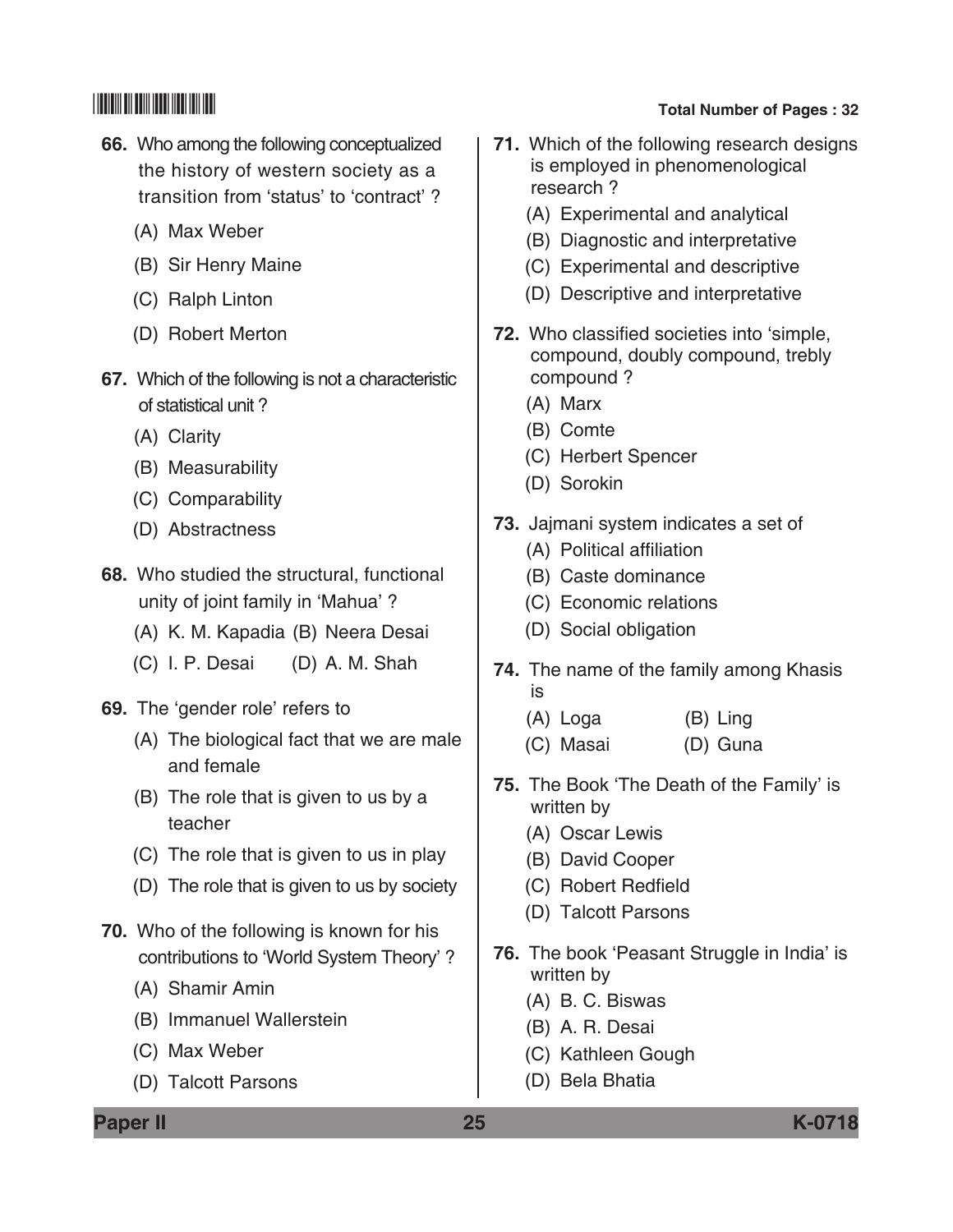- **77.** ಅತಿ ಸರಳರೂಪದಲ್ಲಿ ವಿಷಯ ವಿಶ್ಲೇಷಣ ವಿಧಾನವು ಒಳಗೊಳ್ಳುವುದು
	- (A) ಪದಗಳು (B) ಘಟನೆಗಳು
	- (C) ಕ್ರಿಯೆಗಳು (D) ಸಂಕೇತಗಳು
- 78. 'ಸೋಷಿಯಲ್ ಒರಿಜಿನ್ ಆಫ್ ಡಿಕೇಟರ್*ಷಿ*ಪ್ ಆ್ಯಂಡ್ ಡೆಮಾಕ್ರಸಿ' ಬರೆದವರು ಯಾರು ?
	- (A) ಬ್ಯಾರಿಂಗ್ ಟನ್ ಮೂರ್
	- (B) ಎ. ಎಂ. ಕುಸೋ
	- (C) ಎಲ್. ಪಿ. ವಿದ್ಯಾರ್ಥಿ
	- (D) ರಾಧಾಕಮಲ್ ಮುಖರ್ಜಿ
- **79.** ಜನಸಂಖ್ಯೆಯ ಪಿರಮಿಡ್ ಈ ಕೆಳಗಿನವುಗಳಲ್ಲಿ ಯಾವುದನ್ನು ತೋರಿಸಲು ಬಳಸಲಾಗುತ್ತದೆ  $\dot{?}$ 
	- (A) ತೀವ್ರ ಜನಸಂಖ್ಯೆಯ ಬೆಳವಣಿಗೆ
	- (B) ಜನಸಂಖ್ಯೆಯ ಅವಲಂಬಿತ ಅನುಪಾತ
	- (C) ಜನಸಂಖ್ಯೆಯ ಒಟ್ಟುವಲಸೆ
	- (D) ಜನಸಂಖ್ಯೆಯ ವಯಸ್ಸುಮತ್ತು ಲಿಂಗ
- 80. "ಅಂತಸ್ತು ಸಮಾಜ" ಮತ್ತು "ವರ್ಗ ಸಮಾಜ" ಗಳ ನಡುವೆ ಯಾರು ಭಿನ್ನತೆಯನ್ನು ಸೃಷ್ಟಿಸಿದ್ದಾರೆ ?
	- (A) ರಾಬರ್ಟ್ ಮರ್ಟನ್
	- (B) ಟಾಲ್ಕಾಟ್ ಪಾರ್**ಸ**ನ್
	- (C) ಮ್ಯಾಕ್ಸ್*ವೇಬರ್*
	- (D) ಎಮಿಲಿ ಡುರ್ಖೀಂ
- 81. 'ದಿ ಇಂಟರ್**ಪ್ರಿಟೇಷನ್ ಆಫ್ ಕಲ್ಷರ್** ' ಎಂಬ ಕೃತಿಯನ್ನು ಬರೆದವರು ಯಾರು  $\tilde{?}$ 
	- (A) ಬಿ. ಮಾಲಿನೊಸ್ತಿ
	- (B) ಕ್ಷಿಪೋರ್ಡ್ ಗೀರ್ಜ್ಸ್
	- (C) ಎಸ್. ಎಫ಼್, ನ್ಯಾಡೆಲ್
	- (D) ಇವಾನ್ಸ್ ಪ್ರಿಚಾರ್ಡ್
- 82. ಈ ಕೆಳಗಿನವುಗಳಲ್ಲಿ ಯಾವುದು ಕೇಂದ್ರೀಯ ಪ್ರವೃತ್ತಿಯ ಮಾಪನವಲ್ಲ?
	- (A) ಗಣಿತಾತ್<del>ಣ</del>ಕ ಸರಾಸರಿ (B) ಮಧ್ಯಕ
	- (C) ಬಹುಳಕ (D) ಮಾನಕ ವಿಚಲನೆ

- **83.** 'ಭಾರತೀಯ ಸಮಾಜವು ವಿಶಿಷ್ಠವಾದುದು ಹಾಗೂ ಭಾರತೀಯ ಸಾಮಾಜಿಕ ಸಂಸ್ಥೆಗಳನ್ನು ಪಠ್ಯಗಳ ಮುಖಾಂತರ ಸಮರ್ಪಕವಾಗಿ ಅಧ್ಯಯನ ಮಾಡಬಹುದು 'ಎಂಬ ಕಲ್ಪನೆಯ ಮೇಲೆ ಆಧಾರಿತವಾಗಿರುವ ದೃಷ್ಠಿಕೋನ ಯಾವುದು ?
	- (A) ತಳ ಸಮುದಾಯ ದೃಷ್ಠಿಕೋನ
	- (B) ಇಂಡಾಲಜಿಕಲ್ ದೃಷ್ಟಿಕೋನ
	- (C) ನಾಗರೀಕತೆಯ ದೃಷ್ಟಿಕೋನ
	- (D) ರಚನಾತ್ಮಕ ಕಾರ್ಯಾತ್ಮಕವಾದ ದೃಷ್ಠಿಕೋನ
- 84. ಗಣಿತಾತ್ಚಕ ಸರಾಸರಿಯ ಕುರಿತು ಈ ಕೆಳಗಿನವುಗಳಲ್ಲಿ ಯಾವುದು ಸರಿ  $?$ 
	- (A) ಇದು ಹೆಚ್ಚುಗೊತ್ತಿರುವ ಹಾಗೂ ಆಗಿಂದ್ಯಾಗೆ ಬಳಸಲ್ಪಡುವ ಸರಾಸರಿ
	- (B) ಸರಣಿಯಲ್ಲಿನ ಎಲ್ಲಾ ಘಟಕಗಳ ಮೌಲ್ಯಗಳಿಂದ ಪ್ರಭಾವಿಸಲ್ಪಡುವುದಿಲ್ಲ
	- (C) ಮಧ್ಯಕ ಅಥವಾ ಬಹುಳಕಗಿಂತ ಕನಿಷ್ಠವಾದುದು
	- (D) ಮಧ್ಯಕಗಿಂತ ಕಡಿಮೆ ನಂಬಲರ್ಹವಾದುದು
- 85. 'ಫೀಡಿಂಗ್ ದಿ ಬನಿಯಾ: ಪೆಸೆಂಟ್ಸ್ ಆ್ಯಂಡ್ ಯುಸರರ್ ಇನ್ ವೆಸ್ಗರ್ಸ್ ಇಂಡಿಯಾ' ಎಂಬ ಕೃತಿಯನ್ನು ಬರೆದವರು  $\cos \theta$ 
	- (A) ಎ. ಆರ್. ದೇಸಾಯಿ
	- (B) ಡೇವಿಡ್ ಹಾರ್ಡಿಮನ್
	- (C) ಬಿ.ಆರ್.ಅಂಬೇಡ್ತರ್
	- (D) ಜಿ. ಎಸ್. ಘುರ್ಯ
- 86. ಭಾರತೀಯ ಸಮಾಜದ ಅಧ್ಯಯನಕ್ಕೆ ದ್ವಂದ್ವಾ*ತ್ಥ*ಕ ವಿಧಾನದ ಪ್ರತಿಪಾದಕರು ಈ ಕೆಳಗಿನವರುಗಳಲ್ಲಿ ಯಾರು ?
	- (A) ಎಂ. ಎನ್. ಶ್ರೀನಿವಾಸ್ (B) ಡಿ. ಪಿ. ಮುಖರ್ಜಿ
	- (C) ಆಂದ್ರೆ ಬೇಥೆಲ್ಲೆ (D) ವೈ.ಬಿ. ದಾಮ್ಲೆ

**Paper II 26 K-0718**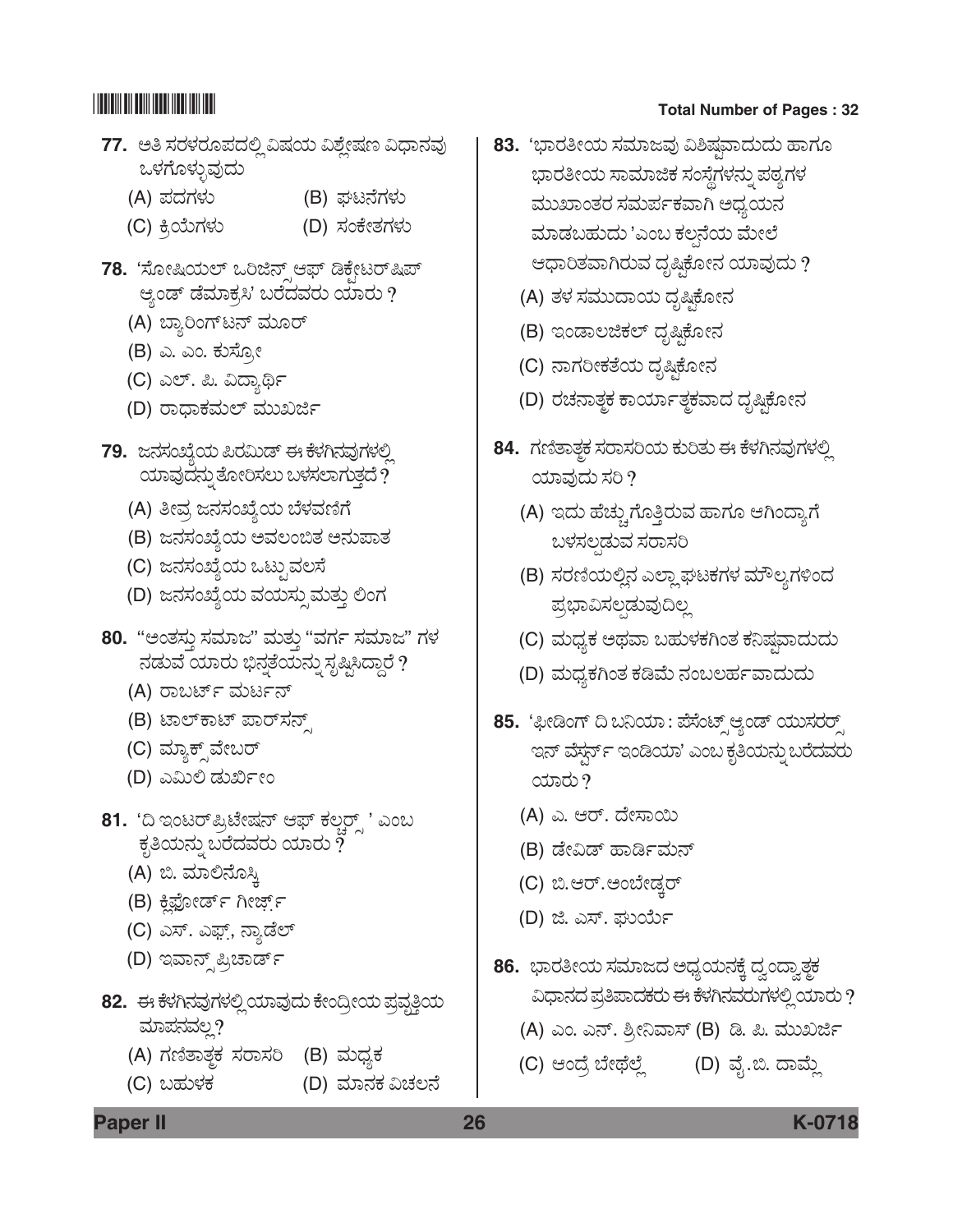- **77.** In its simplest form, content analysis method consists of
	- (A) Words (B) Events
	- (C) Actions (D) Codes
- **78.** Who wrote 'Social Origins of Dictatorship and Democracy' ?
	- (A) Barrington Moore
	- (B) A. M. Khusro
	- (C) L. P. Vidhyarthi
	- (D) Radhakamal Mukherjee
- **79.** A population pyramid is used to show
	- (A) Rapid population growth
	- (B) Dependency ratio of a population
	- (C) Net migration of a population
	- (D) A population's age and sex
- **80.** Who distinguished between "Status Society" and "Class Society" ?
	- (A) Robert Merton
	- (B) Talcott Parsons
	- (C) Max Weber
	- (D) Emile Durkheim
- **81.** Who among the following has authored the work "The Interpretation of Cultures"?
	- (A) B. Malinowski
	- (B) Clifford Geertz
	- (C) S. F. Nadel
	- (D) Evans Pritchard
- **82.** Which of the following is not a measure of Central tendency ?
	- (A) Arithmetic Mean
	- (B) Median
	- (C) Mode
	- (D) Standard Deviation

- **83.** Which perspective is based on the assumption that Indian Society is unique and the Indian Social institutions can be better studied through the text ?
	- (A) Subaltern
	- (B) Indological
	- (C) Civilizational
	- (D) Structural functional
- **84.** Which of the following is true about Arithmetic mean ?
	- (A) It is known and most frequently used average
	- (B) It is not affected by the value of every case in the series
	- (C) It is inferior to either median or mode
	- (D) It is less reliable than median
- **85.** "Feeding the Baniya: Peasants and Usurers in Western India" is written by
	- (A) A. R. Desai
	- (B) David Hardiman
	- (C) B. R. Ambedkar
	- (D) G. S. Ghurye
- **86.** Who among the following is proponent of dialectical approach to the study of Indian Society ?
	- (A) M. N. Srinivas
	- (B) D. P. Mukherji
	- (C) Andre Beteille
	- (D) Y. B. Damle

**Paper II 27 K-0718**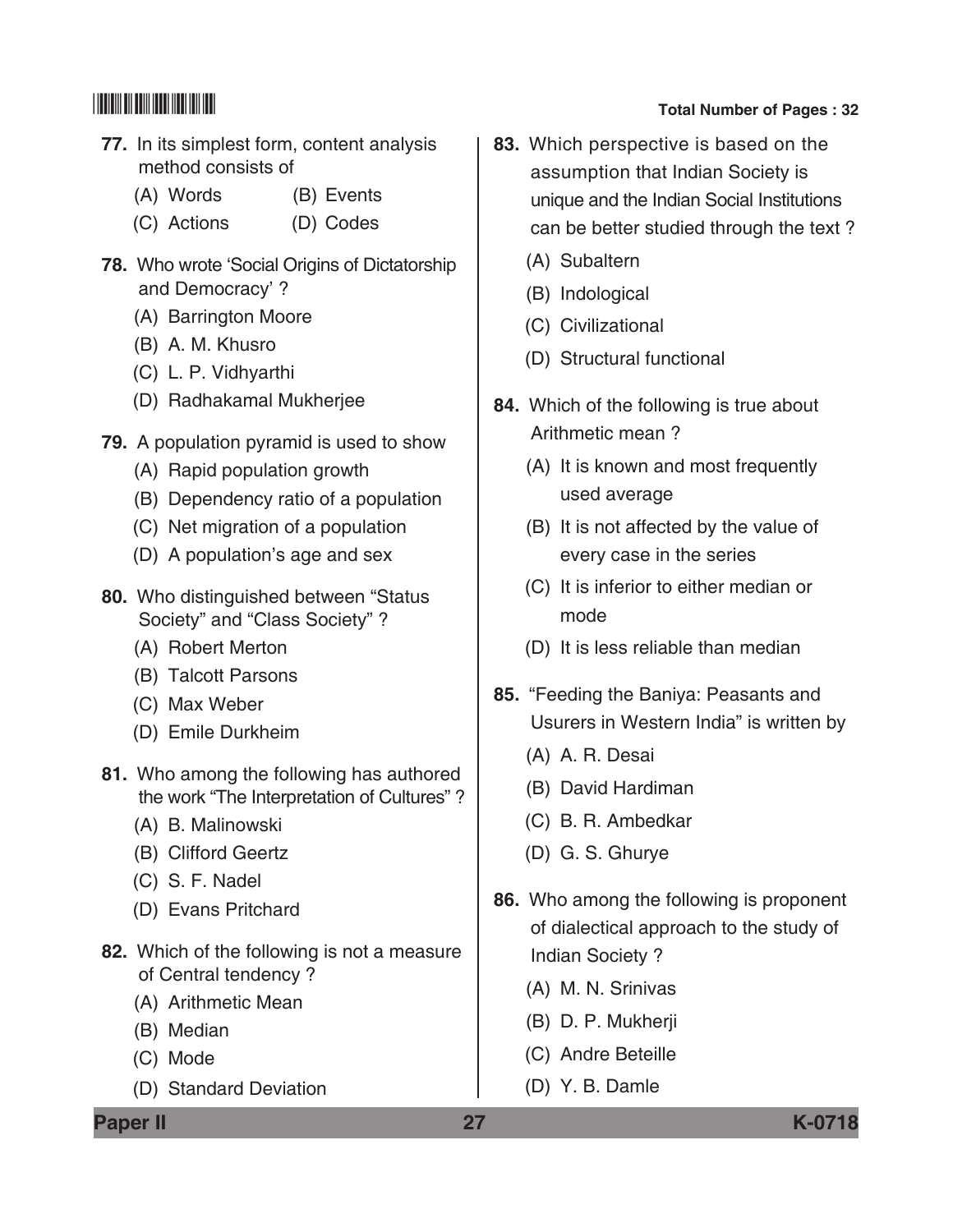- **87.** ಪಿಯರ್ಸನ್ ರವರ ಸಹಸಂಬಂಧದ ಮೌಲ್ಯದ ವ್ಯಾಪ್ತಿಯು
	- (A) ಧನಾತ್ತಕ ಒಂದರಿಂದ (+1.0)ಶೂನ್ಯದ (0.0) <u>ಮುಖಾಂತರ ಋಣಾತ್ತಕ ಒಂದರವರೆಗೆ (–1.0)</u> ವ್ಯತ್ಯಯವಾಗುತ್ತದೆ.
	- (B) ಶೂನ್ಯದಿಂದ (0.0) ಋಣಾತ್ಮಕ ಒಂದ (–1.0) ರವರೆಗೆ ವ್ಯತ್ಯಯವಾಗುತ್ತದೆ.
	- (C) ಋಣಾತ್ತಕ ಒಂದ(–1.0)ರಿಂದ ಶೂನ್ಯ (0.0) ದವರೆಗೆ ವ್ಯತ್ಯಯವಾಗುತ್ತದೆ.
	- (D) ಒಂದ(+1.0)ರಿಂದ ಕೇವಲ ಶೂನ್ಯ (0.0) ದವರೆಗೆ ವ್ಯತ್ಯಯವಾಗುತ್ತದೆ.
- **88.** ಸಮರ್ಪಕವಾದ ಸರಾಸರಿಯು
	- (A) ಸ್ವರೂಪದಲ್ಲಿ ಸಂಕೀರ್ಣವಾಗಿರಬೇಕು
	- (B) ರೂಪದಲ್ಲಿ ಅಮೂರ್ತವಾಗಿರಬೇಕು
	- (C) ನಿಶ್ಚಿತ ಮತ್ತು ಕೂಲಂಕುಷವಾಗಿ ನಿರೂಪಿಸಲ್ಪಟ್ಟಿರಬೇಕು
	- (D) ಗಾತ್ರದಲ್ಲಿ ಚಿಕ್ಕದಾಗಿರಬೇಕು
- 89. 'ಅರ್ಬನ್ಗೆಸೇಷನ್ ಆ್ಯಂಡ್ ಫ್ಯಾಮಿಲಿ ಚೇಂಜ್ 'ಪುಸ್ತಕವನ್ನು ಬರೆದವರು ಯಾರು  $\overline{\mathcal{P}}$ 
	- (A) ಇರಾವತಿ ಕರ್ವೆ (B) ಎಂ. ಎಸ್. ಗೋರೆ
	- (C) ÈàÇÝ ¨Üá¸æ (D) I. ². ¨æàÓÝÀá
- 90. 'ಸರ್ಕ್ಯೂಲರ್ ಕ್ಕುಮುಲೇಟಿವ್ ಕಾಸೇಷನ್ ' ಸಿದ್ಧಾಂತವನ್ನು ಈ ಕೆಳಗಿನವರುಗಳಲ್ಲಿ ರೂಪಿಸಿದವರು ಯಾರು ?
	- (A) ಎ. ಜಿ. ಫ್ರಾಂಕ್
	- (B) ಗುನ್ನಾರ್ ಮಿರ್ಡಾಲ್
	- (C) ಎ. ಇಸ್ತೋಬಾರ್
	- (D) ಸಮೀರ್ ಅಮಿಾನ್
- 91. 'ಅಧಿಕಾರದ ಪ್ರಾಧಾನ್ಯತೆ ಮತ್ತು ತತ್ತರಿಣಾಮವಾದ ಸಂಘರ್ಷದ ಅನಿವಾರ್ಯತೆಯನ್ನು' ಈ ಕೆಳಗಿನವರುಗಳಲ್ಲಿ ಪ್ರತಿಪಾದಿಸಿದವರು ಯಾರು ?
	- (A) ಕಾರ್ಲ್ ಮಾರ್ಕ್
	- (B) ರಾಲ್ಸ್ ಡೆಹರೆನ್ ಡಾರ್ಫ್
	- (C) ಮಿಷೆಲ್ ಫ್ಯೂಕೊ
	- (D) ಆ್ಯಂಥೋನಿ ಗಿಡ್ಡನ್ಸ್

- **92.** 'ಇಂಡಿಯಾಸ್ ಪಾಥ್ ಆಫ್ ಡೆವಲಪ್ಮೆಂಟ್ ' ಬರೆದವರು
	- (A) ಎ. ಆರ್. ದೇಸಾಯಿ
	- (B) ಯೋಗೇಂದ್ರ ಸಿಂಗ್
	- (C) ಎಂ. ಎನ್. ಶ್ರೀನಿವಾಸ್
	- (D) ಕೆ. ಎಂ. ಕಪಾಡಿಯಾ
- **93.** ಯಾರ ಬರಹಗಳಲ್ಲಿ ಆಫ್ರಿಕನ್–ಅಮೆರಿಕನ್ ಮಹಿಳೆಯರ ಸ್ವಯಂನ ವ್ಯಾಖ್ಯೆಯು ಕೇಂದ್ರೀಯವಾಗಿದೆ ?
	- (A) ಪೇಟ್ರಿಸಿಯ ಹಿಲ್ ಕಾಲಿನ್ಸ್
	- (B) ಜಿ. ಎಚ್. ಮೀಡ್
	- (C) ಮ್ಯಾಕ್ಸ್*ವೇಬರ್*
	- (D) ಇ. ಗಾಫ್*ಮ್ಯಾನ್*
- **94.** ಪಂಚಾಯತಿರಾಜ್ ವ್ಯವಸ್ತೆಯು ಈ ನಿಯಮದ ಆಧಾರದಿಂದ ಕೂಡಿದೆ
	- (A) ಪಂಚಾಯತ್ ಮೂಲಕ ಕಾನೂನು
	- (B) ಆಡಳಿತದ ಪ್ರಜಾಸತ್ತಾತ್ತಕ ವಿಕೇಂದ್ರೀಕರಣ
	- (C) ಸರ್ಕಾರಿ ನೌಕರರ ಮೂಲಕ ಆಡಳಿತ
	- (D) ಹಳ್ಳಿಗಳ ಸುಧಾರಣೆಗಾಗಿ ಪರಿಣಾಮಕಾರಿ ಕೇಂದ್ರೀಯ ಆಡಳಿತ
- **95.** 'Óæç¨Ýœí£PÜ ÊÜÞ¨ÜÄ '¿á ±ÜÄPÜÆ³®æ¿áá D PæÙÜX®ÜÊÜÃÜáWÜÙÜÈÉ ¿ÞÃæãí©Wæ hæãàw¿ÞX¨æ.
	- (A) ಬಾರ್ನೆ ಜಿ. ಗ್ಲಾಸರ್ ಮತ್ತು ಆ್ಯನ್**ಸ್ಲೆಮ್** ಎಲ್. ಸ್ಟಾಸ್
	- (B) ಕ್ಲಾಡ್ ಲೆವಿ ಸ್ಟಾಸ್
	- (C) ಜಾನ್ ಲೋಫ್ ಲ್ಯಾಂಡ್
	- (D) ಅರ್ಲ್ ಬಾಬ್ಸಿ
- 96. ಬಡತನದ ಸ್ತ್ರೀಕರಣ ಎಂದರೆ
	- (A) ಸ್ಕೀವಾದಿ ಸಿದ್ಧಾಂತವಾದಿಗಳಿಂದ ಬಡತನದ ನಿರ್ಣಾಯಕ ನಿರ್ಮೂಲನೆ
	- (B) ಕಡಿಮೆ ವೇತನ ಮತ್ತು ಹೆಚ್ಚಿನ ಕಲ್ಯಾಣ ಅವಲಂಬನೆಯ ಕಾರಣ ಮಹಿಳೆ ಬಡತನದಲ್ಲಿರುವುದನ್ನು ಹೆಚ್ಚಿಸುವುದು
	- (C) ಬಜೆಟ್ ನಿರ್ವಹಿಸುವ ಮತ್ತು ಬಡತನವನು ತಪಿಸುವುದು ಮನೆಯೊಳಗಿನ ಮಹಿಳೆಯ ಜವಾಬ್ದಾರಿಯಾಗಿರುವುದು
	- (D) ಬಡತನದ ಬಗ್ಗೆ ಸಂಶೋಧನೆ ಮಾಡುವ ಮಹಿಳಾ ಸಮಾಜಶಾಸ್ತ್ರಜ್ಞರ ಅಸಮ ಪ್ರಮಾಣ ಸಂಖ್ಯೆ

**Paper II 28 K-0718**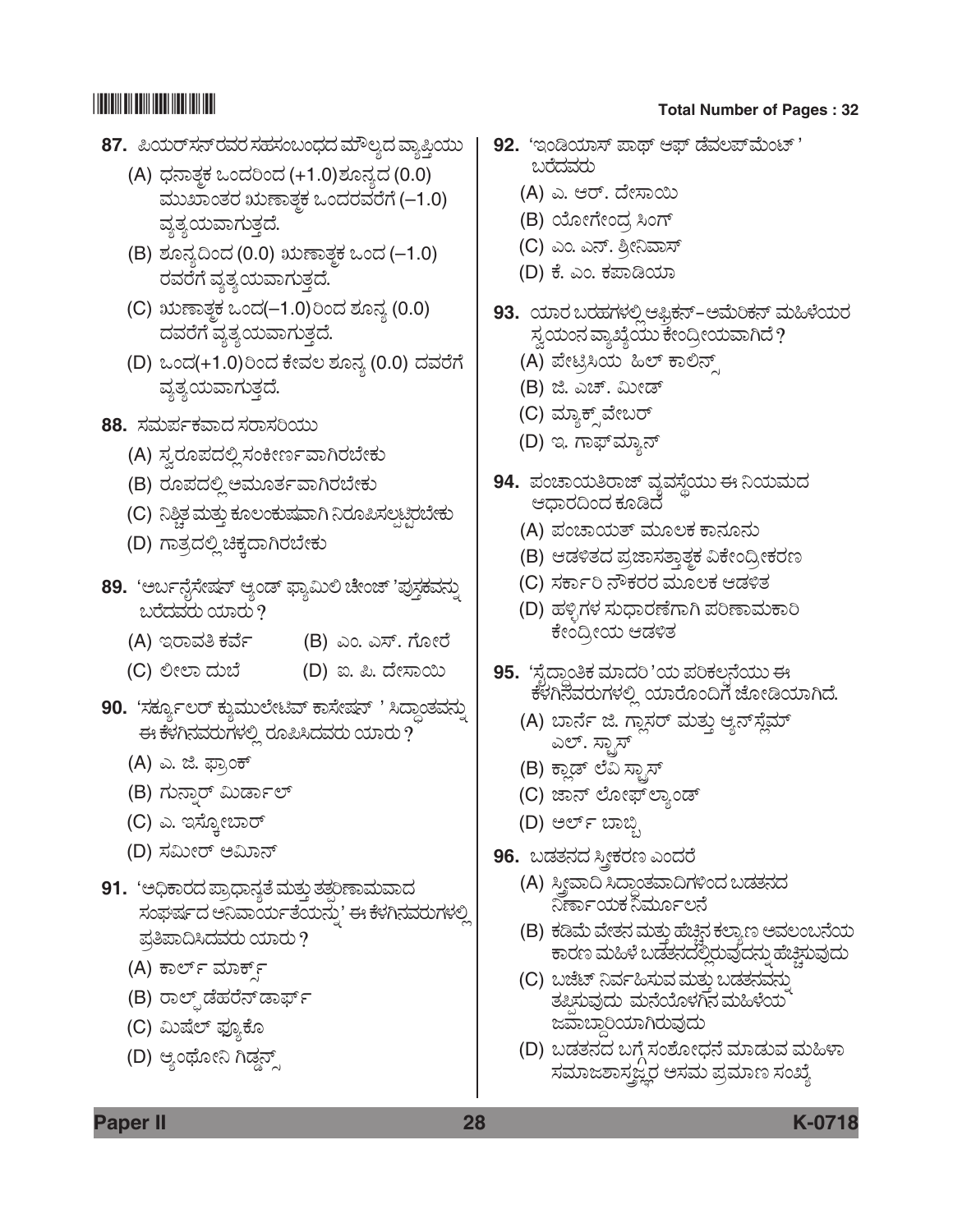- **87.** Pearsonian correlation ranges in value from
	- (A) Positive one (+1.0) down through zero  $(0.0)$  to negative one  $(-1.0)$
	- (B) Zero  $(0.0)$  to negative one  $(-1.0)$
	- (C) Negative one  $(-1.0)$  to zero  $(0.0)$
	- (D) One  $(+1.0)$  to zero only  $(0.0)$
- **88.** A satisfactory average should be
	- (A) Complex in nature
	- (B) Abstract in form
	- (C) Definite and regorously defined
	- (D) Smaller in size
- **89.** Who has written the book "Urbanization and Family Change" ?
	- (A) Iravati Karve (B) M. S. Gore
	- (C) Leela Dube (D) I. P. Desai
- **90.** Who among the following developed "Circular Cumulative Causation" theory ?
	- (A) A. G. Frank (B) Gunnar Myrdal
	- (C) A. Escobar (D) Samir Amin
- **91.** Who stresses, "The Primacy of Power and the consequent inevitability of the conflict" ?
	- (A) Karl Marx
	- (B) Ralf Dahrendorf
	- (C) Michel Foucault
	- (D) Anthony Giddens

- **92.** The book "Indias Path of Development" is authored by (A) A. R. Desai (B) Yogendra Singh
	- (C) M. N. Srinivas (D) K. M. Kapadia
- **93.** In whose writings, African-American Women's Self-definition is central ?
	- (A) Patricia Hill Collins
	- (B) G. H. Mead
	- (C) Max Weber
	- (D) E. Goffman
- **94.** Panchayati Raj system is based on the principle of
	- (A) Rule of Law through Panchayats
	- (B) Democratic decentralization of administration
	- (C) Administration through government officials
	- (D) Effective central administration for improvement of Villages
- **95.** The idea of 'theoretical sampling' is associated with
	- (A) Barney G. Glaser and Anslem L. Strauss
	- (B) Claude Levi Strauss
	- (C) John Lofland
	- (D) Earl Babbie
- **96.** Feminization of poverty means
	- (A) The critical deconstruction of poverty by feminist theorists
	- (B) Women's increased chances of being in poverty due to low pay and greater welfare dependency
	- (C) The way in which managing a budget and avoiding poverty tends to be a women's responsibility within the home
	- (D) The disproportionate number of female sociologists who do research on poverty

**Paper II 29 K-0718**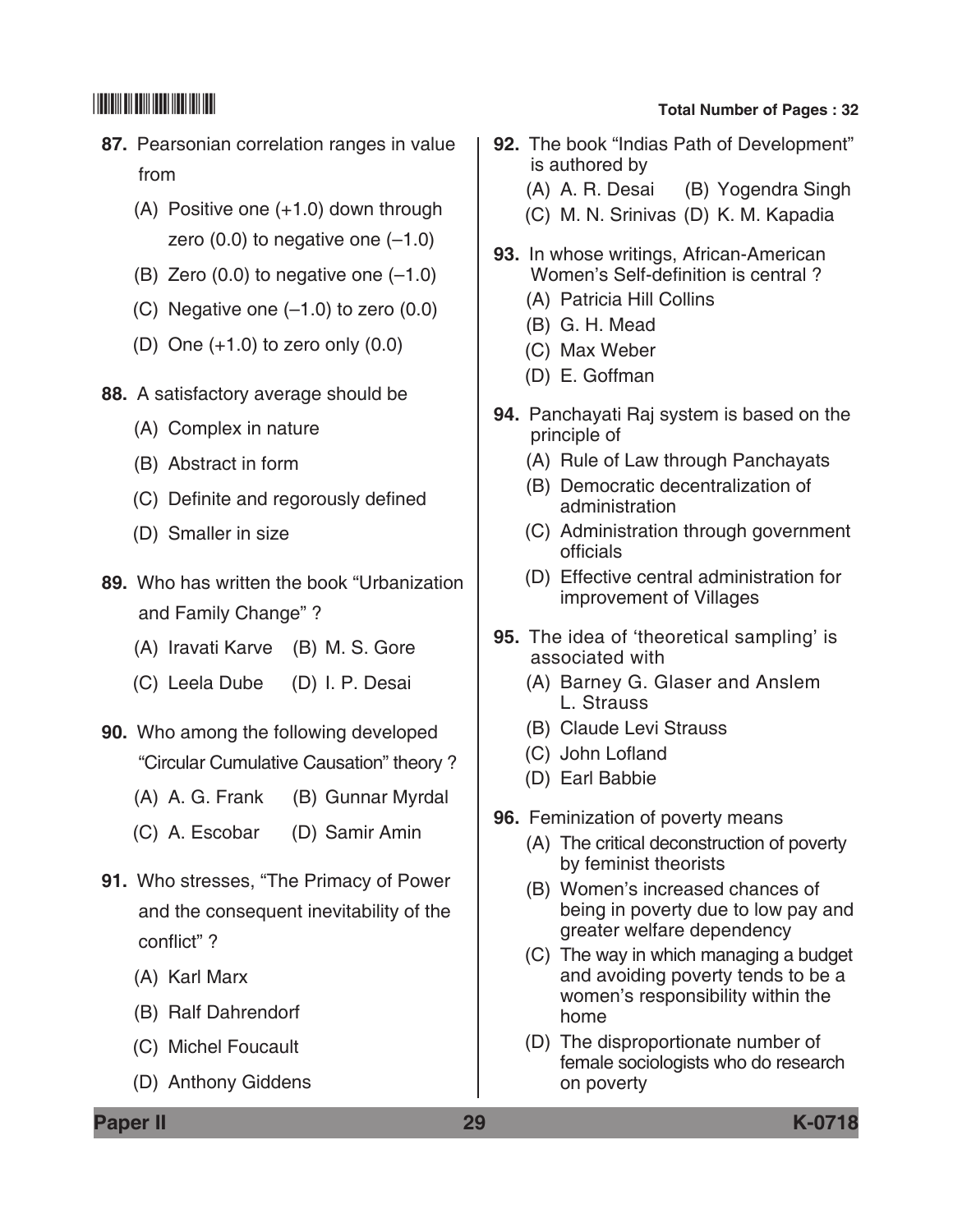- **97.** ಈ ಕೆಳಗಿನವರಲ್ಲಿ ಯಾರು 'ಜಗರ್**ನಾಟ್** 'ಎಂಬ ಪದವನ್ನು ಆಧುನಿಕ ಪ್ರಪಂಚವನ್ನು ವಿವರಿಸಲು ಬಳಸಿದ್ದು?
	- (A) ಫೈಡ್**ರಿಕ್ ಜೇಮ್**ಸನ್
	- (B) ಜೀನ್ ಬಾಡ್ಸಿಲಾರ್ಡ್
	- (C) ಪಿ. ಬೋರ್ಡಿಯೋ
	- (D) ಎ. ಗಿಡ್ಡನ್ಸ್

<u>ಈ ಕೆಳಗಿನ ಪ್ಯಾರಗ್ರಾಫ್ ನ್ನು ಎಚ್ಚರಿಕೆಯಿಂದ ಓದಿ 98, </u> **99** ಹಾಗೂ 100 ನೇ ಪ್ರಶ್ನೆಗಳನ್ನು ಉತ್ತರಿಸಿ : ಸಾಮಾಜಿಕ ಚಳವಳಿಗಳು ಎಲ್ಲಾ ಸ್ವರೂಪ ಮತ್ತು ಗಾತ್ರಗಳಲ್ಲಿ ಕಂಡು ಬರುತ್ತವೆ. ಕೆಲವು ಚಳವಳಿಗಳು ಬಹಳ ಚಿಕ್ಕದಿದ್ದು ಎಣಿಸಬಹುದಾದ ಕೆಲವೇ ಜನಗಳಿಂದ ಕೂಡಿದ್ದರೆ; ಮತ್ತೆ ಕೆಲವು ಚಳವಳಿಗಳು ಸಾವಿರಾರು ಅಥವಾ ಮಿಲಿಯನ್ ಸಂಖ್ಯೆಯಲ್ಲಿ ಜನರಿಂದ ಕೂಡಿರಬಹುದು. ಕೆಲವು ಸಾಮಾಜಿಕ ಚಳವಳಿಗಳು ತಾವು ಇರುವ ಸಮಾಜದಲಿನ ಕಾನೂನುಗಳ ಮಿತಿಯಲಿಯೇ ತಮ ಚಟುವಟಿಕೆಗಳನ್ನು ಕೈಗೊಂಡರೆ ಮತ್ತೆ ಕೆಲವು ಚಳವಳಿಗಳು ಕಾನೂನುಬಾಹಿರವಾಗಿ ಅಥವಾ ಭೂಗತ ಗುಂಪುಗಳಾಗಿ ಕಾರ್ಯನಿರ್ವಹಿಸುತ್ತವೆ. ಸಾರ್ವಜನಿಕ ವಿವಾದಾಂಶಗಳ ಮೇಲೆ ಬದಲಾವಣೆ ತರಬೇಕು ಎಂಬ ಗುರಿಯಿಂದಲೇ ಸಾಮಾಜಿಕ ಚಳವಳಿಗಳು ಹುಟುತ್ತವೆ. ಉದಾಹರಣೆಗೆ ಜನಸಂಖ್ಯೆಯ ನಿರ್ದಿಷ್ಟ ಗುಂಪಿಗೆ ನಾಗರಿಕ ಹಕ್ಕುಗಳನ್ನು ವಿಸ್ತರಿಸಬೇಕೆನ್ನುವುದು. ಸಾಮಾಜಿಕ ಚಳವಳಿಗೆ<br>ಪ್ರತಿಕ್ರಿಯೆಯಾಗಿ 'ಪ್ರತಿ ಚಳವಳಿ'ಗಳು ಯಥಾಸ್ತಿತಿಯ ಸಮರ್ಥನೆಯಲ್ಲಿ ಉಗಮವಾಗಬಹುದು. ಉದಾಹರಣೆಗೆ ಗರ್ಭಪಾತಕ್ಕಾಗಿ ಮಹಿಳೆಯರ ಹಕ್ತಿನ ಹೋರಾಟವು ಗರ್ಭಪಾತವು ಕಾನೂನು ಬಾಹಿರವೆಂದು ವಾದಿಸುವ ಗರ್ಭಪಾತ ವಿರೋಧಿಗಳಿಂದ ಅಬ್ಬರದ ರೀತಿಯಲ್ಲಿ ಸವಾಲಿಗೊಳಪಟ್ಟಿವೆ.

ನವ ಸಾಮಾಜಿಕ ಚಳವಳಿಗಳನ್ನು ಪ್ರಜಾಪ್ಗಭುತ್ವದ ವಿರೋಧಾಭಾಸವೆಂಬ ರೂಪದಲ್ಲಿ ನಾವು ಕಾಣಬಹುದು. ಸಾಂಪ್ರದಾಯಿಕ ರಾಜಕೀಯದಲ್ಲಿ ನಂಬಿಕೆಯು ಕ್ಷೀಣಿಸುತ್ತಿದೆ ಎಂದು ತೋರುತ್ತಿರುವಾಗ, ನವ ಸಾಮಾಜಿಕ ಚಳವಳಿಗಳ ಬೆಳವಣಿಗೆಯು ಕೆಲವೊಮ್ಮೆ ವಾದಿಸಿರುವುದಕ್ರಿಂತ ಭಿನವಾಗಿ ಈಚಿನ ಆಧುನಿಕ ಸಮಾಜಗಳಲ್ಲಿ ನಾಗರಿಕರು ರಾಜಕೀಯದಲ್ಲಿ ನಿರಾಸಕ್ತರಾಗಿಲ್ಲ ಅಥವಾ ವಿಮುಖರಾಗಿಲ್ಲ ಎಂಬುದಕ್ಕೆ ಪುರಾವೆಯಾಗಿದೆ. ನಿಜವಾಗಿ, ನೇರವಾದ ಕ್ರಿಯೆ ಹಾಗೂ ಭಾಗವಹಿಸುವಿಕೆಯು ರಾಜಕಾರಣಿಗಳು ಹಾಗೂ ರಾಜಕೀಯ ವ್ಯವಸ್ಥೆಯ ಮೇಲಿನ ಅವಲಂಬನೆಗಿಂತ

ಹೆಚ್ಚುಉಪಯುಕ್ತವಾದುದು ಎಂಬ ನಂಬಿಕೆಯಿದೆ. ಮೊದಲಿಗಿಂತ ಹೆಚ್ಚಾಗಿ ಈಗ ಜನರು ಸಂಕೀರ್ಣವಾದ ನ್ನೆತಿಕ ವಿವಾದಾಂಶಗಳಿಗೆ ಮಹತ್ವ ನೀಡುವ ಮತ್ತು ಅವುಗಳನ್ನು ಸಾಮಾಜಿಕ ಜೀವನದ ಕೇಂದ್ರ ಭಾಗದಲ್ಲಿ ಇರಿಸುವ ಮಾರ್ಗವೊಂದಾಗಿ ಸಾಮಾಜಿಕ ಚಳವಳಿಗಳನ್ನು ಬೆಂಬಲಿಸುತ್ತಿದ್ದಾರೆ.

- **98.** ಮೇಲಿನ ಪಠ್ಯದಂತೆ, ಸಾಮಾಜಿಕ ಚಳವಳಿಗಳು ಯಾವ ಉದ್ದೇಶದೊಂದಿಗೆ ಹುಟ್ತುತ್ತವೆ ?
	- (A) ವೈಯಕ್ತಿಕವಾದ ಕ್ಷೇತ್ರದಲ್ಲಿ ಬದಲಾವಣೆ ತರುವುದಕ್ಕಾಗಿ
	- (B) ಸಾರ್ವಜನಿಕ ವಿವಾದಾಂಶಗಳ ಮೇಲೆ ಬದಲಾವಣೆ ತರಬೇಕೆಂಬ ಗುರಿಯಿಂದ
	- (C) ಉದ್ದಿಮೆಗಳ ಲಾಭದ ದರದಲ್ಲಿ ಸುಧಾರಣೆಯನ್ನು ತರಬೇಕೆಂಬ ಉದ್ದೇಶದಿಂದ
	- (D) ವ್ಯಕ್ತಿ ತನ್ನ ಜೀವನಶೈಲಿಯಲ್ಲಿ ಬದಲಾವಣೆಯನ್ನು ತರಲು ಪೋತ್ಪಾಹಿಸುವುದಕ್ಕಾಗಿ
- **99.** ಮೇಲಿನ ಪಠ್ಯದಂತೆ, ಪ್ರತಿ ಚಳವಳಿಗಳು ಕೆಲವೊಮ್ಮೆ ಯಾವ ಕಾರಣಕ್ಕಾಗಿ ಹುಟ್ಟಬಹುದು ?
	- (A) ಯಥಾಸ್ಥಿತಿಯ ಸಮರ್ಥನೆಯಲ್ಲಿ
	- (B) ಗುಂಪುಗಳ ಜೀವನಶೈಲಿಯನ್ನು ಬದಲಾಯಿಸುವುದನ್ನು ಬೆಂಬಲಿಸುವಲ್ಲಿ
	- (C) ಸಾಮಾಜಿಕ ಗುಂಪುಗಳ ನಡುವಣ ಸಮಾನತೆಯನ್ನು ತರುವಲಿ
	- (D) ಪ್ರಜಾಪ್ರಭುತ್ವದ ರಕ್ಷಣೆಯಲ್ಲಿ
- <mark>100.</mark> ಪರಿಚ್ಛೇದದ ಪ್ರಕಾರ 'ಪ್ರಜಾಪ್ರಭುತ್ವದ ವೈರುಧ್ಯತೆ' ಎಂದರೆ
	- (A) ಈಚಿನ ಆಧುನಿಕ ಸಮಾಜಗಳ ನಾಗರೀಕರು ರಾಜಕೀಯದಲ್ಲಿ ಅನಾಸಕ್ತರಾಗಿರುತ್ತಾರೆ
	- (B) ಈಚಿನ ಆಧುನಿಕ ಕಾಲದ ಸಮಾಜಗಳ ನಾಗರೀಕರು ಸಾಂಪ್ರದಾಯಿಕ ರಾಜಕೀಯ ವ್ಯವಸ್ಥೆಯಲ್ಲಿ ಪೂರ್ಣ ನಂಬುಗೆ ಹೊಂದಿರುತ್ತಾರೆ.
	- (C) ಸಾಂಪ್ರದಾಯಿಕ ರಾಜಕೀಯ ವ್ಯವಸ್ಥೆಯಲ್ಲಿ ನಂಬಿಕೆ ಕಳೆದುಕೊಳ್ಳುತ್ತಾ, ಜನರು ತಾವೇ ಸೀದಾ ರಾಜಕೀಯ ಚಟುವಟಿಕೆಗಳಲ್ಲಿ ಭಾಗವಹಿಸುತ್ತಾರೆ
	- (D) ಈಚಿನ ಆಧುನಿಕ ಕಾಲದ ಸಮಾಜಗಳ ನಾಗರೀಕರು ರಾಜಕೀಯ ವ್ಯವಸ್ಥೆಗಳ ನಿರ್ಮೂಲನಕ್ಕೆ ಪ್ರಯತ್ನಿಸುತ್ತಾರೆ.

**Paper II 30 K-0718**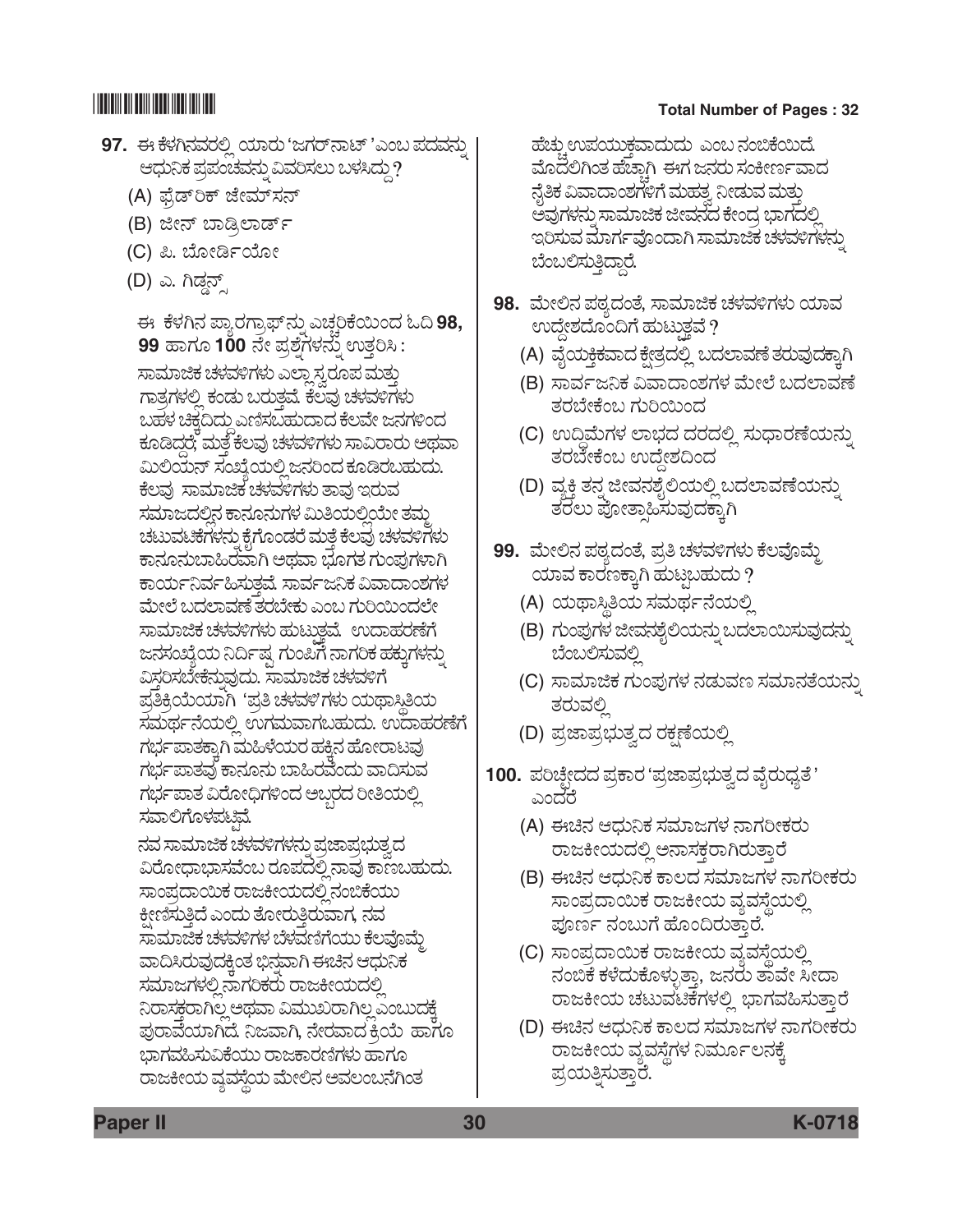- **97.** Who among the following has used the term "Juggernant" to describe the modern world ?
	- (A) Fredric Jameson
	- (B) Jean Baudrellard
	- (C) P. Bourdieu
	- (D) A. Giddens

Carefully read the following passage and answer questions **98**, **99** and **100**.

Social movements come in all shapes and sizes. Some are very small, numbering no more than a few dozen members; others may include thousands or even millions of people. While some social movements carry on their activities within the laws of the society in which they exist, others operate as illegal or underground groups. Social movements often arise; with the aim of bringing about change on a public issue, such as expanding civil rights for a segment of the population. In response to social movements, counter movements sometimes arise in defence of the status quo. The campaign for women's right to abortion, for example, has been vociferously challenged by anti-abortion (pro-life) activists, who argue that abortion should be illegal.

We can view new social movements in terms of a 'paradox of democracy'. While faith in traditional politics seems to be waning, the growth of NSMs is evidence that citizens in late modern societies are not apathetic or uninterested in politics, as is sometimes claimed. Rather there is a belief that direct action and participation is more useful than

# \*K0718\* **Total Number of Pages : 32**

reliance on politicians and political systems. More than ever before, people are supporting social movements as a way of highlighting complex moral issues and putting them at the centre of social life.

- **98.** As per the text, social movements emerge with the intention of
	- (A) Bringing about change in personal sphere
	- (B) Bringing about change on a public issue
	- (C) Bringing improvement in profit rates of industries
	- (D) Encouraging a person to change his/her life style
- **99.** As per the text, counter movements sometimes emerge
	- (A) in defence of status quo
	- (B) in support of changing the life styles of groups
	- (C) in support of bringing equality among social groups
	- (D) in defence of democracy
- **100.** As per the text, the following in the meaning of 'paradox of democracy'
	- (A) The citizens in the late modern societies an uninterested in polities
	- (B) The citizens in the late modern society have full faith in traditional political systems
	- (C) With the declining faith in the traditional polities, people believe in direct action and participation
	- (D) The citizens in the late modern societies try to over through political systems.